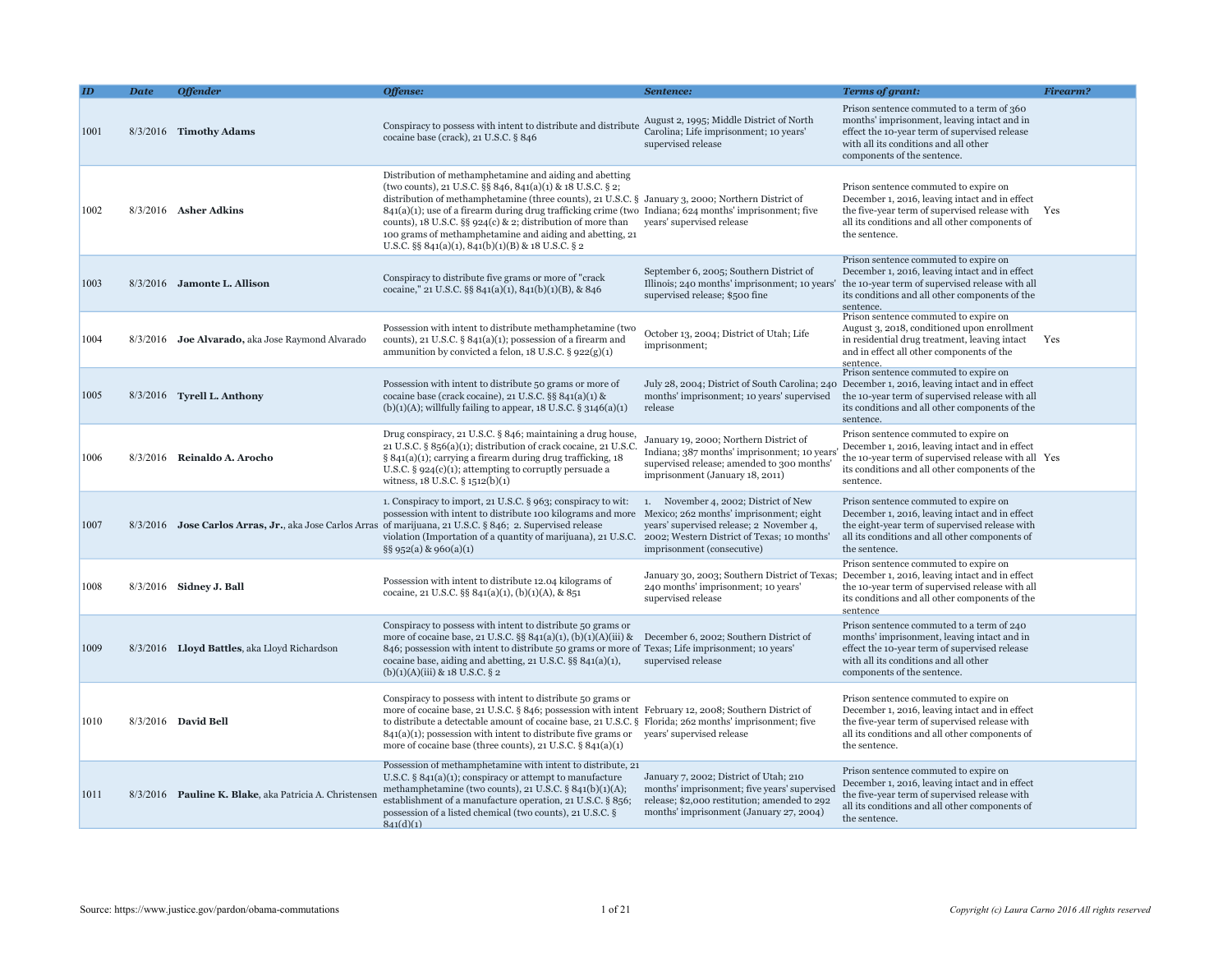|      | <b>Date</b> | <b>Offender</b>               | Offense:                                                                                                                                                                                                                                                                                                                                                                                | Sentence:                                                                                                                                                                                                                                                                          | <b>Terms of grant:</b>                                                                                                                                                                                                                                                  | Firearm? |
|------|-------------|-------------------------------|-----------------------------------------------------------------------------------------------------------------------------------------------------------------------------------------------------------------------------------------------------------------------------------------------------------------------------------------------------------------------------------------|------------------------------------------------------------------------------------------------------------------------------------------------------------------------------------------------------------------------------------------------------------------------------------|-------------------------------------------------------------------------------------------------------------------------------------------------------------------------------------------------------------------------------------------------------------------------|----------|
| 1012 |             | 8/3/2016 Deborah Lucille Blue | 1. Distribution of cocaine base (two counts), 21 U.S.C. §<br>$841(a)(1)$ ; possession with intent to distribute cocaine base,<br>21 U.S.C. $\S 841(a)(1)$ ; 2. Supervised release violation<br>(distribution of cocaine hydrochloride, 21 U.S.C. $\S$ 841(a)(1)<br>$\&$ (b)(1)(C))                                                                                                      | 1. February 23, 2007; 1. Eastern District of<br>Tennessee; 292 months' imprisonment; eight<br>years' supervised release; amended to 234<br>months' impriosnment (May 16, 2014); 2.<br>February 23, 2007; Eastern District of<br>Tennessee; 3 months' imprisonment<br>(consecutive) | Prison sentence commuted to expire on<br>December 1, 2016, leaving intact and in effect<br>the eight-year term of supervised release with<br>all its conditions and all other components of<br>the sentence.                                                            |          |
| 1013 |             | 8/3/2016 Marston Edward Blue  | Conspiracy to possess with intent to distribute and distribute<br>heroin and cocaine, 21 U.S.C. § 846; felon in possession of<br>firearm, 18 U.S.C. $\S$ 922(g)(1); possess with intent to<br>distribute heroin, aiding and abetting, $21$ U.S.C. $\S$ 841(a)(1)<br>and 18 U.S.C. § 2                                                                                                   | November 25, 2002 (on remand); District of<br>Maryland; Life imprisonment; 10 years'<br>supervised release                                                                                                                                                                         | Prison sentence commuted to expire on<br>December 1, 2016, leaving intact and in effect<br>the 10-year term of supervised release with all Yes<br>its conditions and all other components of the<br>sentence.                                                           |          |
| 1014 |             | $8/3/2016$ Lucius Boswell     | Conspiracy to possess with intent to distribute cocaine base,<br>21 U.S.C. $\S$ 841(a)(1); possession with intent to distribute<br>cocaine base (two counts), 21 U.S.C. $\S$ 841(a)(1)                                                                                                                                                                                                  | September 5, 1997; Middle District of<br>Georgia; Life imprisonment; 10 years'<br>supervised release                                                                                                                                                                               | Prison sentence commuted to expire on<br>December 1, 2016, leaving intact and in effect<br>the 10-year term of supervised release with all<br>its conditions and all other components of the<br>sentence.                                                               |          |
| 1015 |             | 8/3/2016 Joshua Boyer         | Conspiracy to possess with intent to distribute five kilograms<br>or more of cocaine, 21 U.S.C. §§ 846 & 841(b)(1)(A)(ii);<br>possession of a firearm in furtherance of a drug trafficking<br>offense, 18 U.S.C. §§ 924(c)(1)(A) & (c)(1)(B)(i); possession<br>of a firearm not registered in the National Firearms<br>Registration and Transfer Record, 26 U.S.C. §§ 5861(d) &<br>5871 | November 27, 2001; Middle District of<br>Florida; 288 months' imprisonment; five<br>years' supervised release                                                                                                                                                                      | Prison sentence commuted to expire on<br>August 3, 2018, conditioned upon enrollment<br>in residential drug treatment, leaving intact<br>and in effect the five-year term of supervised<br>release with all its conditions and all other<br>components of the sentence. | Yes      |
| 1016 |             | $8/3/2016$ Debra R. Brown     | Distribution of 50 grams or more of cocaine base to a person<br>under 21, 21 U.S.C. § 859                                                                                                                                                                                                                                                                                               | November 18, 2002; Middle District of<br>Tennessee; 240 months' imprisonment; 10<br>years' supervised release                                                                                                                                                                      | Prison sentence commuted to expire on<br>December 1, 2016, leaving intact and in effect<br>the 10-year term of supervised release with all<br>its conditions and all other components of the<br>sentence.                                                               |          |
| 1017 |             | 8/3/2016 Eddie Lee Brown      | Distribution of cocaine hydrochloride (two counts), 21 U.S.C.<br>§ 841(a)(1)                                                                                                                                                                                                                                                                                                            | June 12, 2000; Southern District of Georgia;<br>262 months' imprisonment; six years'<br>supervised release                                                                                                                                                                         | Prison sentence commuted to expire on<br>December 1, 2016, leaving intact and in effect<br>the six-year term of supervised release with all<br>its conditions and all other components of the<br>sentence.                                                              |          |
| 1018 |             | 8/3/2016 Patrick A. Brown     | Felon in possession of a firearm, aiding and abetting<br>(two counts), $18$ U.S.C. §§ $922(g)$ & 2; possession<br>with intent to distribute cocaine base, aiding and<br>abetting, 21 U.S.C. § 841(a)(1) and 18 U.S.C. § 2                                                                                                                                                               | August 8, 1997; District of Maryland; Life<br>imprisonment; three years' supervised release                                                                                                                                                                                        | Prison sentence commuted to expire on<br>December 1, 2016, leaving intact and in effect<br>the three-year term of supervised release with Yes<br>all its conditions and all other components of<br>the sentence.                                                        |          |
| 1019 |             | 8/3/2016 Timothy Aaron Brown  | Possession with intent to distribute cocaine, 21 U.S.C. §§<br>$841(a)(1) \& (b)(1)(A)$                                                                                                                                                                                                                                                                                                  | April 3, 2009; Central District of Illinois; 240<br>months' imprisonment; 10 years' supervised<br>release                                                                                                                                                                          | Prison sentence commuted to expire on [120]<br>days), leaving intact and in effect the 10-year<br>term of supervised release with all its<br>conditions and all other components of the<br>sentence.                                                                    |          |
| 1020 |             | 8/3/2016 Jose Luis Buenrostro | Conspiracy to manufacture methamphetamine, 21 U.S.C. §§<br>841(a)(1) & 846                                                                                                                                                                                                                                                                                                              | January 8, 1997; Eastern District of<br>California; Life imprisonment; 10 years'<br>supervised release                                                                                                                                                                             | Prison sentence commuted to a term of 360<br>months' imprisonment, leaving intact and in<br>effect the 10-year term of supervised release<br>with all its conditions and all other<br>components of the sentence                                                        |          |
| 1021 |             | 8/3/2016 Barry Charles Butler | Conspiracy to possess with intent to distribute cocaine and<br>cocaine base, 21 U.S.C. § 846                                                                                                                                                                                                                                                                                            | March 30, 2006; Western District of North<br>Carolina; Life imprisonment; 10 years'<br>supervised release                                                                                                                                                                          | Prison sentence commuted to a term of 180<br>months' imprisonment, leaving intact and in<br>effect the 10-year term of supervised release<br>with all its conditions and all other<br>components of the sentence.                                                       |          |
| 1022 |             | $8/3/2016$ Charles Bynum      | Conspiracy to possess with intent to distribute more than<br>500 grams of a mixture and substance containing<br>methamphetamine, 21 U.S.C. § 841(b)(1)(A)(viii) & 846                                                                                                                                                                                                                   | May 27, 2003; Northern District of Florida;<br>Life imprisonment; 10 years' supervised<br>release                                                                                                                                                                                  | Prison sentence commuted to expire on<br>August 3, 2018, conditioned upon enrollment<br>in residential drug treatment, leaving intact<br>and in effect the 10-year term of supervised<br>release with all its conditions and all other<br>components of the sentence.   |          |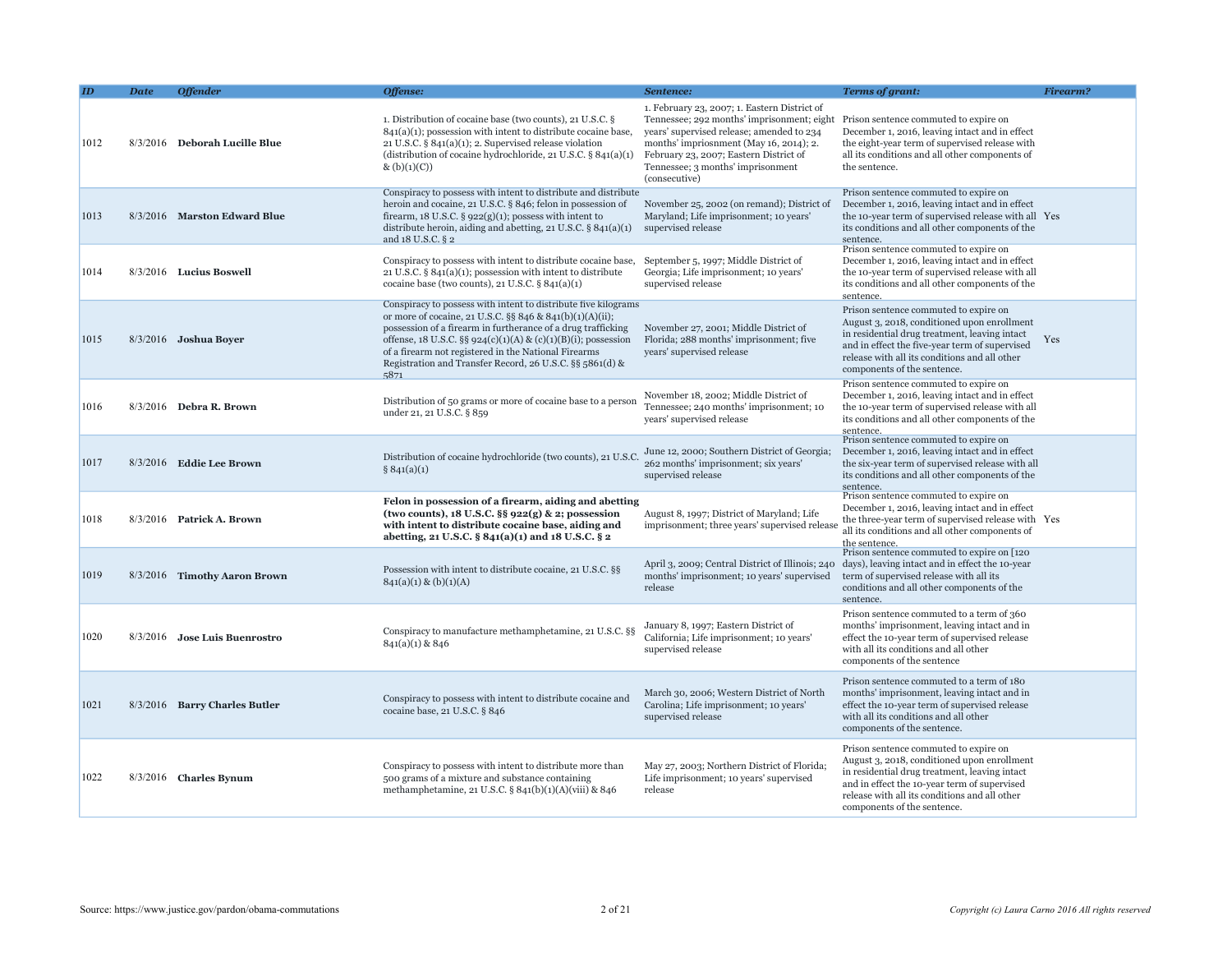|      | <b>Date</b> | <b>Offender</b>                     | Offense:                                                                                                                                                                                                                                                                                                                                                                                                                                                                                                                                                                                                                                                                                                                                                       | Sentence:                                                                                                                                                                                                                                                  | Terms of grant:                                                                                                                                                                                                                                                          | <b>Firearm?</b> |
|------|-------------|-------------------------------------|----------------------------------------------------------------------------------------------------------------------------------------------------------------------------------------------------------------------------------------------------------------------------------------------------------------------------------------------------------------------------------------------------------------------------------------------------------------------------------------------------------------------------------------------------------------------------------------------------------------------------------------------------------------------------------------------------------------------------------------------------------------|------------------------------------------------------------------------------------------------------------------------------------------------------------------------------------------------------------------------------------------------------------|--------------------------------------------------------------------------------------------------------------------------------------------------------------------------------------------------------------------------------------------------------------------------|-----------------|
| 1023 |             | 8/3/2016 Annette Maria Canania      | Conspiracy to possess pseudoephedrine knowing it would be<br>used to manufacture methamphetamine, 21 U.S.C. §<br>841(c)(2); possession of pseudoephedrine knowing it would<br>be used to manufacture methamphetamine (two counts), 21<br>U.S.C. § $841(c)(2)$                                                                                                                                                                                                                                                                                                                                                                                                                                                                                                  | December 22, 2006; Eastern District of<br>Missouri; 240 months' imprisonment; three<br>years' supervised release; amended to 210<br>months' imprisonment (April 27, 2015)                                                                                  | Prison sentence commuted to expire on<br>August 3, 2018, conditioned upon enrollment<br>in residential drug treatment, leaving intact<br>and in effect the three-year term of supervised<br>release with all its conditions and all other<br>components of the sentence. |                 |
| 1024 |             | 8/3/2016 Jose Manuel Candelario     | Conspiracy to possess with intent to distribute Schedule II<br>(crack cocaine) controlled substance, 21 U.S.C. § 846;<br>possess with intent to distribute Schedule II (crack cocaine)<br>controlled substance, $21$ U.S.C. $\S$ 841(a)(1)                                                                                                                                                                                                                                                                                                                                                                                                                                                                                                                     | April 21, 1994; Southern District of Alabama<br>Life imprisonment; five years' supervised<br>release; amended to 360 months'<br>imprisonment (May 17, 1999)                                                                                                | Prison sentence commuted to expire on<br>December 1, 2016, leaving intact and in effect<br>the five-year term of supervised release with<br>all its conditions and all other components of<br>the sentence.                                                              |                 |
| 1025 |             | 8/3/2016 Ralph Casas                | Conspiracy to possess with intent to distribute and distribute April 19, 2002; District of Puerto Rico; Life<br>9,445 kilograms of cocaine, 21 U.S.C. § 846                                                                                                                                                                                                                                                                                                                                                                                                                                                                                                                                                                                                    | imprisonment; five years' supervised release                                                                                                                                                                                                               | Prison sentence commuted to a term of 292<br>months' imprisonment, leaving intact and in<br>effect the five-year term of supervised release                                                                                                                              |                 |
| 1026 |             | 8/3/2016 Willie Chester             | Possession of a firearm by felon, $18$ U.S.C. §§ $922(g)(1)$ &<br>924(a); false statement in acquisition of firearm, 18 U.S.C. §§ 264 months' imprisonment; five years'<br>$922(a)(6)$ & $924(a)$                                                                                                                                                                                                                                                                                                                                                                                                                                                                                                                                                              | March 26, 1992; Western District of Texas;<br>supervised release; \$3,000 fine                                                                                                                                                                             | Prison sentence commuted to expire on<br>December 1, 2016, leaving intact and in effect<br>the five-year term of supervised release with<br>all its conditions and all other components of<br>the sentence.                                                              | Yes             |
| 1027 |             | 8/3/2016 Donyelle Childs            | Possession with intent to distribute 50 grams or more of<br>cocaine base, 21 U.S.C. § 841(a)(1) & (b)(1)(A)(iii); felon in<br>possession of a firearm, $18$ U.S.C. § $922(g)(1)$                                                                                                                                                                                                                                                                                                                                                                                                                                                                                                                                                                               | January 12, 2006; Middle District of Florida;<br>262 months' imprisonment; five years'<br>supervised release                                                                                                                                               | Prison sentence commuted to a term of 188<br>months' imprisonment, leaving intact and in<br>effect the five-year term of supervised release Yes<br>with all its conditions and all other<br>components of the sentence                                                   |                 |
| 1028 |             | 8/3/2016 Kenneth Choice             | Conspiracy to possess with intent to deliver narcotics, 21<br>U.S.C. § 846; possession with intent to deliver narcotics, 21<br>U.S.C. $\S$ 841(a)(1)                                                                                                                                                                                                                                                                                                                                                                                                                                                                                                                                                                                                           | September 24, 1999; Northern District of<br>Illinois; Life imprisonment; five years'<br>supervised release; amended to life<br>imprisonment; eight years' supervised releas<br>(June 9, 2004); amended to $324$ months'<br>imprisonment (February 1, 2016) | Prison sentence commuted to expire on<br>December 1, 2016, leaving intact and in effect<br>the eight-year term of supervised release with<br>all its conditions and all other components of<br>the sentence.                                                             |                 |
| 1029 |             | 8/3/2016 Osvaldo Cisneros-Gutierrez | Conspiracy to possess with intent to distribute in excess of<br>500 grams of methamphetamine, 21 U.S.C. §§ 846, 841(a) &<br>841(b)(1)(A)                                                                                                                                                                                                                                                                                                                                                                                                                                                                                                                                                                                                                       | October 13, 2006; Northern District of Texas;<br>292 months' imprisonment; three years'<br>supervised release                                                                                                                                              | Prison sentence commuted to a term of 228<br>months' imprisonment, leaving intact and in<br>effect the three-year term of supervised<br>release with all its conditions and all other<br>components of the sentence.                                                     |                 |
| 1030 |             | 8/3/2016 Mark Anthony Clark         | Conspiracy, 21 U.S.C. § 846; possession with intent to<br>distribute 100 grams or more of methamphetamine and<br>aiding and abetting, 21 U.S.C. §§ $841(a)(1)$ & (b)(1)(A)(viii)<br>and 18 U.S.C. § 2; possession with intent to distribute<br>amphetamine, 21 U.S.C. §§ 841(a)(1) & (b)(1)(C) and 18<br>U.S.C. $\S$ 2; possession of a firearm by a felon/fugitive from<br>justice and aiding and abetting, $18$ U.S.C. §§ 922 (g)(1),<br>$(g)(2)$ , & 2                                                                                                                                                                                                                                                                                                      | September 1, 1995; Northern District of<br>Texas; Life imprisonment; six years'<br>supervised release                                                                                                                                                      | Prison sentence commuted to a term of 360<br>months' imprisonment, leaving intact and in<br>effect the six-year term of supervised release Yes<br>with all its conditions and all other<br>components of the sentence                                                    |                 |
| 1031 |             | 8/3/2016 Antonio Cobb               | Distribution of cocaine base, 21 U.S.C. §§ 841(a)(1) &<br>(b)(1)(A)                                                                                                                                                                                                                                                                                                                                                                                                                                                                                                                                                                                                                                                                                            | February 28, 2003; Central District of<br>Illinois; Life imprisonment; 10 years'<br>supervised release                                                                                                                                                     | Prison sentence commuted to a term of 262<br>months' imprisonment, leaving intact and in<br>effect the 10-year term of supervised release<br>with all its conditions and all other<br>components of the sentence                                                         |                 |
| 1032 | 8/3/2016    | <b>Jimmie Clyde Collins</b>         | Conspiracy to possess a controlled substance with intent to<br>distribute, 21 U.S.C. §§ 846, 841(a)(1) & 841(b)(1)(B);<br>possession of a controlled substance with intent to distribute<br>and aiding and abetting, 21 U.S.C. $\S$ § 841(a)(1), 841(b)(1)(B)<br>& 18 U.S.C. § 2; using a drug involved premises and aiding<br>and abetting, 21 U.S.C. §§ 856 & 18 U.S.C. § 2; possession of Texas; 370 months' imprisonment; five years'<br>a firearm in furtherance of a drug trafficking crime, 18 U.S.C. supervised release<br>$\S$ 924(c); possession of a controlled substance with intent to<br>deliver, 21 U.S.C. §§ 841(a)(1) & 841(b)(1)(C); possession of a<br>firearm during and in relation to a drug trafficking crime, 18<br>U.S.C. $\S$ 924(c) | February 11, 2005; Northern District of                                                                                                                                                                                                                    | Prison sentence commuted to expire on<br>December 1, 2016, leaving intact and in effect<br>the five-year term of supervised release with<br>all its conditions and all other components of<br>the sentence.                                                              | Yes             |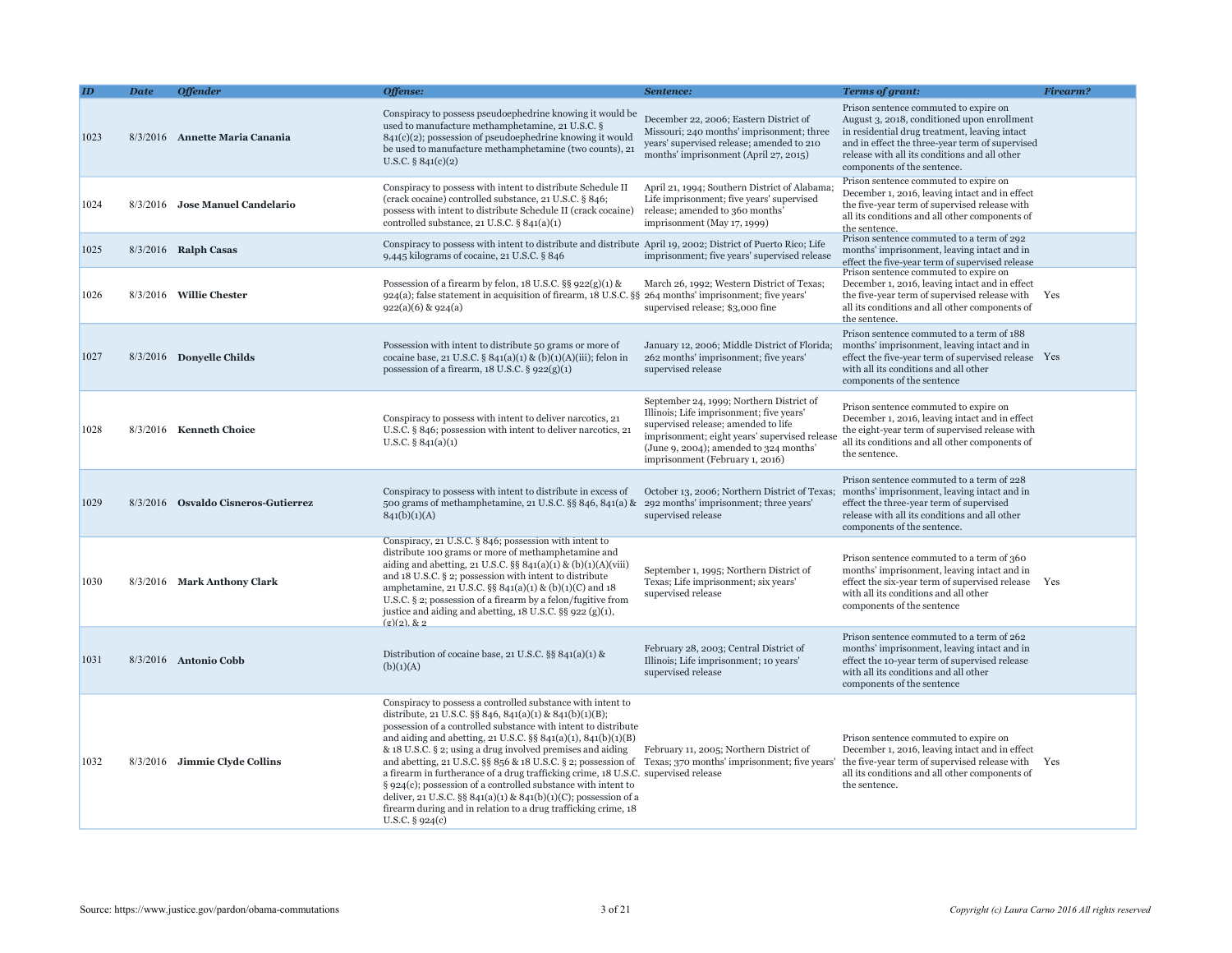|      | <b>Date</b> | <b>Offender</b>                | Offense:                                                                                                                                                                                                                                                                                                                                                                                                                            | Sentence:                                                                                                                                                                                   | <b>Terms of grant:</b>                                                                                                                                                                                                                                                  | Firearm? |
|------|-------------|--------------------------------|-------------------------------------------------------------------------------------------------------------------------------------------------------------------------------------------------------------------------------------------------------------------------------------------------------------------------------------------------------------------------------------------------------------------------------------|---------------------------------------------------------------------------------------------------------------------------------------------------------------------------------------------|-------------------------------------------------------------------------------------------------------------------------------------------------------------------------------------------------------------------------------------------------------------------------|----------|
| 1033 |             | 8/3/2016 Dewayne L. Comer      | Engaging in a continuing criminal enterprise, 21 U.S.C. §<br>848; conspiracy to possess with the intent to distribute and<br>to distribute cocaine and cocaine base, 21 U.S.C. § 846;<br>distribution of cocaine base (two counts), 21 U.S.C. §<br>$841(a)(1)$ ; possession with the intent to distribute cocaine<br>base, 21 U.S.C. $\S 841(a)(1)$ ; possession with the intent to<br>distribute cocaine, 21 U.S.C. $\S$ 841(a)(1) | December 8, 1997; Northern District of New<br>York; Life imprisonment; five years'<br>supervised release                                                                                    | Prison sentence commuted to expire on<br>December 1, 2016, leaving intact and in effect<br>the five-year term of supervised release with<br>all its conditions and all other components of<br>the sentence.                                                             |          |
| 1034 |             | 8/3/2016 Jason Andrew Comer    | Aid and abet in the possession with intent to distribute 500<br>grams or more of methamphetamine, $21$ U.S.C. § $841(a)(1)$<br>and 18 U.S.C. § 2                                                                                                                                                                                                                                                                                    | October 23, 2007; Western District of<br>Virginia; 240 months' imprisonment; five<br>years' supervised release                                                                              | Prison sentence commuted to expire on<br>August 3, 2018, conditioned upon enrollment<br>in residential drug treatment, leaving intact<br>and in effect the five-year term of supervised<br>release with all its conditions and all other<br>components of the sentence. |          |
| 1035 |             | 8/3/2016 Delaria Antwan Conway | Possession with intent to distribute five grams or more of<br>crack cocaine and a quantity of cocaine (two counts), 21<br>U.S.C. §§ 841(a)(1), (b)(1)(B), & (b)(1)(C)                                                                                                                                                                                                                                                               | December 17, 2008; District of South<br>Carolina; 262 months' imprisonment; eight<br>years' supervised release                                                                              | Prison sentence commuted to expire on<br>December 1, 2016, leaving intact and in effect<br>the eight-year term of supervised release with<br>all its conditions and all other components of<br>the sentence.                                                            |          |
| 1036 |             | 8/3/2016 Eugene Ross Cousins   | Distribution of methamphetamine (two counts), 21 U.S.C. §§<br>$841(a)(1)$ & (b)(1)(C); possess a firearm in furtherance of a<br>drug trafficking crime (two counts), $18$ U.S.C. § $924(c)(1)(A)$ ;<br>drug user in possession of firearm (two counts), 18 U.S.C. §§<br>$922(g)(3)$ & $924(a)(2)$                                                                                                                                   | August 8, 2007; Western District of Virginia;<br>406 months' imprisonment; three years'<br>supervised release; amended to 397 months'<br>imprisonment (April 4, 2015)                       | Prison sentence commuted to expire on<br>December 1, 2016, leaving intact and in effect<br>the three-year term of supervised release with Yes<br>all its conditions and all other components of<br>the sentence.                                                        |          |
| 1037 |             | 8/3/2016 Lavon A. Crockett     | Possession with intent to distribute five grams or more of a<br>mixture and substance containing cocaine base ("crack"<br>cocaine"), 21 U.S.C. §§ 841(a)(1) & (b)(1)(B)(iii) and 18<br>U.S.C. $\S$ 2                                                                                                                                                                                                                                | December 6, 2005; District of Kansas; 188<br>months' imprisonment; four years' supervised<br>release                                                                                        | Prison sentence commuted to expire on<br>December 1, 2016, leaving intact and in effect<br>the four-year term of supervised release with<br>all its conditions and all other components of<br>the sentence.                                                             |          |
| 1038 |             | 8/3/2016 Darnell Crookshank    | Conspiracy to manufacture phencyclidine, 21 U.S.C. § 846;<br>manufacture with intent to distribute phencyclidine, aiding<br>and abetting, 21 U.S.C. $\S$ 841(a)(1)(A) and 18 U.S.C. $\S$ 2;<br>possession with intent to distribute phencyclidine, 21 U.S.C.<br>\$841(a)(1)(A)                                                                                                                                                      | June 17, 1996; Central District of California;<br>Life imprisonment; 10 years' supervised<br>release                                                                                        | Prison sentence commuted to expire on<br>December 1, 2016, leaving intact and in effect<br>the 10-year term of supervised release with all<br>its conditions and all other components of the<br>sentence.                                                               |          |
| 1039 |             | 8/3/2016 Dawan Croskery        | Engaging in a continuing criminal enterprise, 21 U.S.C. §<br>848(a); money laundering, 18 U.S.C. § 1956(a)(1)(B)(i)                                                                                                                                                                                                                                                                                                                 | December 16, 2004; Western District of New<br>York; 240 months' imprisonment; five years'<br>supervised release                                                                             | Prison sentence commuted to expire on<br>December 1, 2016, leaving intact and in effect<br>the five-year term of supervised release with<br>all its conditions and all other components of<br>the sentence.                                                             |          |
| 1040 |             | 8/3/2016 Andrew Crumbly        | Possession with intent to distribute a detectable amount of<br>cocaine base, crack cocaine (three counts), 21 U.S.C. §§<br>$841(a)(1), 841(b)(1)(c)$ & 851                                                                                                                                                                                                                                                                          | February 14, 2006; Middle District of Florida;<br>235 months' imprisonment; six years'<br>supervised release                                                                                | Prison sentence commuted to expire on<br>August 3, 2017, leaving intact and in effect the<br>six-year term of supervised release with all its<br>conditions and all other components of the<br>sentence.                                                                |          |
| 1041 |             | $8/3/2016$ Morris Dabbs        | Conspiracy: distribute cocaine base (crack), 21 U.S.C. §§ 846, years' supervised release; amended to 291<br>$841(a)(1), \& (b)(1)(A)$                                                                                                                                                                                                                                                                                               | February 29, 2000; Middle District of North<br>Carolina; 360 months' imprisonment; 10<br>months' imprisonment (August 2, 2011);<br>amended to 240 months' imprisonment<br>(October 6, 2015) | Prison sentence commuted to expire on<br>December 1, 2016, leaving intact and in effect<br>the 10-year term of supervised release with all<br>its conditions and all other components of the<br>sentence.                                                               |          |
| 1042 |             | 8/3/2016 Ricky Darden          | Possession with intent to distribute cocaine base (crack), 21<br>U.S.C. $\S$ 841(a)(1)                                                                                                                                                                                                                                                                                                                                              | April 16, 1996; District of Maryland; Life<br>imprisonment; 10 years' supervised release                                                                                                    | Prison sentence commuted to expire on<br>December 1, 2016, leaving intact and in effect<br>the 10-year term of supervised release with all<br>its conditions and all other components of the<br>sentence.                                                               |          |
| 1043 |             | 8/3/2016 Lenwood Davies        | Conspiracy to possess with intent to distribute 50 grams or<br>more of cocaine base, 21 U.S.C. § 846; possession with intent<br>to distribute 50 grams or more of cocaine base, 21 U.S.C. §<br>841(a)(1); felon in possession of a firearm, 18 U.S.C. § 922(g) years' supervised release                                                                                                                                            | November 15, 2007; Southern District of<br>Florida; 180 months' imprisonment; five                                                                                                          | Prison sentence commuted to expire on<br>December 1, 2016, leaving intact and in effect<br>the five-year term of supervised release with<br>all its conditions and all other components of<br>the sentence.                                                             | Yes      |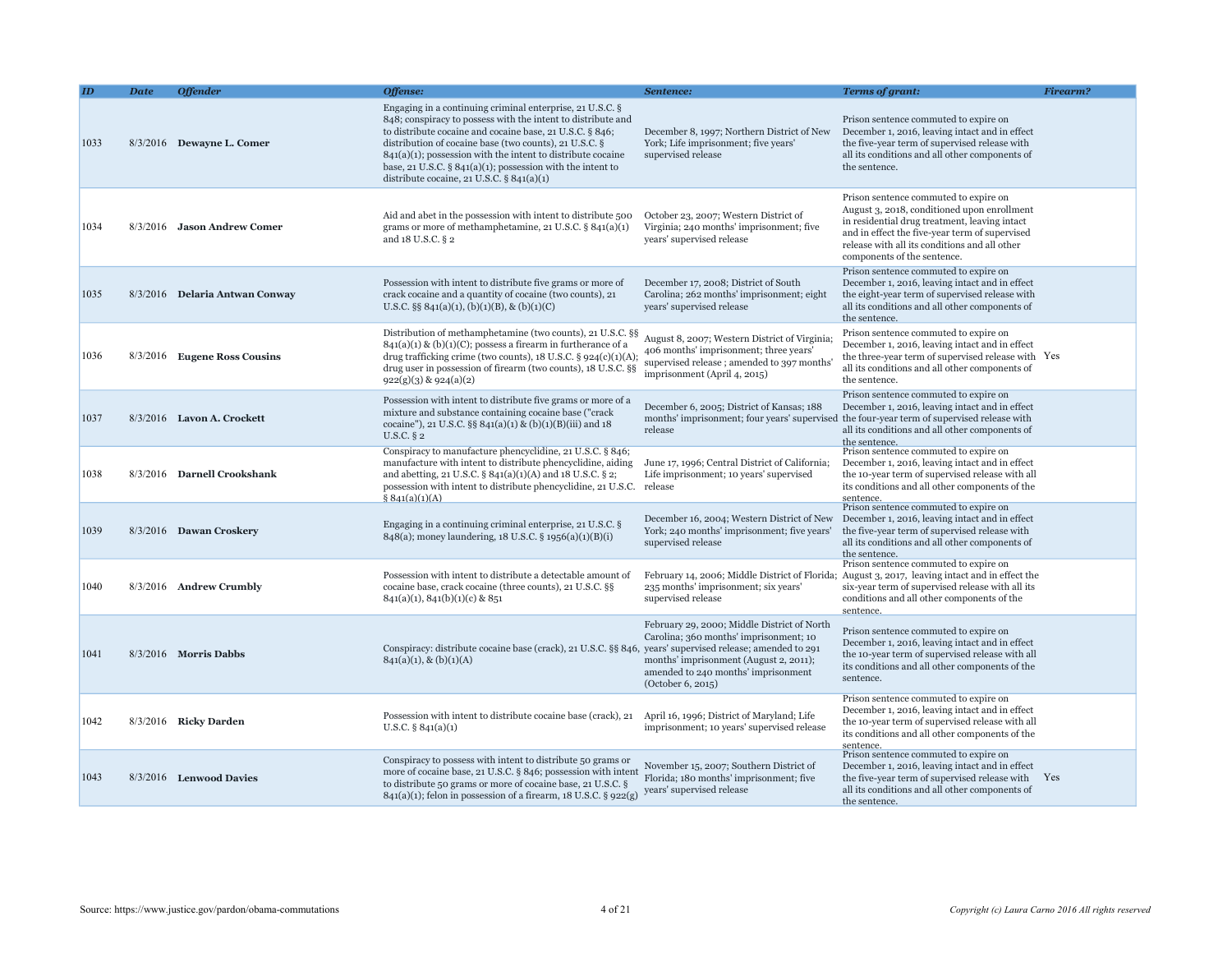|      | <b>Date</b> | <b>Offender</b>                             | Offense:                                                                                                                                                                                                                                                                                                                                                                                                             | Sentence:                                                                                                                                                                                                                            | Terms of grant:                                                                                                                                                                                                                                                                 | <b>Firearm?</b> |
|------|-------------|---------------------------------------------|----------------------------------------------------------------------------------------------------------------------------------------------------------------------------------------------------------------------------------------------------------------------------------------------------------------------------------------------------------------------------------------------------------------------|--------------------------------------------------------------------------------------------------------------------------------------------------------------------------------------------------------------------------------------|---------------------------------------------------------------------------------------------------------------------------------------------------------------------------------------------------------------------------------------------------------------------------------|-----------------|
| 1044 |             | 8/3/2016 Richard Lawrence Davis             | 1. Possession with intent to distribute cocaine base, 21 U.S.<br>$§ 841(a)(1); 2. Possession with intent to distribute cocaine$<br>base, 21 U.S.C. $\S$ 841(a)(1); carrying a firearm during and in<br>relation to a drug trafficking crime, 18 U.S.C. § 924©                                                                                                                                                        | 1. June 15, 2004; Eastern District of Missouri;<br>240 months' imprisonment; 10 years'<br>supervised release; Eastern District of<br>Missouri; 93 months' imprisonment;<br>amended to 75 months' imprisonment<br>(November 18, 2011) | Prison sentence commuted to expire on<br>December 1, 2016, leaving intact and in effect<br>Missouri 2. March 4, 2005; Eastern District of the 10-year term of supervised release with all Yes<br>its conditions and all other components of the<br>sentence.                    |                 |
| 1045 |             | 8/3/2016 Terry Davis, aka Terre Devon Davis | Distribution of cocaine base, 21 U.S.C. §§ 841(a)(1) & 846                                                                                                                                                                                                                                                                                                                                                           | September 8, 2000; Western District of<br>Arkansas; 240 months' imprisonment; 10<br>years' supervised release                                                                                                                        | Prison sentence commuted to expire on<br>December 1, 2016, leaving intact and in effect<br>the 10-year term of supervised release with all<br>its conditions and all other components of the<br>sentence.                                                                       |                 |
| 1046 |             | 8/3/2016 Christopher M. Dees                | Conspiracy to possess with intent to distribute five kilograms<br>or more of cocaine and 50 grams or more of a mixture and<br>substance containing a detectable amount of cocaine base, 21<br>U.S.C. §§ 841(a)(1), (b)(1)(A)(ii), (b)(1)(A)(iii) & 846                                                                                                                                                               | September 1, 2004; Northern District of<br>Florida; Life imprisonment; 10 years'<br>supervised release; \$1,000 fine                                                                                                                 | Prison sentence commuted to a term of 262<br>months' imprisonment, conditioned upon<br>enrollment in residential drug treatment,<br>leaving intact and in effect the 10-year term of<br>supervised release with all its conditions and<br>all other components of the sentence. |                 |
| 1047 |             | 8/3/2016 Jose Del Valle                     | Conspiracy to possess with the intent to distribute five<br>kilograms or more of cocaine, 21 U.S.C. $\S\S 841(a)(1)$ &<br>$(b)(1)(A)$ ; possession with the intent to distribute five<br>kilograms or more of cocaine and aiding and abetting, 21<br>U.S.C. §§ 841(a)(1) & (b)(1)(A) and 18 U.S.C. § 2                                                                                                               | September 7, 2007; Eastern District of<br>Pennsylvania; Life imprisonment; 10 years'<br>supervised release                                                                                                                           | Prison sentence commuted to expire on<br>December 1, 2016, leaving intact and in effect<br>the 10-year term of supervised release with all<br>its conditions and all other components of the<br>sentence.                                                                       |                 |
| 1048 |             | 8/3/2016 Maynard Dennis                     | Possession with intent to distribute cocaine base, 21 U.S.C. § September 7, 2005; Northern District of Nev<br>$841(a)(1)$ ; possession of a firearm by a convicted felon, 18<br>U.S.C. $\S$ 922(g)                                                                                                                                                                                                                   | York; 300 months' imprisonment; eight years<br>supervised release                                                                                                                                                                    | Prison sentence commuted to expire on<br>August 3, 2018, conditioned upon enrollment<br>in residential drug treatment, leaving intact<br>and in effect the eight-year term of supervised<br>release with all its conditions and all other<br>components of the sentence.        | Yes             |
| 1049 |             | $8/3/2016$ Bobbie Jo Diers                  | Conspiracy to distribute 50 grams or more of cocaine base<br>("crack"), 21 U.S.C. §§ 841(a)(1), (b)(1)(A) & 846; possession<br>with intent to distribute 50 grams or more of cocaine base<br>("crack"), 21 U.S.C. §§ $841(a)(1)$ & (b)(1)(A)                                                                                                                                                                         | April 12, 2010; Central District of Illinois; 24<br>months' imprisonment; 10 years' supervised<br>release                                                                                                                            | Prison sentence commuted to expire on<br>August 3, 2018, conditioned upon enrollment<br>in residential drug treatment, leaving intact<br>and in effect the 10-year term of supervised<br>release with all its conditions and all other<br>components of the sentence.           |                 |
| 1050 |             | $8/3/2016$ James J. Dino                    | 1. Possession of methamphetamine with intent to distribute,<br>21 U.S.C. § 841(a)(1) 2. Supervised release violation<br>(possession with intent to distribute crystal<br>methamphetamine, 21 U.S.C. § 841(a))                                                                                                                                                                                                        | 1. October 19, 2006; District of Guam; 240<br>months' imprisonment; 10 years' supervised<br>release 2. October 19, 2006, District of<br>Guam; 60 months' imprisonment<br>(concurrent)                                                | Prison sentence commuted to a term of 193<br>months' imprisonment, leaving intact and in<br>effect the 10-year term of supervised release<br>with all its conditions and all other<br>components of the sentence                                                                |                 |
| 1051 |             | 8/3/2016 Scottie Ladon Dixon                | 1. Conspiracy to possess with intent to distribute crack<br>cocaine, 21 U.S.C. § 846; 2. Violation of supervised release<br>(conspiracy to possess with intent to distribute crack cocaine,<br>21 U.S.C. § 846)                                                                                                                                                                                                      | 1. & 2. May 18, 2010; 1. Southern District of<br>Alabama; 2. Southern District of Alabama; 1.<br>Life imprisonment; 2.33 months'<br>imprisonment (concurent); 1. 10 years'<br>supervised release                                     | Prison sentence commuted to a term of 221<br>months' imprisonment, leaving intact and in<br>effect the 10-year term of supervised release<br>with all its conditions and all other<br>components of the sentence.                                                               |                 |
| 1052 |             | 8/3/2016 Thomas Duncan                      | Possession of cocaine base with intent to distribute, 21 U.S.C.<br>§§ 841 $(a)(1)$ & $(b)(1)(c)$ ; possession of a firearm in<br>furtherance of a drug trafficking offense, 18 U.S.C. §<br>$924(c)(1)(A)(i)$ ; felon in possession of a firearm, 18 U.S.C. §§<br>$922(g)(2)$ & $924(a)(2)$ ; possession of five grams or more of<br>cocaine base with intent to distribute, 21 U.S.C. §§ 841(a)(1)<br>$\&$ (b)(1)(b) | September 23, 2002; Eastern District of<br>Tennessee; 352 months' imprisonment; eight<br>years' supervised release                                                                                                                   | Prison sentence commuted to expire on<br>December 1, 2016, leaving intact and in effect<br>the eight-year term of supervised release with Yes<br>all its conditions and all other components of<br>the sentence.                                                                |                 |
| 1053 |             | 8/3/2016 Vincent Duval                      | Possession with intent to distribute five grams or more of<br>cocaine base, 21 U.S.C. §§ 841(a)(1) & (b)(1)(B)(iii)                                                                                                                                                                                                                                                                                                  | October 28, 2003; Middle District of Florida<br>262 months' imprisonment; eight years'<br>supervised release                                                                                                                         | Prison sentence commuted to expire on<br>August 3, 2018, conditioned upon enrollment<br>in residential drug treatment, leaving intact<br>and in effect the eight-year term of supervised<br>release with all its conditions and all other<br>components of the sentence.        |                 |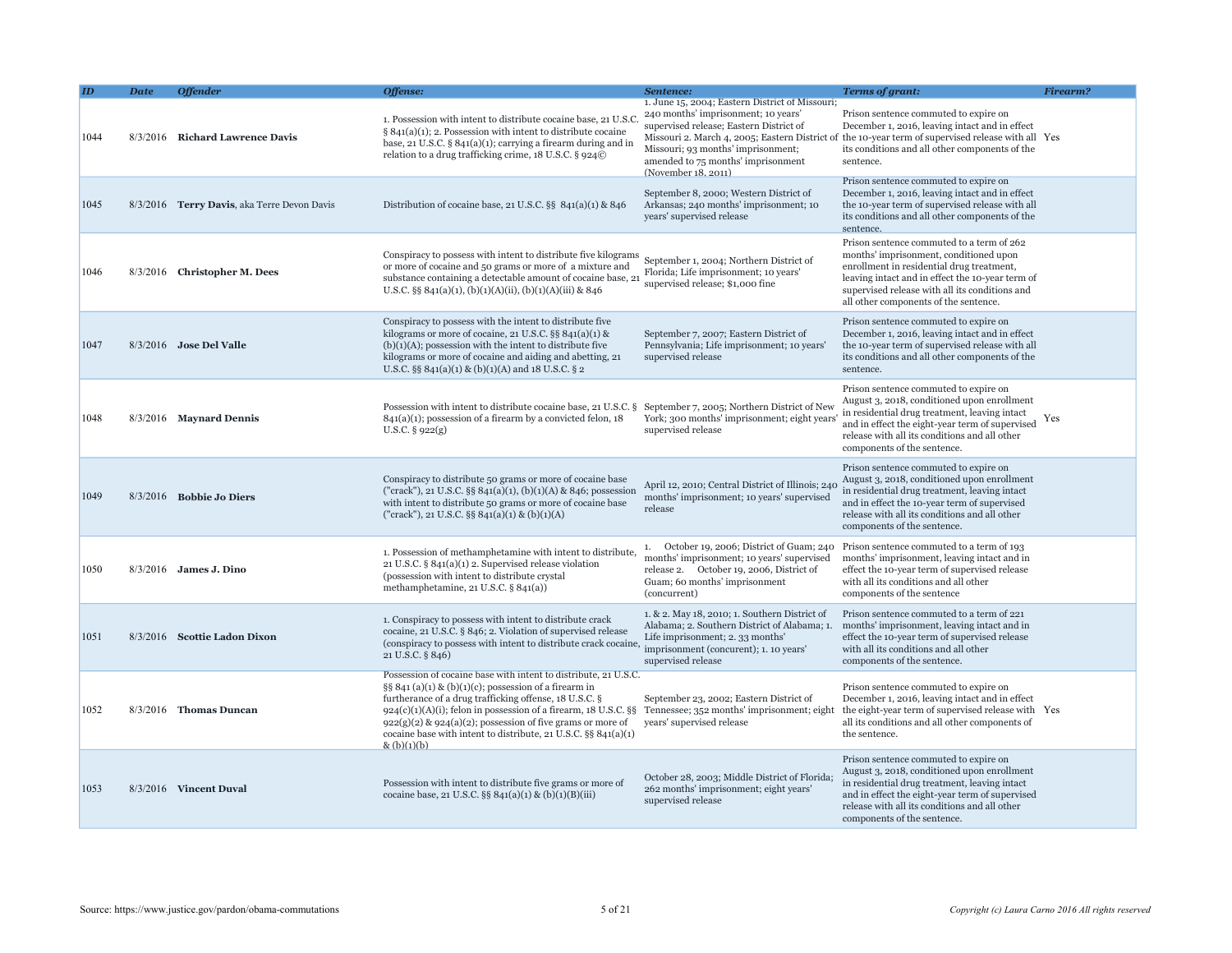|      | Date | <b>Offender</b>              | Offense:                                                                                                                                                                                                                                                                                                                                                                                                                                                                                                                                                              | Sentence:                                                                                                                                                                                | <b>Terms of grant:</b>                                                                                                                                                                                                                                                   | Firearm? |
|------|------|------------------------------|-----------------------------------------------------------------------------------------------------------------------------------------------------------------------------------------------------------------------------------------------------------------------------------------------------------------------------------------------------------------------------------------------------------------------------------------------------------------------------------------------------------------------------------------------------------------------|------------------------------------------------------------------------------------------------------------------------------------------------------------------------------------------|--------------------------------------------------------------------------------------------------------------------------------------------------------------------------------------------------------------------------------------------------------------------------|----------|
| 1054 |      | $8/3/2016$ William Ennis     | Conspiring to possess with intent to distribute a controlled<br>substance, to wit: cocaine more than five kilograms, 21<br>U.S.C. §§ 841 & 846; possession with intent to distribute a<br>controlled substance, to wit: cocaine more than five<br>kilograms, 21 U.S.C. § 841 and 18 U.S.C. § 2; using a<br>communication device to facilitate the commission of a<br>felony, 21 U.S.C. § 843                                                                                                                                                                          | imprisonment; 10 years' supervised release;<br>\$5,000 fine                                                                                                                              | Prison sentence commuted to expire on<br>July 17, 2003; Western District of Texas; Life December 1, 2016, leaving intact and in effect<br>the 10-year term of supervised release with all<br>its conditions and all other components of the<br>sentence.                 |          |
| 1055 |      | 8/3/2016 Kenneth Evans       | Conspiracy, 21 U.S.C. § 846; possession with intent to<br>distribute and distribution of cocaine base, 21 U.S.C. §§<br>$841(a)(1)$ & (b)(1)(B)(iii); possession with intent to distribute August 20, 1993; Northern District of Texas;<br>and distribution of cocaine base and aiding and abetting, 21 Life plus 60 months' imprisonment; five<br>U.S.C. §§ 841(a)(1) & (b)(1)(B)(iii) and 18 U.S.C. § 2; use and years' supervised release<br>carry firearm during and in relation to a drug trafficking<br>crime and aiding and abetting, $18$ U.S.C. §§ 924(c) & 2 |                                                                                                                                                                                          | Prison sentence commuted to a term of 30<br>years' imprisonment, leaving intact and in<br>effect the five-year term of supervised release Yes<br>with all its conditions and all other<br>components of the sentence.                                                    |          |
| 1056 |      | 8/3/2016 Ronald Evans        | Conspiracy to distribute and possession with intent to<br>distribute cocaine, heroin, and a mixture containing cocaine<br>base, 21 U.S.C. § 846; possession with intent to distribute<br>heroin (three counts), 21 U.S.C. § 841(a)(1) and 18 U.S.C. § 2; Life imprisonment; five years' supervised<br>possession with intent to distribute cocaine, 21 U.S.C. §<br>$841(a)(1)$ ; possession with intent to distribute a mixture or<br>substance containing cocaine base (two counts), 21 U.S.C. §<br>841(a)(1) and 18 U.S.C. § 2                                      | July 30, 1993; Eastern District of Virginia;<br>release; amended to 360 months'<br>imprisonment (March 16, 2015)                                                                         | Prison sentence commuted to expire on<br>December 1, 2016, leaving intact and in effect<br>the five-year term of supervised release with<br>all its conditions and all other components of<br>the sentence.                                                              |          |
| 1057 |      | 8/3/2016 Ronald Evans        | 1. Possession with intent to distribute in excess of five grams<br>of cocaine base, 21 U.S.C. §§ 841(a)(1) & 841(b)(1)(B); 2.<br>Supervised release violation (possession with intent to<br>distribute cocaine base, 21 U.S.C. §§ 841)                                                                                                                                                                                                                                                                                                                                | 1. August 13, 2003; District of Maine; 270<br>months' imprisonment; eight years'<br>supervised release 2. August 13, 2003;<br>District of Maine; 12 months' imprisonment<br>(concurrent) | Prison sentence commuted to expire on<br>August 3, 2018, conditioned upon enrollment<br>in residential drug treatment, leaving intact<br>and in effect the eight-year term of supervised<br>release with all its conditions and all other<br>components of the sentence. |          |
| 1058 |      | 8/3/2016 James Oliver Fambro | Conspiracy to distribute and possess with intent to distribute<br>50 grams or more of a mixture and substance containing<br>cocaine base, 21 U.S.C. §§ 841(a)(1), (b)(1)(A)(iii), & 846;<br>possession with intent to distribute 50 grams or more of a<br>mixture and substance containing cocaine base, 21 U.S.C. §§<br>841(a)(1) & (b)(1)(A)(iii) and 18 U.S.C. § 2; possession of a<br>firearm by a convicted felon, $18$ U.S.C. § $922(g)(1)$ ;<br>possession of a firearm during and in relation to a drug<br>trafficking offense, $18$ U.S.C. § $924(c)(1)(A)$  | April 5, 2006; Northern District of Florida;<br>300 months' imprisonment; 10 years'<br>supervised release, \$500 fine                                                                    | Prison sentence commuted to expire on<br>December 1, 2016, leaving intact and in effect<br>the 10-year term of supervised release with all Yes<br>its conditions and all other components of the<br>sentence.                                                            |          |
| 1059 |      | 8/3/2016 J. B. Farris, Jr.   | Conspiracy to possess with the intent to distribute cocaine,<br>21 U.S.C. § 841; possession with the intent to distribute<br>cocaine, 21 U.S.C. $\S$ 846 and 18 U.S.C. $\S$ 2; possession of a<br>firearm during a drug trafficking crime, 18 U.S.C. §§ 924(c)<br>&2                                                                                                                                                                                                                                                                                                  | January 26, 1993; Northern District of<br>Georgia; 360 months' imprisonment; 10<br>years' supervised release                                                                             | Prison sentence commuted to expire on<br>December 1, 2016, leaving intact and in effect<br>the 10-year term of supervised release with all Yes<br>its conditions and all other components of the<br>sentence.                                                            |          |
| 1060 |      | 8/3/2016 Corey Ferguson      | Conspiracy to possess with intent to distribute 500 grams or<br>more of cocaine, 21 U.S.C. §§ 846 & 841(b)(1)(B)(ii);<br>distribution of cocaine, aiding and abetting, 21 U.S.C. §§<br>841(a)(1) & (b)(1)(B) and 18 U.S.C. § 2                                                                                                                                                                                                                                                                                                                                        | May 5, 2008; Western District of Kentucky;<br>300 months' imprisonment; eight years'<br>supervised release                                                                               | Prison sentence commuted to a term of 202<br>months' imprisonment, leaving intact and in<br>effect the eight-year term of supervised release<br>with all its conditions and all other<br>components of the sentence.                                                     |          |
| 1061 |      | 8/3/2016 Alejandro Flores    | Conspiracy to possess with intent to distribute cocaine, 21<br>U.S.C. §§ 846, 841(a)(1), 841(b)(1)(A)(ii) & 851; possession<br>with intent to distribute cocaine, 21 U.S.C. $\S$ § 841(a)(1) &<br>$(b)(1)(A)(ii)$ and 18 U.S.C. § 2; traveling in interstate<br>commerce to facilitate a criminal activity, 18 U.S.C. §§<br>$1952(a)(3)$ & 2                                                                                                                                                                                                                          | November 10, 2005; Northern District of<br>Georgia; Life imprisonment; 10 years'<br>supervised release                                                                                   | Prison sentence commuted to a term of 240<br>months' imprisonment, leaving intact and in<br>effect the 10-year term of supervised release<br>with all its conditions and all other<br>components of the sentence.                                                        |          |
| 1062 |      | 8/3/2016 Raul Camargo Flores | Possession with intent to distribute more than 50 grams of<br>methamphetamine and aiding and abetting, 21 U.S.C. §§<br>841(a)(1) & (b)(1)(A)(viii) and 18 U.S.C. § 2                                                                                                                                                                                                                                                                                                                                                                                                  | February 7, 2003; Northern District of Texas<br>292 months' imprisonment; 10 years'<br>supervised release                                                                                | Prison sentence commuted to expire on<br>August 3, 2018, conditioned upon enrollment<br>in residential drug treatment, leaving intact<br>and in effect the 10-year term of supervised<br>release with all its conditions and all other<br>components of the sentence.    |          |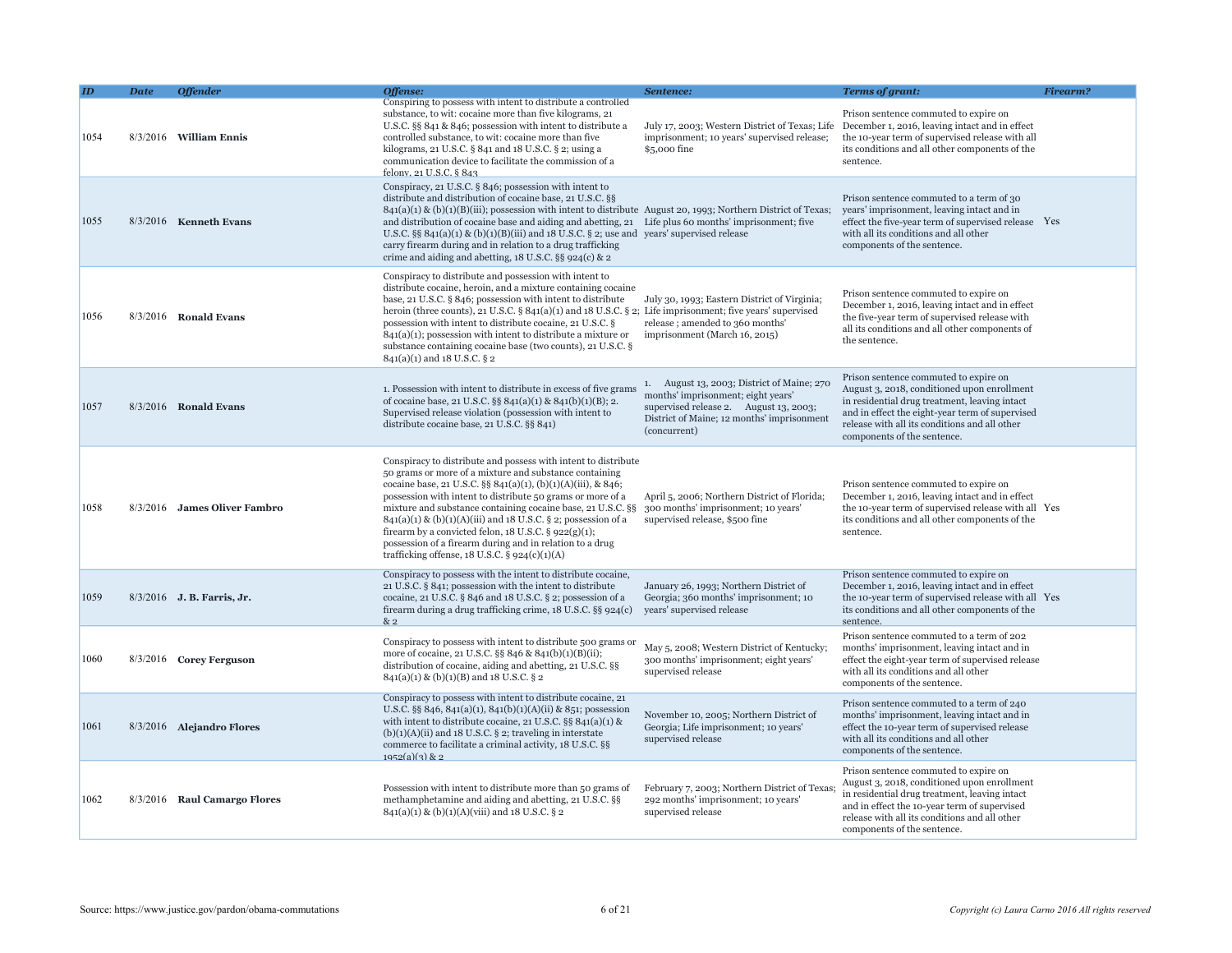|      | <b>Date</b> | <b>Offender</b>                                       | Offense:                                                                                                                                                                                                                                                                                                                                                                                                                                                                                                                                                                                                                                                                                                                                                                                                                                                                     | Sentence:                                                                                                                                                                   | <b>Terms of grant:</b>                                                                                                                                                                                                                                                                                  | <b>Firearm?</b> |
|------|-------------|-------------------------------------------------------|------------------------------------------------------------------------------------------------------------------------------------------------------------------------------------------------------------------------------------------------------------------------------------------------------------------------------------------------------------------------------------------------------------------------------------------------------------------------------------------------------------------------------------------------------------------------------------------------------------------------------------------------------------------------------------------------------------------------------------------------------------------------------------------------------------------------------------------------------------------------------|-----------------------------------------------------------------------------------------------------------------------------------------------------------------------------|---------------------------------------------------------------------------------------------------------------------------------------------------------------------------------------------------------------------------------------------------------------------------------------------------------|-----------------|
| 1063 |             | 8/3/2016 Felix Monroe Fort                            | Conspiracy to possess with the intent to distribute cocaine,<br>21 U.S.C. §§ 846 and 841(b)(1)(B); possession with the intent Alabama; 360 months' imprisonment; four<br>to distribute cocaine, 21 U.S.C. §§ 841(a)(1) & (b)(1)(B)                                                                                                                                                                                                                                                                                                                                                                                                                                                                                                                                                                                                                                           | November 18, 1998; Northern District of<br>years' supervised release                                                                                                        | Prison sentence commuted to a term of 262<br>months' imprisonment, leaving intact and in<br>effect the four-year term of supervised release<br>with all its conditions and all other<br>components of the sentence.                                                                                     |                 |
| 1064 |             | 8/3/2016 Raymond Fox                                  | Conspiracy to distribute and possess with intent to distribute<br>cocaine and cocaine base, 21 U.S.C. §§ 846 & 851;<br>distribution and possession with intent to distribute cocaine<br>and cocaine base, 21 U.S.C. §§ 841(a)(1), 841(b)(1)(A) & 851                                                                                                                                                                                                                                                                                                                                                                                                                                                                                                                                                                                                                         | August 2, 2005; Southern District of New<br>York; 240 months' imprisonment; 10 years'<br>supervised release                                                                 | Prison sentence commuted to expire on<br>December 1, 2016, leaving intact and in effect<br>the 10-year term of supervised release with all<br>its conditions and all other components of the<br>sentence.                                                                                               |                 |
| 1065 |             | 8/3/2016 Charles Franklin                             | Possession with intent to distribute over 50 grams of cocaine<br>base (crack), 21 U.S.C. § 841(a)(1); possession with the intent<br>to distribute heroin, 21 U.S.C. $\S$ 841(a)(1); possession with<br>the intent to distribute cocaine, 21 U.S.C. § 841(a)(1)                                                                                                                                                                                                                                                                                                                                                                                                                                                                                                                                                                                                               | July 7, 2000; Eastern District of Missouri;<br>240 months' imprisonment; 10 years'<br>supervised release                                                                    | Prison sentence commuted to expire on<br>December 1, 2016, leaving intact and in effect<br>the 10-year term of supervised release with all<br>its conditions and all other components of the<br>sentence.                                                                                               |                 |
| 1066 | 8/3/2016    | Cleveland R. Franklin, Jr., aka Cleveland<br>McKnight | Possession with intent to distribute 50 grams or more of a<br>substance containing cocaine base, 21 U.S.C. $\S$ § 841(a)(1) &<br>851; carrying a firearm during a drug trafficking crime, 18<br>U.S.C. $\S$ 924(c)(1)                                                                                                                                                                                                                                                                                                                                                                                                                                                                                                                                                                                                                                                        | November 17, 2006; Southern District of<br>Indiana; 300 months' imprisonment; 10<br>years' supervised release; \$1,000 fine                                                 | Prison sentence commuted to expire on<br>August 3, 2018, conditioned upon enrollment<br>in residential drug treatment, leaving intact<br>and in effect the 10-year term of supervised<br>release with all its conditions and all other<br>components of the sentence.                                   | Yes             |
| 1067 |             | 8/3/2016 Michael L. Franklin                          | Possession with intent to distribute cocaine base, 21 U.S.C.<br>§§ 841(a)(1), 841(b)(1)(a), & 851                                                                                                                                                                                                                                                                                                                                                                                                                                                                                                                                                                                                                                                                                                                                                                            | January 3, 2007; Western District of<br>Missouri; 240 months' imprisonment; 10<br>years' supervised release                                                                 | Prison sentence commuted to expire on<br>December 1, 2016, leaving intact and in effect<br>the 10-year term of supervised release with all<br>its conditions and all other components of the<br>sentence.                                                                                               |                 |
| 1068 |             | 8/3/2016 Toddrick Onterio Franklin                    | Conspiracy to possess with intent to distribute 50 grams or<br>more of cocaine base, 21 U.S.C. §§ 846, 841(b)(1)(A)(iii),&<br>$(b)(1)(C)$ ; possession with intent to distribute 50 grams or<br>more of cocaine base, 21 U.S.C. $\S$ 841(a)(1) & (b)(1)(A)(iii),<br>and 18 U.S.C. § 2; possession of a firearm in furtherance of a<br>drug trafficking crime, $18 \text{ U.S.C.}$ § $924(c)(1)(A)$ ; being a<br>previously convicted felon in possession of a firearm in and<br>affecting interstate commerce, 18 U.S.C. § 922(g) &<br>924(a)(2)                                                                                                                                                                                                                                                                                                                             | March 21, 2003; Middle District of Florida;<br>300 months' imprisonment; 120 months'<br>supervised release                                                                  | Prison sentence commuted to expire on<br>December 1, 2016, leaving intact and in effect<br>the 120 month term of supervised release with Yes<br>all its conditions and all other components of<br>the sentence.                                                                                         |                 |
| 1069 |             | 8/3/2016 William Anthony Freeman                      | Conspiracy to distribute cocaine, 21 U.S.C. § 846                                                                                                                                                                                                                                                                                                                                                                                                                                                                                                                                                                                                                                                                                                                                                                                                                            | December 14, 1990; Eastern District of<br>Michigan; 480 months' imprisonment; five<br>years' supervised release                                                             | Prison sentence commuted to expire on<br>December 1, 2016, leaving intact and in effect<br>the five-year term of supervised release with<br>all its conditions and all other components of<br>the sentence.                                                                                             |                 |
| 1070 |             | $8/3/2016$ Thomas R. Fuller                           | Conspiracy to distribute crack cocaine, 21 U.S.C. §§<br>$841(a)(1)$ , (b)(1)(A), & 846; aiding and abetting to distribute<br>crack cocaine, 21 U.S.C. §§ 841(a)(1) & (b)(1)(A) and 18<br>U.S.C. § 2; possession with intent to distribute crack cocaine,<br>21 U.S.C. §§ $841(a)(1)$ & (b)(1)(B); possession of a firearm in<br>relation to a drug trafficking crime, 18 U.S.C. §<br>$924(c)(1)(A)(1)$ ; felon in possession of a firearm, 18 U.S.C. §§<br>$922(g)(1)$ & $924(a)(2)$                                                                                                                                                                                                                                                                                                                                                                                         | August 7, 2003; Western District of Missouri;<br>300 months' imprisonment; 10 years'<br>supervised release                                                                  | Prison sentence commuted to expire on<br>December 1, 2016, leaving intact and in effect<br>the 10-year term of supervised release with all Yes<br>its conditions and all other components of the<br>sentence                                                                                            |                 |
| 1071 |             | 8/3/2016 John Nicholas Gargano                        | 1. Conspiracy to distribute<br>methylenedioxymethamphetamine and ketamine, 21 U.S.C.<br>§§ 812, 841(a)(1), (b)(1)(A), & 846; distributing and<br>possessing with intent to distribute methamphetamine, 21<br>U.S.C. §§ 812, 841(a)(1), & (b)(1)(A) and 18 U.S.C. § 2;<br>distributing and possessing with intent to distribute ecstasy,<br>21 U.S.C. §§ 812, 841(a)(1), & (b)(1)(A) and 18 U.S.C. § 2; 2.<br>Conspiracy to commit identification fraud and credit card<br>fraud, 18 U.S.C. § 1029(b)(2)18 U.S.C. § 2; unauthorized use September 8, 2010; District of New Jersey;<br>of access devices, 18 U.S.C. §§ 1029(a)(5) & 2; 3. Conspiracy 100 months' imprisonment (concurrent) five<br>to distribute and possess with intent to distribute more than years' supervised release<br>1.5 kilograms of methamphetamine, 21 U.S.C. §§ 846,<br>$841(a)(1), \& (b)(1)(A)$ | 1. November 30, 2004; Southern District of<br>New York; 240 months' impriorment; 10<br>years' supervised release 2. November 30,<br>imprisonment (concurrent); three years' | Prison sentence commuted to expire on<br>2004; Southern District of New York; 10 years' December 1, 2016, leaving intact and in effect<br>the 10-year term of supervised release with all<br>supervised release; \$212,379.38 restitution 3. its conditions and all other components of the<br>sentence |                 |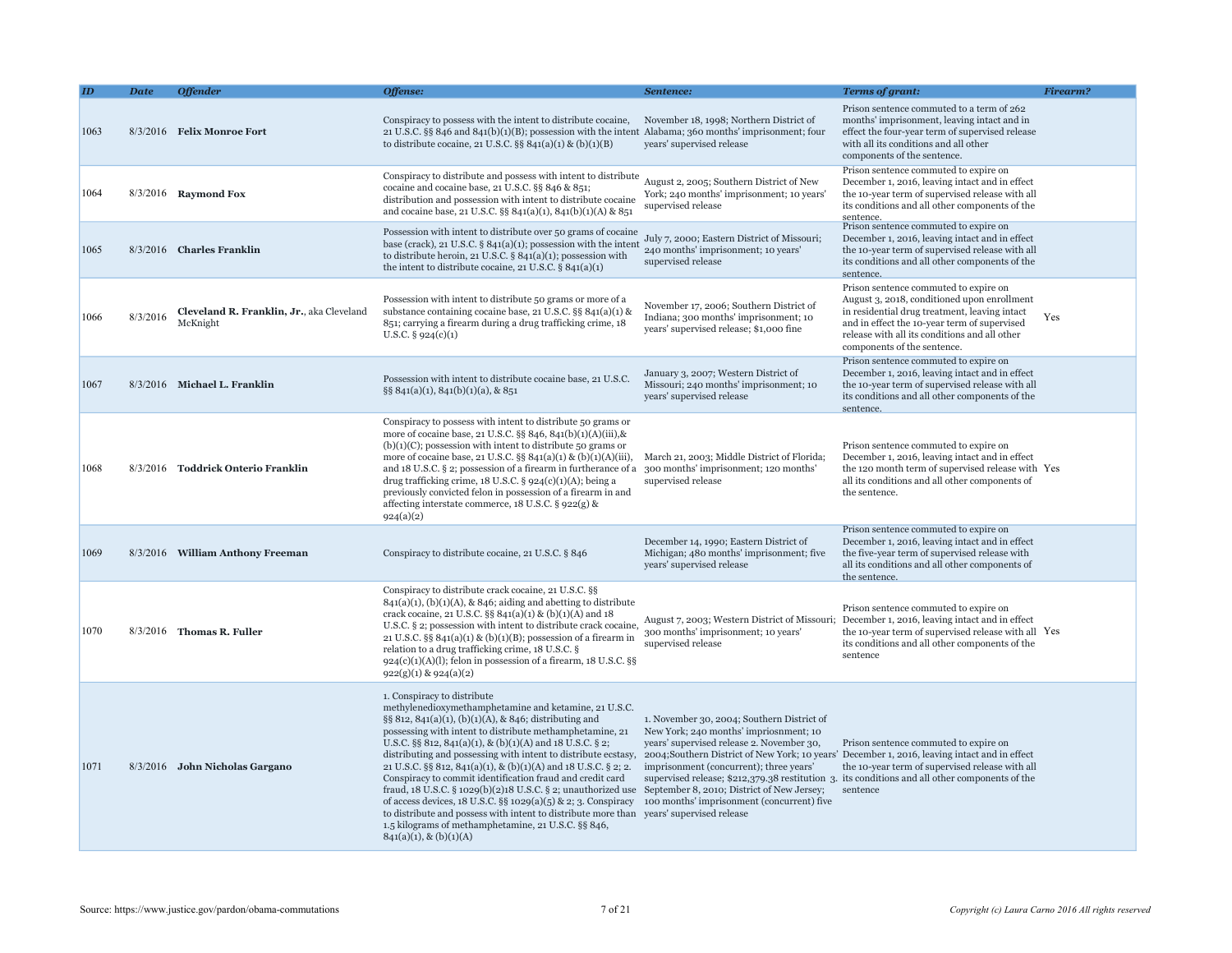|      | <b>Date</b> | <b>Offender</b>                             | Offense:                                                                                                                                                                                                                                                                                                                                                                                                 | Sentence:                                                                                                                                                                                                  | <b>Terms of grant:</b>                                                                                                                                                                                                                                                   | <b>Firearm?</b> |
|------|-------------|---------------------------------------------|----------------------------------------------------------------------------------------------------------------------------------------------------------------------------------------------------------------------------------------------------------------------------------------------------------------------------------------------------------------------------------------------------------|------------------------------------------------------------------------------------------------------------------------------------------------------------------------------------------------------------|--------------------------------------------------------------------------------------------------------------------------------------------------------------------------------------------------------------------------------------------------------------------------|-----------------|
| 1072 |             | $8/3/2016$ Enrique Garza                    | Conspiracy to possess with intent to distribute<br>methamphetamine, 21 U.S.C. §§ 846 & 841(a)(1); possess<br>with intent to distribute methamphetamine, 21 U.S.C. §<br>$841(a)(1)$ and 18 U.S.C. § 2; attempt to possess with intent to release<br>distribute methamphetamine, 21 U.S.C. § 846                                                                                                           | July 17, 1996; Middle District of Florida; 480<br>months' imprisonment; 10 years' supervised                                                                                                               | Prison sentence commuted to expire on<br>August 3, 2018, conditioned upon enrollment<br>in residential drug treatment, leaving intact<br>and in effect the 10-year term of supervised<br>release with all its conditions and all other<br>components of the sentence.    |                 |
| 1073 |             | 8/3/2016 Jesse James Gentry                 | Possession of more than 50 grams of crack cocaine with<br>intent to distribute, 21 U.S.C. $\S$ § 841(a)(1) & 841(b)(1)(A)                                                                                                                                                                                                                                                                                | February 3, 2003; Northern District of Texas;<br>262 months' imprisonment; five years'<br>supervised release                                                                                               | Prison sentence commuted to expire on<br>December 1, 2016, leaving intact and in effect<br>the five-year term of supervised release with<br>all its conditions and all other components of<br>the sentence.                                                              |                 |
| 1074 |             | 8/3/2016 Bernard Gibson, Sr.                | Conspiracy to possess with intent to distribute controlled<br>drug substances: heroin and cocaine, 21 U.S.C. § 846                                                                                                                                                                                                                                                                                       | April 15, 1996; District of Maryland; Life<br>imprisonment; 10 years' supervised release                                                                                                                   | Prison sentence commuted to a term of 360<br>months' imprisonment, leaving intact and in<br>effect the 10-year term of supervised release<br>with all its conditions and all other<br>components of the sentence.                                                        |                 |
| 1075 |             | 8/3/2016 Steve P. Gillespie                 | Possession with intent to distribute five grams or more of<br>cocaine base, 21 U.S.C. §§ 841(a)(1) & 841(b)(1)(B)                                                                                                                                                                                                                                                                                        | August 16, 2006; Eastern District of<br>Tennessee; 262 months' imprisonment; eight<br>years' supervised release                                                                                            | Prison sentence commuted to expire on<br>August 3, 2018, conditioned upon enrollment<br>in residential drug treatment, leaving intact<br>and in effect the eight-year term of supervised<br>release with all its conditions and all other<br>components of the sentence. |                 |
| 1076 |             | 8/3/2016 Derrick Glass                      | Conspiracy to distribute and possess with intent to distribute March 14, 2007; Northern District of Ohio;<br>cocaine base, 21 U.S.C. § 846; felon in possession of a<br>firearm, $18$ U.S.C. § $922(g)(1)$ & $924$                                                                                                                                                                                       | 240 months' imprisonment; 10 years'<br>supervised release                                                                                                                                                  | Prison sentence commuted to expire on<br>December 1, 2016, leaving intact and in effect<br>the 10-year term of supervised release with all Yes<br>its conditions and all other components of the<br>sentence.                                                            |                 |
| 1077 |             | 8/3/2016 Fred M. Glover                     | Unlawful distribution of five grams or more of cocaine base,<br>21 U.S.C. §§ $841(a)(1)$ & (b)(1)(B)(iii); unlawful distribution<br>of a controlled substance within 1,000 feet of a school (three October 17, 1996; District of Columbia; Life<br>counts), 21 U.S.C. § 860(a); unlawful distribution of 50<br>grams or more of cocaine base (two counts), 21 U.S.C. §§<br>$841(a)(1) \& (b)(1)(A)(iii)$ | imprisonment; 10 years' supervised release                                                                                                                                                                 | Prison sentence commuted to expire on<br>December 1, 2016, leaving intact and in effect<br>the 10-year term of supervised release with all<br>its conditions and all other components of the<br>sentence                                                                 |                 |
| 1078 |             | 8/3/2016 Will A. Goines, Jr.                | Distribution of cocaine base ("crack") (three counts), 21<br>U.S.C. $\S\S 841(a)(1) \& (b)(1)(B)$                                                                                                                                                                                                                                                                                                        | June 14, 2010; Central District of Illinois; 240 months, leaving intact and in effect the 10-<br>months' imprisonment; 10 years' supervised<br>release                                                     | Prison sentence commuted to a term of 120<br>year term of supervised release with all its<br>conditions and all other components of the<br>sentence.                                                                                                                     |                 |
| 1079 |             | 8/3/2016 Michael Goldsby, aka Michael Stone | Possession with intent to distribute 5.88 grams of cocaine<br>base, 21 U.S.C. §§ 841(a)(1) & (b)(1)(B)                                                                                                                                                                                                                                                                                                   | November 19, 1997; Northern District of<br>Ohio; 383 months' imprisonment; eight years' in residential drug treatment, leaving intact<br>supervised release; 360 months'<br>imprisonment (August 31, 2000) | Prison sentence commuted to expire on<br>August 3, 2018, conditioned upon enrollment<br>and in effect the eight-year term of supervised<br>release with all its conditions and all other<br>components of the sentence.                                                  |                 |
| 1080 |             | 8/3/2016 Ramon Gonzalez                     | Conspiracy to possess with intent to distribute 4506.65<br>kilograms of marijuana, 21 U.S.C. $\S$ § 846, 841(a)(1) &<br>$841(b)(1)(A)$ ; possession with intent to distribute 4506.65<br>kilograms of marijuana, 21 U.S.C. §§ 841(a)(1) & 18 U.S.C. §<br>$\overline{2}$                                                                                                                                  | January 20, 2009; Southern District of Texas;<br>Life imprisonment; Life term supervised<br>release                                                                                                        | Prison sentence commuted to a term of 360<br>months' imprisonment, leaving intact and in<br>effect the life term of supervised release with<br>all its conditions and all other components of<br>the sentence.                                                           |                 |
| 1081 |             | 8/3/2016 Edgar Gonzalez-Valentin            | Conspiracy to import cocaine, aiding and abetting, 21 U.S.C.<br>§§ 952, 600 & 963 and 18 U.S.C. § 2; importation of cocaine,<br>21 U.S.C. § 952; possession with intent to distribute cocaine,<br>21 U.S.C. $\S$ 841(a)(1); possession of firearm in relation to<br>drug trafficking crime (two counts), $18$ U.S.C. § $924(c)(1)$                                                                       | July 10, 1992; District of Puerto Rico; 595<br>months' imprisonment; five years' supervised<br>release; amended to 511 months'<br>imprisonment (August 19, 2015)                                           | Prison sentence commuted to expire on<br>December 1, 2016, leaving intact and in effect<br>the five-year term of supervised release with<br>all its conditions and all other components of<br>the sentence.                                                              | Yes             |
| 1082 |             | 8/3/2016 Christopher Green                  | Conspiracy to possess with intent to distribute and<br>distribution of cocaine hydrochloride and crack cocaine, 21<br>U.S.C. § 846; possession with intent to distribute crack<br>cocaine (two counts), 21 U.S.C. $\S 841(a)$                                                                                                                                                                            | December 23, 1997; Southern District of<br>Georgia; Life imprisonment                                                                                                                                      | Prison sentence commuted to expire on<br>August 3, 2017, leaving intact and in effect all<br>other components of the sentence.                                                                                                                                           |                 |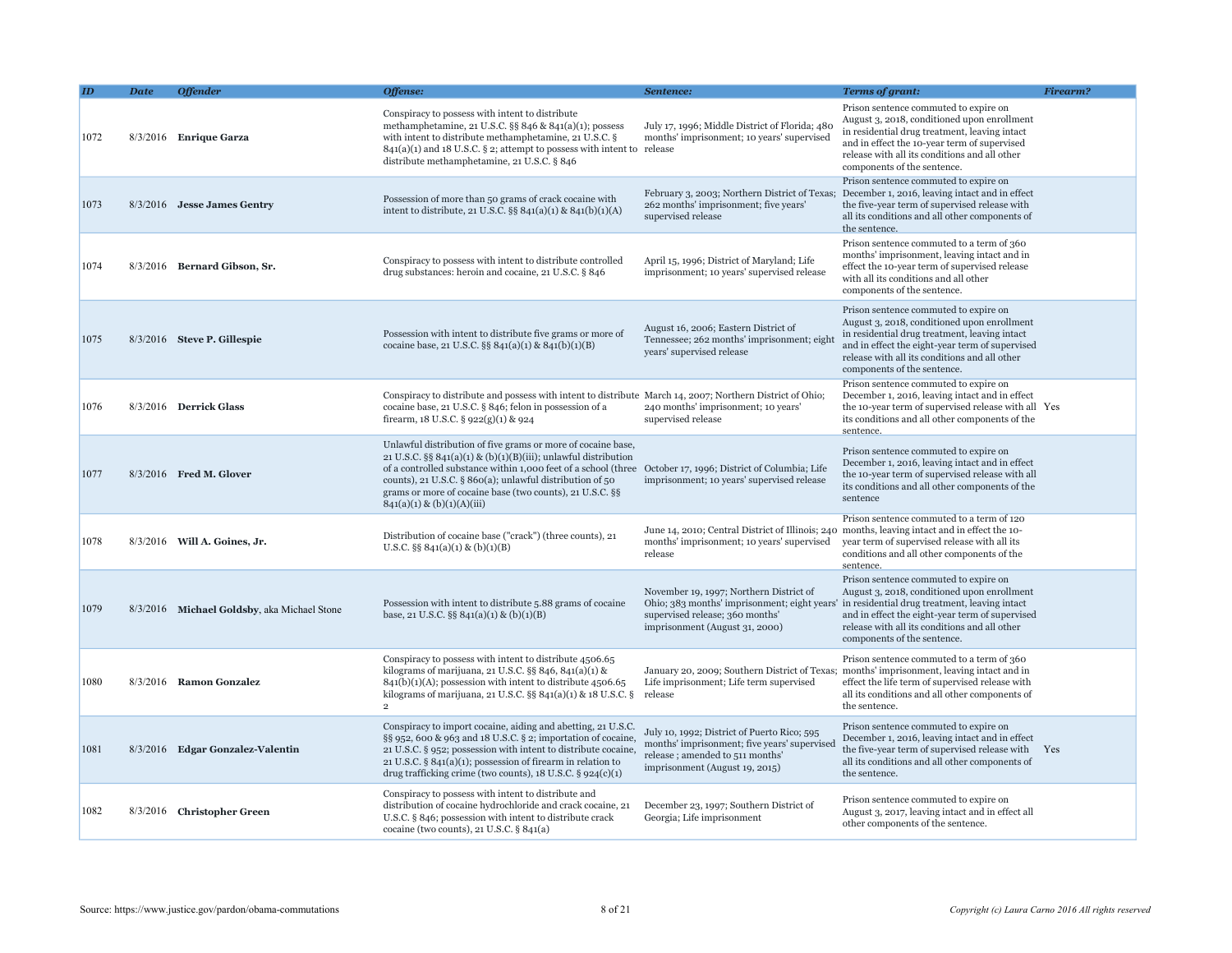|      | <b>Date</b> | <b>Offender</b>                          | Offense:                                                                                                                                                                                                                                                                                                                                                                                                                                                                                                       | Sentence:                                                                                                                                                                                                     | Terms of grant:                                                                                                                                                                                                                                                                                      | Firearm? |
|------|-------------|------------------------------------------|----------------------------------------------------------------------------------------------------------------------------------------------------------------------------------------------------------------------------------------------------------------------------------------------------------------------------------------------------------------------------------------------------------------------------------------------------------------------------------------------------------------|---------------------------------------------------------------------------------------------------------------------------------------------------------------------------------------------------------------|------------------------------------------------------------------------------------------------------------------------------------------------------------------------------------------------------------------------------------------------------------------------------------------------------|----------|
| 1083 |             | 8/3/2016 Randy P. Green                  | Conspiracy to distribute methamphetamine, 21 U.S.C. §§<br>$841(a)(1), 846, \& 851(a)(1)$                                                                                                                                                                                                                                                                                                                                                                                                                       | November 7, 2006; Eastern District of<br>Missouri; 240 months' imprisonment; 10<br>years' supervised release                                                                                                  | Prison sentence commuted to expire on<br>December 1, 2016, leaving intact and in effect<br>the 10-year term of supervised release with all<br>its conditions and all other components of the<br>sentence.                                                                                            |          |
| 1084 |             | 8/3/2016 Samuel Grooms, aka Denny Grooms | Conspiracy with intent to distribute heroin, 21 U.S.C. §§ 846, May 23, 2005; Eastern District of Michigan;<br>$841(a)(1)$ & $851$ ; attempted possession with intent to<br>distribute heroin, 21 U.S.C. §§ $841(a)(1)$ & $851$                                                                                                                                                                                                                                                                                 | Life imprisonment; 10 years' supervised<br>release                                                                                                                                                            | Prison sentence commuted to a term of 240<br>months' imprisonment, leaving intact and in<br>effect the 10-year term of supervised release<br>with all its conditions and all other<br>components of the sentence.                                                                                    |          |
| 1085 |             | 8/3/2016 Steve C. Hall                   | 1. Conspiracy to possess with intent to distribute cocaine<br>base, 21 U.S.C. § 846 & 18 U.S.C. § 2; distribution of cocaine<br>base, 21 U.S.C. $\S 841(a)(1)$ ; 2. Supervised release violation<br>(conspiracy to possess with intent to distribute cocaine base,<br>21 U.S.C. § 846; distribution of cocaine base, 21 U.S.C. §<br>841(a)(1)                                                                                                                                                                  | 1. April 22, 2005; Middle District of<br>Louisiana; 240 months' imprisonment; 10<br>years' supervised release 2. February 16,<br>1996; Middle District of Louisiana; 45<br>months' imprisonment (consecutive) | Prison sentence commuted to expire on<br>August 3, 2018, conditioned upon enrollment<br>in residential drug treatment, leaving intact<br>and in effect the 10-year term of supervised<br>release with all its conditions and all other<br>components of the sentence.                                |          |
| 1086 |             | 8/3/2016 Stephen Ramont Hardridge        | Conspiracy to possess with intent to distribute five kilograms November 25, 2002 (on remand); Northern<br>or more a mixture containing a detectable amount of cocaine District of Oklahoma; 292 months'<br>and 50 grams or more of a mixture containing a detectable<br>amount of cocaine base, 21 U.S.C. $\S$ § 846, 841(a)(1),<br>$(b)(1)(A)(ii)$ , & 851(a)(1)                                                                                                                                              | imprisonment; 10 years' supervised release;<br>\$10,000 fine; amended to 240 months'<br>imprisonment (June 10, 2008)                                                                                          | Prison sentence commuted to expire on<br>December 1, 2016 and unpaid balance of the<br>\$10,000 fine remitted, leaving intact and in<br>effect the 10-year term of supervised release<br>with all its conditions and all other<br>components of the sentence.                                        |          |
| 1087 |             | $8/3/2016$ Steven R. Hardy               | Conspiracy to possess with intent to distribute, and to<br>distribute, more than five kilograms of cocaine and more<br>than 50 grams of cocaine base, 21 U.S.C. §§ 846, 841(a)(1),<br>$(b)(1)(A)(ii)$ , & $b)(1)(A)(iii)$ ; possession with intent to<br>distribute and distribution of more than 50 grams of cocaine<br>base. 21 U.S.C. § 841(a)(1)                                                                                                                                                           | November 14, 2005; Middle District of<br>Florida; Life imprisonment; 10 years'<br>supervised release                                                                                                          | Prison sentence commuted to expire on<br>December 1, 2016, leaving intact and in effect<br>the 10-year term of supervised release with all<br>its conditions and all other components of the<br>sentence.                                                                                            |          |
| 1088 |             | 8/3/2016 Donella Marie Harriel           | Conspiracy to possess with intent to distribute and to<br>distribute 50 grams or more of cocaine base, 21 U.S.C. § 846                                                                                                                                                                                                                                                                                                                                                                                         | March 17, 2004; District of South Carolina;<br>264 months' imprisonment; 10 years'<br>supervised release                                                                                                      | Prison sentence commuted to a term of 188<br>months' imprisonment and 10-year term of<br>supervised release commuted to a term of four<br>years of supervised release, leaving intact and<br>in effect all conditions of the supervised<br>release term and all other components of the<br>sentence. |          |
| 1089 |             | $8/3/2016$ Benjamin Harris               | Conspiracy to distribute 50 grams or more of cocaine base,<br>21 U.S.C. § 846 & 18 U.S.C. § 2; distribution of 50 grams or<br>more of cocaine base, 21 U.S.C. § 841(a)(1) & 18 U.S.C. § 2;<br>possession with intent to distribute MDMA, cocaine and 50<br>grams or more of cocaine base, 21 U.S.C. $\S 841(a)(1)$ ;<br>possession of a firearm by a convicted felon, 18 U.S.C. §<br>$922(g)(1)$ ; possession of a firearm during and in relation to a<br>drug trafficking crime, $18$ U.S.C. § $924(c)(1)(A)$ | February 23, 2007; Middle District of<br>Louisiana; 226 months' imprisonment; five<br>years' supervised release                                                                                               | Prison sentence commuted to a term of 180<br>months' imprisonment, leaving intact and in<br>effect the five-year term of supervised release Yes<br>with all its conditions and all other<br>components of the sentence.                                                                              |          |
| 1090 |             | 8/3/2016 Christopher J. Heath            | Conspiracy to manufacture more tha+J359n 500 grams of a<br>mixture and substance containing methamphetamine, 21<br>U.S.C. § 846                                                                                                                                                                                                                                                                                                                                                                                | February 24, 2006; Southern District of<br>Illinois; 240 months' imprisonment; 10 year<br>supervised release; \$500 fine                                                                                      | Prison sentence commuted to expire on<br>August 3, 2018, conditioned upon enrollment<br>in residential drug treatment, leaving intact<br>and in effect the 10-year term of supervised<br>release with all its conditions and all other<br>components of the sentence.                                |          |
| 1091 |             | 8/3/2016 Wilson Henderson                | Possession with intent to distribute cocaine base (incorrectly<br>listed on the judgment as cocaine), 21 U.S.C. $\S$ 841(a)(1); use<br>of a firearm during a drug trafficking crime, 18 U.S.C. §<br>924(c)(1)                                                                                                                                                                                                                                                                                                  | August 20, 1992; Southern District of<br>Georgia; Life plus 60 months' imprisonment;<br>10 years' supervised release                                                                                          | Prison sentence commuted to expire on<br>December 1, 2016, leaving intact and in effect<br>the 10-year term of supervised release with all Yes<br>its conditions and all other components of the<br>sentence.                                                                                        |          |
| 1092 |             | 8/3/2016 John A. Hill                    | Possession with intent to distribute cocaine base, 21 U.S.C. §<br>841; possession with intent to distribute marijuana, 21<br>U.S.C. § 841; felon in possession of a firearm, 18 U.S.C. § 922                                                                                                                                                                                                                                                                                                                   | July 16, 1996; Northern District of Ohio; Life<br>imprisonment                                                                                                                                                | Prison sentence commuted to expire on<br>August 3, 2017, leaving intact and in effect all Yes<br>other components of the sentence.                                                                                                                                                                   |          |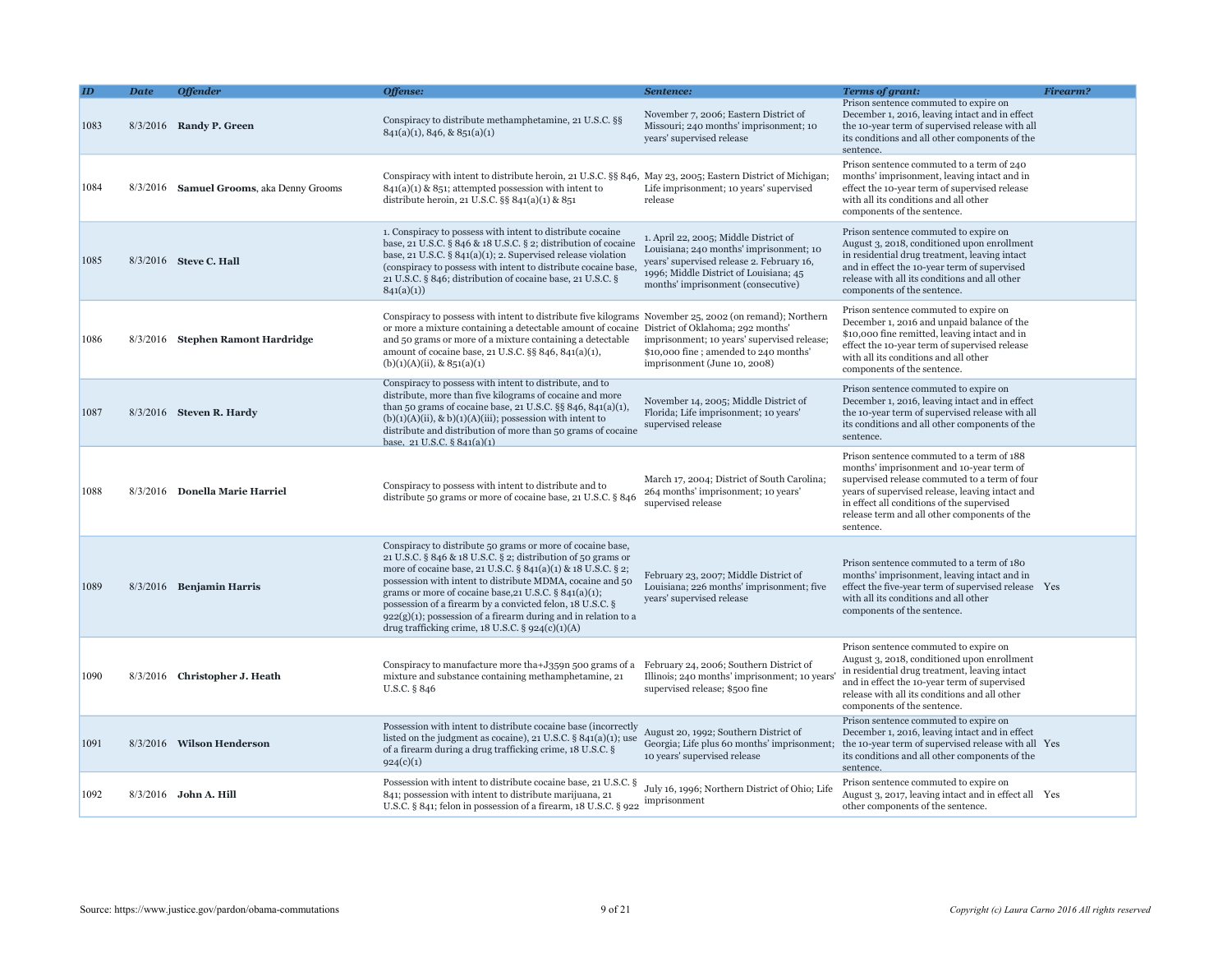|      | <b>Date</b> | <b>Offender</b>                                    | Offense:                                                                                                                                                                                                                                                                                                                                                                              | Sentence:                                                                                                                                                                                                                              | <b>Terms of grant:</b>                                                                                                                                                                                                                                                                                                   | Firearm? |
|------|-------------|----------------------------------------------------|---------------------------------------------------------------------------------------------------------------------------------------------------------------------------------------------------------------------------------------------------------------------------------------------------------------------------------------------------------------------------------------|----------------------------------------------------------------------------------------------------------------------------------------------------------------------------------------------------------------------------------------|--------------------------------------------------------------------------------------------------------------------------------------------------------------------------------------------------------------------------------------------------------------------------------------------------------------------------|----------|
| 1093 |             | 8/3/2016 Robert Hill                               | Conspiracy to possess with intent to distribute and<br>distribution of cocaine base, 21 U.S.C. § 846; possession with<br>intent to distribute and distribution of cocaine base (three<br>counts), 21 U.S.C. § 841(a)(1) and 18 U.S.C. § 2                                                                                                                                             | September 20, 2004; Eastern District of<br>Virginia; 480 months' imprisonment; 10<br>years' supervised release                                                                                                                         | Prison sentence commuted to a term of 240<br>months' imprisonment, leaving intact and in<br>effect the 10-year term of supervised release<br>with all its conditions and all other<br>components of the sentence.                                                                                                        |          |
| 1094 |             | 8/3/2016 Marcell Hogans                            | Distribution of cocaine base, 21 U.S.C. § 841(a)(1) and 18<br>$U.S.C.$ § 2                                                                                                                                                                                                                                                                                                            | August 21, 2008; Eastern District of Missour<br>168 months' imprisonment; three years'<br>supervised release                                                                                                                           | Prison sentence commuted to expire on<br>August 3, 2018, conditioned upon enrollment<br>in residential drug treatment, leaving intact<br>and in effect the three-year term of supervised<br>release with all its conditions and all other<br>components of the sentence.                                                 |          |
| 1095 |             | 8/3/2016 Kenneth Bronson Hughes                    | Conspiracy to distribute more than 50 grams of cocaine base<br>21 U.S.C. § 846; possession with intent to distribute more<br>than 50 grams of cocaine base, 21 U.S.C. $\S 841(a)(1)$                                                                                                                                                                                                  | September 3, 2003; Western District of<br>Virginia; 334 months' imprisonment; five<br>years' supervised release; amended to 272<br>months' imprisonment (September 2, 2008);<br>amended to 218 months' imprisonment<br>(March 4, 2015) | Prison sentence commuted to expire on<br>December 1, 2016, leaving intact and in effect<br>the five-year term of supervised release with<br>all its conditions and all other components of<br>the sentence.                                                                                                              |          |
| 1096 |             | 8/3/2016 Deangelo Hunt                             | Possession with intent to distribute 50 grams or more of<br>cocaine base, 21 U.S.C. § 841; possession of a firearm in<br>furtherance of a drug trafficking crime, 18 U.S.C. § 924(c)                                                                                                                                                                                                  | 180 months' imprisonment; five years'<br>supervised release                                                                                                                                                                            | Prison sentence commuted to expire on<br>February 1, 2007; Eastern District of Virginia; December 1, 2016, leaving intact and in effect<br>the five-year term of supervised release with<br>all its conditions and all other components of<br>the sentence.                                                              | Yes      |
| 1097 |             | 8/3/2016 Courtney D. Hurt                          | Possession with intent to distribute five grams or more of a July 25, 2008; Southern District of Illinois;<br>mixture and substance containing cocaine base, 21 U.S.C. §§<br>$841(a)(1)$ & $851$                                                                                                                                                                                      | 360 months' imprisonment; eight years'<br>supervised release; \$1,000 fine                                                                                                                                                             | Prison sentence commuted to expire on<br>August 3, 2018, and unpaid balance of \$1,000<br>fine remitted, conditioned upon enrollment in<br>residential drug treatment, leaving intact and<br>in effect the eight-year term of supervised<br>release with all its conditions and all other<br>components of the sentence. |          |
| 1098 |             | $8/3/2016$ Alfonzo Ingram                          | Conspiracy to possess with intent to distribute cocaine, 21<br>U.S.C. § 846                                                                                                                                                                                                                                                                                                           | June 16, 2004; Northern District of Illinois;<br>300 months' imprisonment; five years'<br>supervised release; \$1,000 fine                                                                                                             | Prison sentence commuted to a term of 188<br>months' imprisonment, leaving intact and in<br>effect the five-year term of supervised release<br>with all its conditions and all other<br>components of the sentence.                                                                                                      |          |
| 1099 |             | 8/3/2016 Anthonial Irick                           | Possession with intent to distribute over five kilograms of<br>cocaine, 21 U.S.C. §§ 841(a)(1) & (b)(1)(A)(ii); possession of a months' imprisonment; five years' supervised the five-year term of supervised release with<br>firearm during a drug trafficking crime, 18 U.S.C. § 924(c)(1) release                                                                                  | May 18, 2007; Middle District of Georgia; 180                                                                                                                                                                                          | Prison sentence commuted to expire on<br>December 1, 2016, leaving intact and in effect<br>all its conditions and all other components of<br>the sentence.                                                                                                                                                               | Yes      |
| 1100 |             | 8/3/2016 Albert Jackson                            | 1. Conspiracy to distribute cocaine, 21 U.S.C. $\S 841(a)(1)$ ;<br>distribution of cocaine, 21 U.S.C. § 841(a)(1) and 18 U.S.C. §<br>2; 2. Conspiracy to distribute cocaine, 21 U.S.C. § 846;<br>possession with intent to distribute more than 500 grams of<br>cocaine, 21 U.S.C. § 841(a)(1) & (b)(1)(B)(ii)                                                                        | 1. August 19, 1991; 2. November 7, 1994;<br>Central District of Illinois; 1. 262 months'<br>(consecutive); 1. 10 years' supervised release;<br>2. eight years' supervised release                                                      | Prison sentence commuted to expire on<br>December 1, 2016, leaving intact and in effect<br>imprisonment; 2.480 months' imprisonment the 10-year term of supervised release with all<br>its conditions and all other components of the<br>sentence.                                                                       |          |
| 1101 |             | 8/3/2016 Dickey Joe Jackson, aka Dicky Joe Jackson | Conspiracy to possess with intent to distribute<br>methamphetamine, 21 U.S.C. §§ 841(a)(1) & (b)(1)(A);<br>possession with intent to distribute methamphetamine (two<br>counts), 21 U.S.C. §§ $841(a)(1)$ & (b)(1)(A); felon in<br>possession of a firearm, 18 U.S.C. §§ 922(g)(1) & 924(e)(2);<br>possession of an unregistered firearm (two counts), 26<br>U.S.C. §§ 5861(d) & 5871 | May 17, 1996; Northern District of Texas; Life<br>imprisonment; five years' supervised release                                                                                                                                         | Prison sentence commuted to expire on<br>December 1, 2016, leaving intact and in effect<br>the five-year term of supervised release with<br>all its conditions and all other components of<br>the sentence                                                                                                               | Yes      |
| 1102 |             | 8/3/2016 Elmer Jackson                             | Conspiracy to distribute cocaine base, 21 U.S.C. §§ 846 &<br>$841(b)(1)(A)$ ; distribution of cocaine base (four counts), 21<br>U.S.C. §§ 841(a)(1) & (b)(1)(C) and 18 U.S.C. § 2                                                                                                                                                                                                     | December 19, 2002; Middle District of<br>Florida; Life imprisonment; 10 years'<br>supervised release                                                                                                                                   | Prison sentence commuted to a term of 360<br>months' imprisonment, leaving intact and in<br>effect the 10-year term of supervised release<br>with all its conditions and all other<br>components of the sentence.                                                                                                        |          |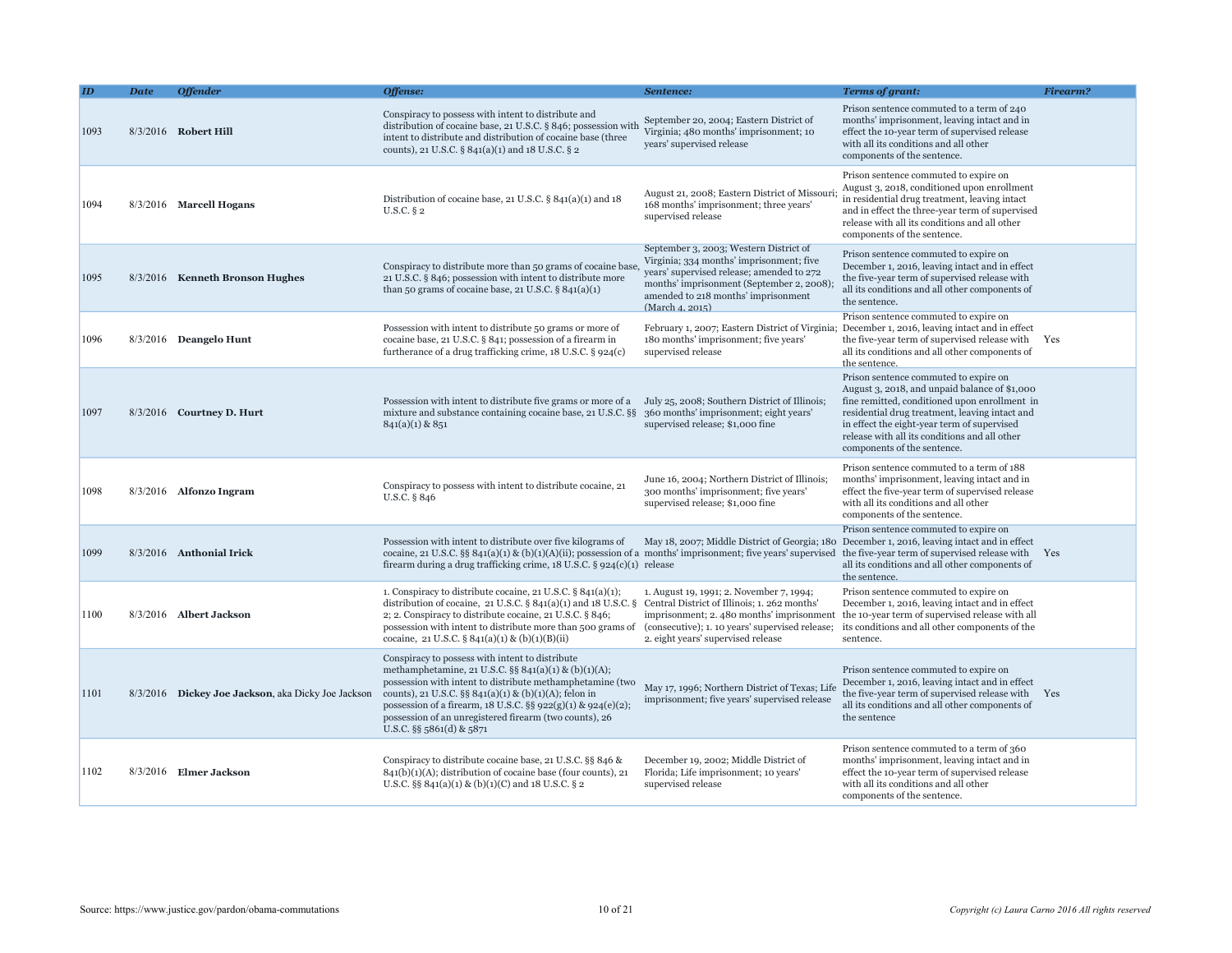|      | <b>Date</b> | <b>Offender</b>                  | Offense:                                                                                                                                                                                                                                                                           | Sentence:                                                                                                    | <b>Terms of grant:</b>                                                                                                                                                                                                                                                  | <b>Firearm?</b> |
|------|-------------|----------------------------------|------------------------------------------------------------------------------------------------------------------------------------------------------------------------------------------------------------------------------------------------------------------------------------|--------------------------------------------------------------------------------------------------------------|-------------------------------------------------------------------------------------------------------------------------------------------------------------------------------------------------------------------------------------------------------------------------|-----------------|
| 1103 |             | 8/3/2016 Eugene Ernst Jackson    | Conspiracy to distribute and possess with intent to distribute<br>narcotics, 21 U.S.C. § 846; distribution and possession with<br>narcotics, aiding and abetting, 21 U.S.C. § 841 (a)(1) and 18<br>$U.S.C.$ § 2                                                                    | July 19, 2002; District of Maryland; Life<br>imprisonment; 10 years' supervised release                      | Prison sentence commuted to a term of 240<br>months' imprisonment, leaving intact and in<br>effect the 10-year term of supervised release<br>with all its conditions and all other<br>components of the sentence.                                                       |                 |
| 1104 |             | 8/3/2016 Tommy Merrel Jackson    | Conspiracy to possess with intent to distribute<br>methamphetamine, 21 U.S.C. § 841(a)(1) & (b)(1)(A)                                                                                                                                                                              | May 17, 1996; Northern District of Texas;<br>Life imprisonment; five years' supervised<br>release            | Prison sentence commuted to expire on<br>December 1, 2016, leaving intact and in effect<br>the five-year term of supervised release with<br>all its conditions and all other components of<br>the sentence                                                              |                 |
| 1105 |             | 8/3/2016 Tyrand James            | Distribution of cocaine (two counts), 21 U.S.C. §§ 841(a)(1),<br>$(b)(1)(C)$ , & 851; distribution of cocaine base, 21 U.S.C. §§<br>$841(a)(1)$ , (b)(1)(C), & 851                                                                                                                 | March 16, 2006; Northern District of Ohio;<br>240 months' imprisonment; 10 years'<br>supervised release      | Prison sentence commuted to expire on<br>December 1, 2016, leaving intact and in effect<br>the 10-year term of supervised release with all<br>its conditions and all other components of the<br>sentence.                                                               |                 |
| 1106 |             | $8/3/2016$ Bernard Jennings      | Conspiracy to distribute cocaine base, 21 U.S.C. § 846;<br>distribution of cocaine base (three counts), 21 U.S.C. §<br>841(a)(1)                                                                                                                                                   | November 12, 1993; Southern District of<br>Florida; Life imprisonment; 10 years'<br>supervised release       | Prison sentence commuted to expire on<br>December 1, 2016, leaving intact and in effect<br>the 10-year term of supervised release with all<br>its conditions and all other components of the<br>sentence.                                                               |                 |
| 1107 |             | 8/3/2016 Douglas George Jensen   | Possession with intent to distribute methamphetamine, 21<br>U.S.C. $\S\S 841(a)(1) \& (b)(1)(A)$                                                                                                                                                                                   | February 24, 2004; District of Montana; Life<br>imprisonment; 10 years' supervised release                   | Prison sentence commuted to expire on<br>August 3, 2018, conditioned upon enrollment<br>in residential drug treatment, leaving intact<br>and in effect the 10-year term of supervised<br>release with all its conditions and all other<br>components of the sentence.   |                 |
| 1108 |             | 8/3/2016 Derrick Anthony Johnson | Conspiracy to distribute cocaine base, 21 U.S.C. § 846; as<br>principle or aider and abettor, possessed with intent to<br>distribute cocaine base, 21 U.S.C. $\S 841(a)(1)$                                                                                                        | January 17, 1996; Western District of<br>Virginia; 360 months' imprisonment; 10<br>years' supervised release | Prison sentence commuted to expire on<br>December 1, 2016, leaving intact and in effect<br>the 10-year term of supervised release with all<br>its conditions and all other components of the<br>sentence.                                                               |                 |
| 1109 |             | 8/3/2016 Frederico Johnson       | Distribution of five grams or more of cocaine base, 21 U.S.C.<br>§§ 841(a)(1), (b)(1)(B), & 851                                                                                                                                                                                    | July 23, 2007; Western District of Missouri;<br>262 months' imprisonment; eight years'<br>supervised release | Prison sentence commuted to a term of 188<br>months' imprisonment, leaving intact and in<br>effect the eight-year term of supervised<br>release, leaving intact and in effect all its<br>conditions and all other components of the<br>sentence                         |                 |
| 1110 |             | 8/3/2016 Matthew Troy Johnson    | Possession with intent to distribute cocaine and cocaine<br>base, aiding and abetting, $21 \text{ U.S.C.}$ § $841(a)(1)$ and $18 \text{ U.S.C.}$ months' imprisonment; three years'<br>$\S 2$                                                                                      | supervised release                                                                                           | Prison sentence commuted to expire on<br>November 12, 2003; District of Maryland; 262 December 1, 2016, leaving intact and in effect<br>the three-year term of supervised release with<br>all its conditions and all other components of<br>the sentence.               |                 |
| 1111 |             | 8/3/2016 Walter Lee Johnson      | Conspiracy to possess with intent to distribute 500 grams or<br>more of cocaine hydrochlorida, 21 U.S.C. § 841(a)(1)(B)(ii) &<br>846; conspiracy to possess with intent to distribute 50 grams<br>or more of cocaine base, 21 U.S.C. § 841(a)(1)(A)(iii) & 846                     | September 14, 2000; Western District of<br>Louisiana; Life imprisonment; 10 years'<br>supervised release     | Prison sentence commuted to expire on<br>December 1, 2016, leaving intact and in effect<br>the 10-year term of supervised release with all<br>its conditions and all other components of the<br>sentence.                                                               |                 |
| 1112 |             | 8/3/2016 Arnold Ray Jones        | Distribution of less than 50 grams of cocaine base and aiding November 22, 2002; Northern District of<br>and abetting, 21 U.S.C. §§ $841(a)(1) \& (b)(1)(B)(iii)$ and 18<br>U.S.C. § 2                                                                                             | Texas; 235 months' imprisonment; four years<br>supervised release                                            | Prison sentence commuted to expire on<br>August 3, 2018, conditioned upon enrollment<br>in residential drug treatment, leaving intact<br>and in effect the four-year term of supervised<br>release with all its conditions and all other<br>components of the sentence. |                 |
| 1113 |             | 8/3/2016 Jeffrey Lynn Jones      | Manufacturing methamphetamine, 21 U.S.C. §§ 841(a)(1),<br>841(b)(1)(A)(viii) & 18 U.S.C. § 2; conspiracy to manufacture<br>methamphetamine, 21 U.S.C. §§ 841(a)(1), 841(b)(1)(A)(viii)<br>& 846                                                                                    | November 3, 1999; District of Oregon; 262<br>months' imprisonment; five years' supervised<br>release         | Prison sentence commuted to expire on<br>December 1, 2016, leaving intact and in effect<br>the five-year term of supervised release with<br>all its conditions and all other components of<br>the sentence.                                                             |                 |
| 1114 |             | $8/3/2016$ Vernon Jones          | Possession with intent to distribute in excess of 50 grams of June 9, 2008; Southern District of Indiana;<br>cocaine base (mixture), 21 U.S.C. § 841(a)(1); distribution of 360 months' imprisonment; five years'<br>cocaine base (mixture) (two counts), 21 U.S.C. $\S 841(a)(1)$ | supervised release                                                                                           | Prison sentence commuted to expire on<br>December 1, 2016, leaving intact and in effect<br>the five-year term of supervised release with<br>all its conditions and all other components of<br>the sentence.                                                             |                 |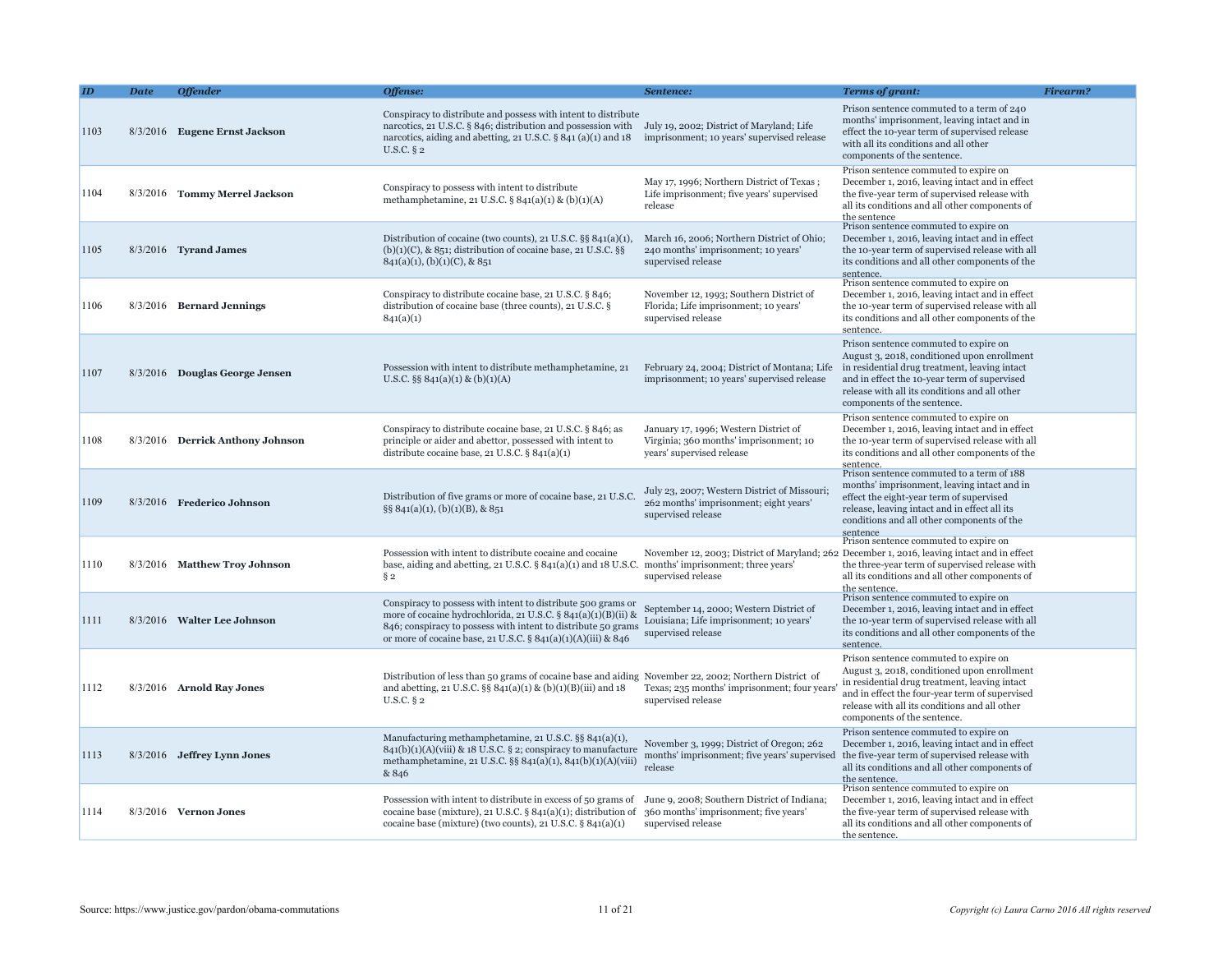|      | <b>Date</b> | <b>Offender</b>                | Offense:                                                                                                                                                                                                                                                                                                                                                                                                                                                                                                                                                                                                                                                                                                                                                              | Sentence:                                                                                                                                                                   | <b>Terms of grant:</b>                                                                                                                                                                                                                                                   | Firearm? |
|------|-------------|--------------------------------|-----------------------------------------------------------------------------------------------------------------------------------------------------------------------------------------------------------------------------------------------------------------------------------------------------------------------------------------------------------------------------------------------------------------------------------------------------------------------------------------------------------------------------------------------------------------------------------------------------------------------------------------------------------------------------------------------------------------------------------------------------------------------|-----------------------------------------------------------------------------------------------------------------------------------------------------------------------------|--------------------------------------------------------------------------------------------------------------------------------------------------------------------------------------------------------------------------------------------------------------------------|----------|
| 1115 |             | 8/3/2016 Albert J. Josey, Jr.  | Possession of 50 grams or more of cocaine base with intent<br>to distribute, $21$ U.S.C. § $841(a)(1)$                                                                                                                                                                                                                                                                                                                                                                                                                                                                                                                                                                                                                                                                | October 3, 2007; Western District of Virginia;<br>262 months' imprisonment; five years'<br>supervised release; \$1,000 fine                                                 | Prison sentence commuted to expire on<br>December 1, 2016, and unpaid balance of the<br>\$1,000 fine remitted, leaving intact and in<br>effect the five-year term of supervised release<br>with all its conditions and all other<br>components of the sentence.          |          |
| 1116 |             | 8/3/2016 Keldren Joshua        | Conspiracy to possess with intent to distribute a controlled<br>substance, 21 U.S.C. § 846                                                                                                                                                                                                                                                                                                                                                                                                                                                                                                                                                                                                                                                                            | August 21, 2006; Central District of<br>California; 188 months' imprisonment; five<br>years' supervised release; amended to 168<br>months' imprisonment (November 10, 2015) | Prison sentence commuted to expire on<br>December 1, 2016, leaving intact and in effect<br>the five-year term of supervised release with<br>all its conditions and all other components of<br>the sentence.                                                              |          |
| 1117 |             | 8/3/2016 Cory Baker Kamerud    | Conspiracy to distribute methamphetamine, 21 U.S.C. §§<br>846 & 859                                                                                                                                                                                                                                                                                                                                                                                                                                                                                                                                                                                                                                                                                                   | May 7, 2002; Northern District of Iowa; 240<br>months' imprisonment; 10 years' supervised<br>release                                                                        | Prison sentence commuted to expire on<br>December 1, 2016, leaving intact and in effect<br>the 10-year term of supervised release with all<br>its conditions and all other components of the<br>sentence.                                                                |          |
| 1118 |             | 8/3/2016 Charceil Kellam       | Conspiracy to distribute 50 grams or more of cocaine base,<br>21 U.S.C. § 846; distribute 50 grams or more of cocaine base, August 24, 2007; Western District of Virginia; months' imprisonment, leaving intact and in<br>21 U.S.C. $\S$ 841(a)(1) & (b)(1)(A); distribution of cocaine<br>base, 21 U.S.C. $\S$ 841(a)(1) & (b)(1)(C); distribute more than release<br>5 grams of cocaine base, 21 U.S.C. §§ 841(a)(1) & (b)(1)(B)                                                                                                                                                                                                                                                                                                                                    | Life imprisonment; 10 years' supervised                                                                                                                                     | Prison sentence commuted to a term of 160<br>effect the 10-year term of supervised release<br>with all its conditions and all other<br>components of the sentence.                                                                                                       |          |
| 1119 |             | 8/3/2016 Kenneth Lee Kelley    | Felon in possession of firearm after former conviction (two<br>counts), 18 U.S.C. §§ 922(g)(1) & 924(a)(2); possession of<br>stolen firearm, 21 U.S.C. §§ 922(j) & 924(a)(2); attempt to<br>manufacture methamphetamine (three counts), 21 U.S.C. §§<br>846, 841(a)(1), (b)(1)(A), & (b)(1)(B)(viii); possession with April 27, 2004; Eastern District of Oklahoma;<br>intent to deliver methamphetamine, 21 U.S.C. §§ 841(a)(1) & 360 months' imprisonment; eight years'<br>$(b)(1)(C)$ ; possession of methamphetamine, 21 U.S.C. § 844; supervised release<br>possession with intent to distribute methamphetamine, 21<br>U.S.C. §§ $841(a)(1)$ & (b)(1)(C); possession of a firearm in<br>furtherance of a drug trafficking crime, 18 U.S.C. §<br>924(c)(1)(A)(i) |                                                                                                                                                                             | Prison sentence commuted to expire on<br>August 3, 2018, conditioned upon enrollment<br>in residential drug treatment, leaving intact<br>and in effect the eight-year term of supervised<br>release with all its conditions and all other<br>components of the sentence. | Yes      |
| 1120 |             | 8/3/2016 Milton Kemp           | Conspiracy to possess with intent to distribute and to<br>distribute crack cocaine, 21 U.S.C. § 846; distribution of<br>crack cocaine, 21 U.S.C. § 841(a)(1)                                                                                                                                                                                                                                                                                                                                                                                                                                                                                                                                                                                                          | April 19, 2000; Southern District of Georgia;<br>280 months' imprisonment; 10 years'<br>supervised release                                                                  | Prison sentence commuted to expire on<br>December 1, 2016, leaving intact and in effect<br>the 10-year term of supervised release with all<br>its conditions and all other components of the<br>sentence.                                                                |          |
| 1121 |             | 8/3/2016 Joseph Willie Kennedy | Conspiracy to distribute and possess with intent to distribute<br>a mixture or substance containing a detectable amount of<br>cocaine, aiding and abetting, 21 U.S.C. § 846 and 18 U.S.C. § imprisonment;                                                                                                                                                                                                                                                                                                                                                                                                                                                                                                                                                             | December 14, 1992; District of Maryland; Life                                                                                                                               | Prison sentence commuted to expire on<br>August 3, 2017, leaving intact and in effect all<br>other components of the sentence.                                                                                                                                           |          |
| 1122 |             | $8/3/2016$ Delinege King       | Possession with intent to distribute more than 50 grams of<br>cocaine base, 21 U.S.C. § 841(a)(1)                                                                                                                                                                                                                                                                                                                                                                                                                                                                                                                                                                                                                                                                     | November 27, 2007; Eastern District of<br>Louisiana; 240 months' imprisonment; 10<br>years' supervised release                                                              | Prison sentence commuted to expire on<br>December 1, 2016, leaving intact and in effect<br>the 10-year term of supervised release with all<br>its conditions and all other components of the<br>sentence                                                                 |          |
| 1123 |             | 8/3/2016 Vince Cordell King    | Possession with intent to distribute cocaine base (two<br>counts), 21 U.S.C. $\S$ 841(a)(1); using or carrying of a firearm<br>during and in relation to a drug trafficking crime, 18 U.S.C. §<br>$924(c)$ ; felon in possession of a firearm, 18 U.S.C. § 922(g)                                                                                                                                                                                                                                                                                                                                                                                                                                                                                                     | May 21, 1996; Eastern District of Michigan;<br>Life plus five years' imprisonment; eight<br>years' supervised release                                                       | Prison sentence commuted to expire on<br>December 1, 2016, leaving intact and in effect<br>the eight-year term of supervised release with Yes<br>all its conditions and all other components of<br>the sentence.                                                         |          |
| 1124 |             | 8/3/2016 Kent Edward Kiser     | Conspiracy to possess with intent to distribute 500 grams or March 10, 2006; Eastern District of Virginia;<br>more of cocaine, 21 U.S.C. § 841(a)(1) & 846; possession of a $270$ months' imprisonment; eight years'<br>firearm in furtherance of drug trafficking, 18 U.S.C. § 924(c) supervised release                                                                                                                                                                                                                                                                                                                                                                                                                                                             |                                                                                                                                                                             | Prison sentence commuted to a term of 188<br>months' imprisonment, leaving intact and in<br>effect the eight-year term of supervised release Yes<br>with all its conditions and all other<br>components of the sentence                                                  |          |
| 1125 |             | 8/3/2016 James LaRon Knight    | Conspiracy to possess with intent to distribute cocaine, 21<br>U.S.C. § 846                                                                                                                                                                                                                                                                                                                                                                                                                                                                                                                                                                                                                                                                                           | November 23, 2004; Southern District of<br>Alabama; 292 months' imprisonment; five<br>years' supervised release                                                             | Prison sentence commuted to expire on<br>December 1, 2016, leaving intact and in effect<br>the five-year term of supervised release with<br>all its conditions and all other components of<br>the sentence.                                                              |          |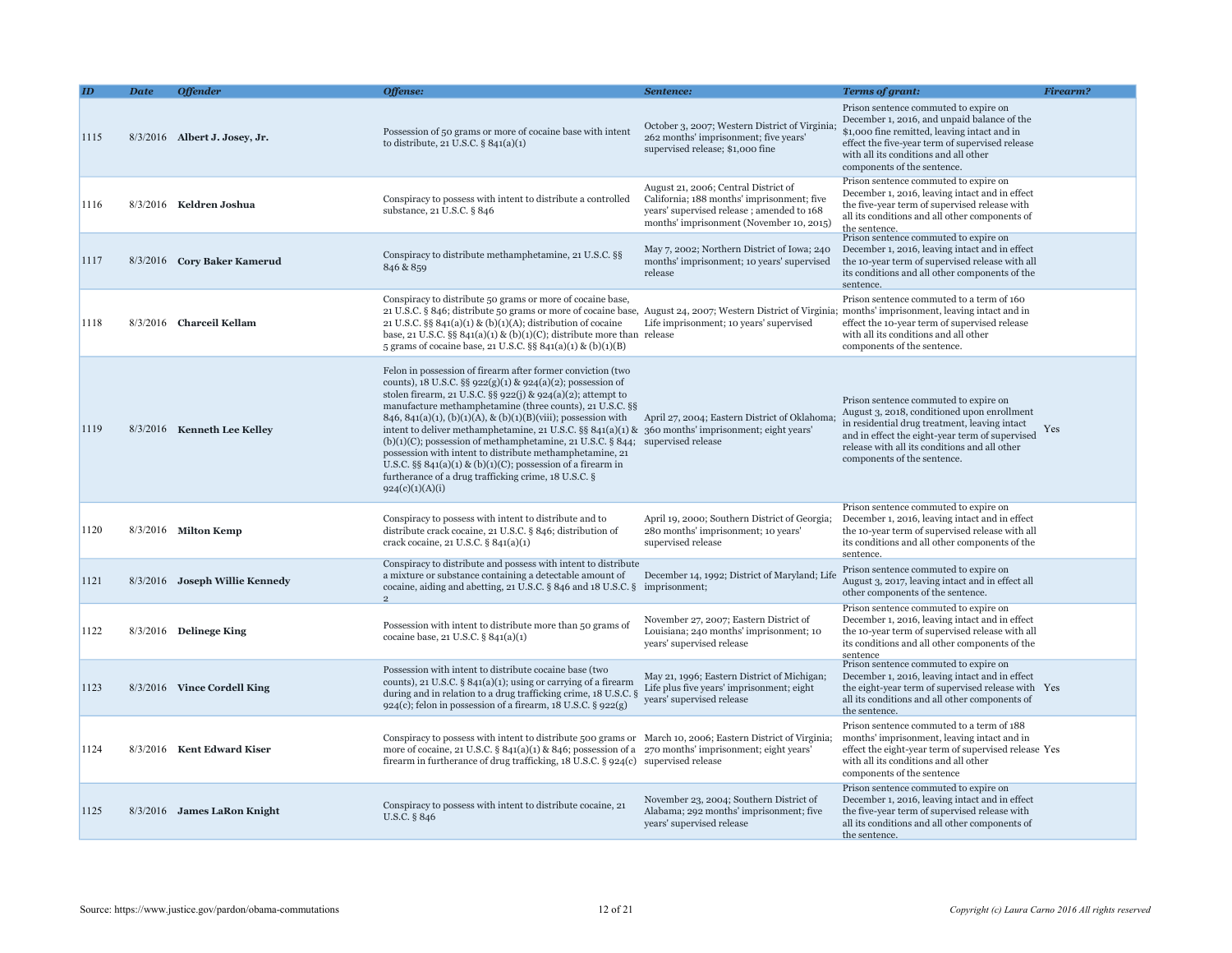|      | Date | <b>Offender</b>                  | Offense:                                                                                                                                                                                                                                                                                                                                                                                                                                                                                                                                                                                                                                                                       | Sentence:                                                                                                                                                                                                       | <b>Terms of grant:</b>                                                                                                                                                                                                                                                  | <b>Firearm?</b> |
|------|------|----------------------------------|--------------------------------------------------------------------------------------------------------------------------------------------------------------------------------------------------------------------------------------------------------------------------------------------------------------------------------------------------------------------------------------------------------------------------------------------------------------------------------------------------------------------------------------------------------------------------------------------------------------------------------------------------------------------------------|-----------------------------------------------------------------------------------------------------------------------------------------------------------------------------------------------------------------|-------------------------------------------------------------------------------------------------------------------------------------------------------------------------------------------------------------------------------------------------------------------------|-----------------|
| 1126 |      | 8/3/2016 Derrick Tyrone Lamb     | Possession with intent to distribute cocaine base, 21 U.S.C. § March 3, 2008; Southern District of Florida;<br>$841(a)(1)$ ; possession with intent to distribute five grams or $235$ months' imprisonment; five years'<br>more of cocaine base, 21 U.S.C. § 841(a)(1)                                                                                                                                                                                                                                                                                                                                                                                                         | supervised release                                                                                                                                                                                              | Prison sentence commuted to a term of 151<br>months' imprisonment, leaving intact and in<br>effect the five-year term of supervised release<br>with all its conditions and all other<br>components of the sentence.                                                     |                 |
| 1127 |      | 8/3/2016 Charlie Lawuary         | Possession of controlled substance with intent to distribute, July 27, 1998; Central District of Illinois; Life in residential drug treatment, leaving intact<br>21 U.S.C. $\S$ 841(a)(1)                                                                                                                                                                                                                                                                                                                                                                                                                                                                                      |                                                                                                                                                                                                                 | Prison sentence commuted to expire on<br>August 3, 2018, conditioned upon enrollment<br>imprisonment; eight years' supervised release and in effect the eight-year term of supervised<br>release with all its conditions and all other<br>components of the sentence.   |                 |
| 1128 |      | 8/3/2016 Josephine Ledezma       | Conspiracy to possess with the intent to distribute a<br>Schedule II controlled substance (cocaine), 21 U.S.C. § 846;<br>being aided and abetted by others, did unlawfully,<br>knowingly, and intentionally possess and cause to be<br>possessed, with intent to distribute, a Schedule II controlled<br>substance (cocaine), 21 U.S.C. § 841(a)(1) and 18 U.S.C. § 2                                                                                                                                                                                                                                                                                                          | October 30, 1992; Western District of<br>Tennessee; Life imprisonment                                                                                                                                           | Prison sentence commuted to expire on<br>August 3, 2017, leaving intact and in effect all<br>other components of the sentence.                                                                                                                                          |                 |
| 1129 |      | 8/3/2016 James Allen Ledford     | Possession with intent to distribute 500 grams or more of<br>methamphetamine, 21 U.S.C. §§ 841(a)(1) & (b)(1)(A)(viii)                                                                                                                                                                                                                                                                                                                                                                                                                                                                                                                                                         | January 16, 2004; Middle District of Florida;<br>Life imprisonment; 10 years' supervised<br>release                                                                                                             | Prison sentence commuted to a term of 235<br>months' imprisonment, leaving intact and in<br>effect the 10-year term of supervised release<br>with all its conditions and all other<br>components of the sentence.                                                       |                 |
| 1130 |      | 8/3/2016 Eric L. Lemon           | Conspiracy to distribute 50 grams or more of cocaine base,<br>21 U.S.C. $\S$ § 841(a)(1), (b)(1)(A) & 846                                                                                                                                                                                                                                                                                                                                                                                                                                                                                                                                                                      | June 6, 2007; Middle District of Florida; 188<br>months' imprisonment; 10 years' supervised<br>release                                                                                                          | Prison sentence commuted to expire on<br>December 1, 2016, leaving intact and in effect<br>the 10-year term of supervised release with all<br>its conditions and all other components of the<br>sentence.                                                               |                 |
| 1131 |      | 8/3/2016 Gregory Allen Liningham | Possession of more than 50 grams of "crack" cocaine with<br>intent to distribute, 21 U.S.C. $\S$ 841 (a)(1)                                                                                                                                                                                                                                                                                                                                                                                                                                                                                                                                                                    | December 1, 1993; Western District of Texas;<br>Life imprisonment; 10 years' supervised<br>release; \$3,000 fine                                                                                                | Prison sentence commuted to expire on<br>December 1, 2016, leaving intact and in effect<br>the 10-year term of supervised release with all<br>its conditions and all other components of the<br>sentence.                                                               |                 |
| 1132 |      | 8/3/2016 Antonio Lopez           | Conspiracy to possess with intent to distribute<br>methamphetamine, 21 U.S.C. § 846                                                                                                                                                                                                                                                                                                                                                                                                                                                                                                                                                                                            | October 26, 2000; Eastern District of Texas<br>360 months' imprisonment; five years'<br>supervised release                                                                                                      | Prison sentence commuted to expire on<br>August 3, 2018, conditioned upon enrollment<br>in residential drug treatment, leaving intact<br>and in effect the five-year term of supervised<br>release with all its conditions and all other<br>components of the sentence. |                 |
| 1133 |      | 8/3/2016 Jeffrey Lundin          | Conspiracy to import cocaine into the United States, 21<br>U.S.C. § 963; conspiracy to distribute cocaine, 21 U.S.C. §<br>846; possession with intent to distribute cocaine while<br>aboard a United States vessel, 46 U.S.C. § 1903(a)                                                                                                                                                                                                                                                                                                                                                                                                                                        | September 15, 1998; Southern District of<br>Florida; 324 months' imprisonment; five<br>years' supervised release                                                                                                | Prison sentence commuted to expire on<br>December 1, 2016, leaving intact and in effect<br>the five-year term of supervised release with<br>all its conditions and all other components of<br>the sentence.                                                             |                 |
| 1134 |      | 8/3/2016 Edwin M. Mack           | Conspiracy to possess with intent to distribute a quantity of<br>cocaine base, "crack cocaine", 21 U.S.C. §§ 841(a)(1),<br>$(b)(1)(C)$ , & 846; distribution of a quantity of cocaine base,<br>"crack cocaine" (two counts), 21 U.S.C. §§ 841(a)(1) &<br>$(b)(1)(C)$ ; possession with intent to distribute 50 grams or<br>more of cocaine base, "crack cocaine", 21 U.S.C. §§ 841(a)(1)<br>& $(b)(1)(A)(iii)$ ; possession of a firearm by a convicted felon, release<br>18 U.S.C. §§ 922(g)(1) & 924(a)(2); possession of an<br>unregistered firearm (incorrectly listed on the judgment as<br>possession of a fireamr by a convicted felon), 25 U.S.C. §§<br>5861(d) & 5871 | November 1, 2005; Middle District of Florida;<br>Life imprisonment; 10 years' supervised                                                                                                                        | Prison sentence commuted to expire on<br>December 1, 2016, leaving intact and in effect<br>the 10-year term of supervised release with all Yes<br>its conditions and all other components of the<br>sentence.                                                           |                 |
| 1135 |      | 8/3/2016 Alonzo Mackins, Jr.     | Conspiracy to possess with intent to distribute and<br>distribution of cocaine, cocaine base, heroin, and marijuana, supervised release; amended to 360 months'<br>21 U.S.C. § 846; conspiracy to commit money laundering, 18<br>U.S.C. § 1956(h)                                                                                                                                                                                                                                                                                                                                                                                                                              | October 8, 1999; Western District of North<br>Carolina; Life imprisonment; 10 years'<br>imprisonment; three years' supervised release<br>(August 14, 2006); amended to life<br>imprisonment (September 2, 2008) | Prison sentence commuted to expire on<br>December 1, 2016, leaving intact and in effect<br>the 10-year term of supervised release with all<br>its conditions and all other components of the<br>sentence.                                                               |                 |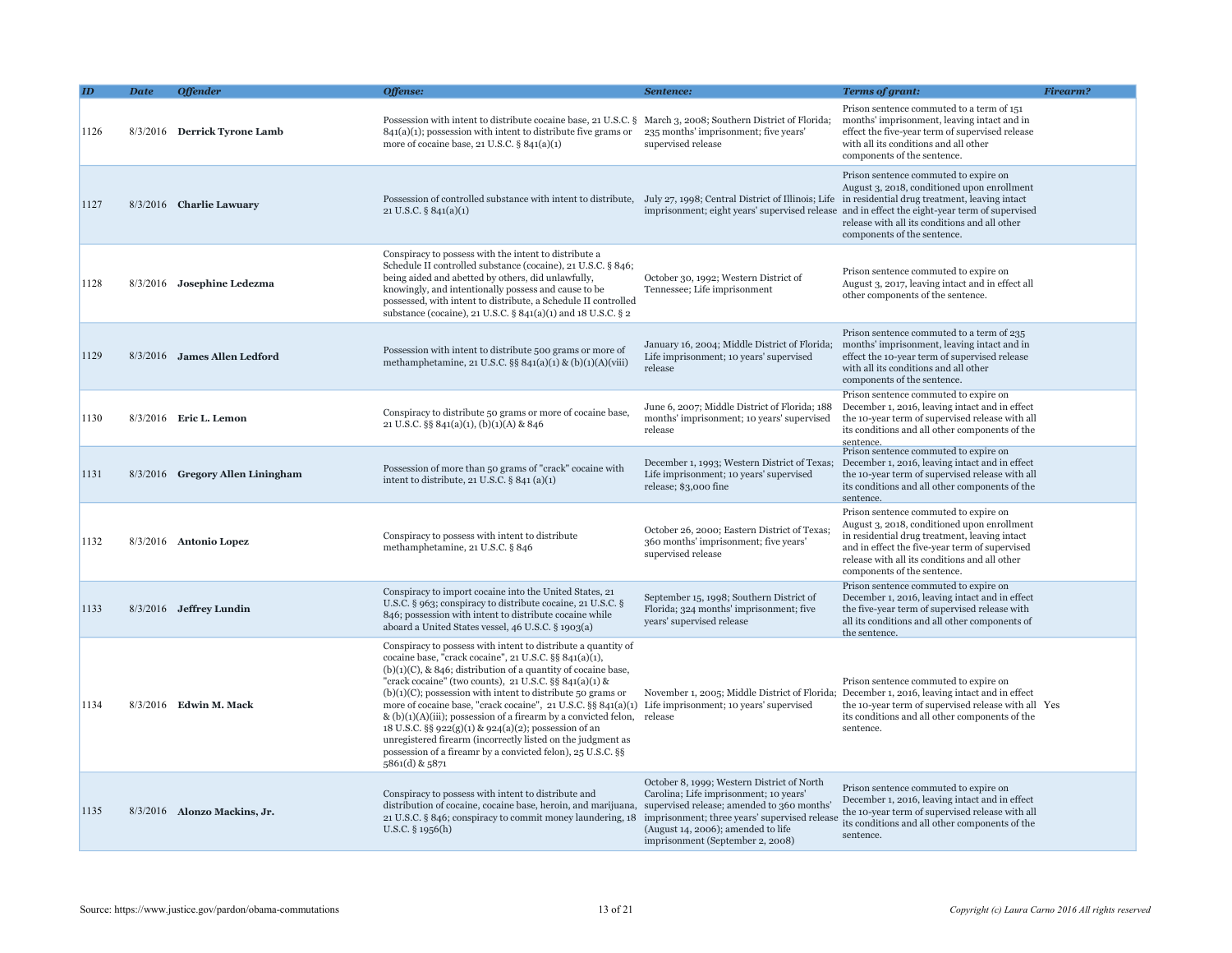|      | <b>Date</b> | <b>Offender</b>                  | Offense:                                                                                                                                                                                                                                                                                                                                                                                                                                               | Sentence:                                                                                                                                                                                                                            | <b>Terms of grant:</b>                                                                                                                                                                                                                                                  | Firearm? |
|------|-------------|----------------------------------|--------------------------------------------------------------------------------------------------------------------------------------------------------------------------------------------------------------------------------------------------------------------------------------------------------------------------------------------------------------------------------------------------------------------------------------------------------|--------------------------------------------------------------------------------------------------------------------------------------------------------------------------------------------------------------------------------------|-------------------------------------------------------------------------------------------------------------------------------------------------------------------------------------------------------------------------------------------------------------------------|----------|
| 1136 |             | 8/3/2016 Alberto Maisonet        | Distribution of cocaine base (two counts), 21 U.S.C. §<br>$841(a)(1)$ ; distribution of cocaine (two counts), 21 U.S.C. §<br>$841(a)(1)$ ; possession with intent to distribute cocaine, 21<br>U.S.C. $\S$ 841(a)(1); illegal use of a communication facility<br>(four counts), 21 U.S.C. $\S$ 843(b)                                                                                                                                                  | February 23, 2005; Eastern District of<br>Pennsylvania; 262 months' imprisonment;<br>eight years' supervised release                                                                                                                 | Prison sentence commuted to expire on<br>December 1, 2016, leaving intact and in effect<br>the eight-year term of supervised release with<br>all its conditions and all other components of<br>the sentence.                                                            |          |
| 1137 |             | 8/3/2016 Sheldon Paul Mangiapane | Possession with intent to distribute 50 grams or more of<br>methamphetamine, 21 U.S.C. §§ 841(a)(1), (b)(1)(A), & 851                                                                                                                                                                                                                                                                                                                                  | September 13, 2005; Eastern District of<br>Missouri; 240 months' imprisonment; 10<br>years' supervised release                                                                                                                       | Prison sentence commuted to expire on<br>December 1, 2016, leaving intact and in effect<br>the 10-year term of supervised release with all<br>its conditions and all other components of the<br>sentence.                                                               |          |
| 1138 |             | 8/3/2016 Tommy M. Martinez       | Conspiracy to distribute crack cocaine, 21 U.S.C. §§ 846 &<br>$841(a)(1)$ ; distribution of crack cocaine, 21 U.S.C. § $841(a)(1)$                                                                                                                                                                                                                                                                                                                     | April 7, 2000; Southern District of Illinois;<br>Life imprisonment; five years' supervised<br>release; \$4,000 fine                                                                                                                  | Prison sentence commuted to expire on<br>December 1, 2016 and unpaid balance of the<br>\$4,000 fine remitted, leaving intact and in<br>effect the five-year term of supervised release<br>with all its conditions and all other<br>components of the sentence.          |          |
| 1139 |             | 8/3/2016 Robert L. Matthews      | 1. Distribution of cocaine base, 21 U.S.C. $\S 841(b)(1)(B)$ ;<br>possession with intent to distribute cocaine base, 21 U.S.C. §<br>$841(b)(1)(B)$ ; 2. Supervised release violation (possession with<br>intent to distribute cocaine base, 21 U.S.C. § 841(a)(1))                                                                                                                                                                                     | 1. June 13, 1997; Northern District of<br>Mississippi; 280 months' imprisonment;<br>eight years' supervised release; 2. September<br>30, 1998; Western District of Tennessee; 15<br>months' imprisonment (consecutive)               | Prison sentence commuted to expire on<br>December 1, 2016, leaving intact and in effect<br>the eight-year term of supervised release with<br>all its conditions and all other components of<br>the sentence                                                             |          |
| 1140 |             | 8/3/2016 James A. McGee          | Conspiracy to manufacture methamphetamine, 21 U.S.C. §<br>846; possession of chemicals with intent to manufacture<br>methamphetamine (three counts), 21 U.S.C. § 841(d)(1)                                                                                                                                                                                                                                                                             | April 4, 1996; Southern District of Florida;<br>Life imprisonment; five years' supervised<br>release                                                                                                                                 | Prison sentence commuted to expire on<br>December 1, 2016, leaving intact and in effect<br>the five-year term of supervised release with<br>all its conditions and all other components of<br>the sentence.                                                             |          |
| 1141 |             | 8/3/2016 Artis Sangria McGraw    | Possession with intent to distribute crack cocaine, 21 U.S.C.<br>§§ $841(a)(1)$ & (b)(1)(C); use of fiream during and in relation September 30, 2002; District of South<br>to a crime of violence, $18$ U.S.C. § $924(c)(1)(A)(i)$ ; felon in<br>possession of a firearm, 18 U.S.C. $\S$ 922(g)(1); possession of a years' supervised release<br>firearm with obliterated serial numbers, 18 U.S.C. § 922(k)                                           | Carolina; 270 months' imprisonment; five                                                                                                                                                                                             | Prison sentence commuted to expire on<br>December 1, 2016, leaving intact and in effect<br>the five-year term of supervised release with Yes<br>all its conditions and all other components of<br>the sentence.                                                         |          |
| 1142 |             | 8/3/2016 Reba L. McIntyre        | Possession with intent to distribute five grams or more of<br>cocaine base, 21 U.S.C. $\S 841(b)(1)(B)$                                                                                                                                                                                                                                                                                                                                                | June 26, 2000; Eastern District of Missouri;<br>262 months' imprisonment; eight years'<br>supervised release                                                                                                                         | Prison sentence commuted to expire on<br>December 1, 2016, leaving intact and in effect<br>the eight-year term of supervised release with<br>all its conditions and all other components of<br>the sentence.                                                            |          |
| 1143 |             | 8/3/2016 Torey A. McKay          | Possession with intent to distribute and distribute five grams<br>or more of cocaine base (two counts), 21 U.S.C. §§ 841(a)(1)<br>& $(b)(1)(B)(iii)$ ; possession with intent to distribute and<br>distribute 50 grams or more of cocaine base, 21 U.S.C. §§<br>$841(a)(1)$ & (b)(1)(A)(iii); possession with intent to distribute supervised release<br>and distribute a quantity of cocaine, 21 U.S.C. $\S$ § 841(a)(1) &<br>(b)(1)(C)               | March 29, 2006; Middle District of Florida;<br>262 months' imprisonment; five years'                                                                                                                                                 | Prison sentence commuted to expire on<br>December 1, 2016, leaving intact and in effect<br>the five-year term of supervised release with<br>all its conditions and all other components of<br>the sentence.                                                             |          |
| 1144 |             | 8/3/2016 Rudolph McKinnon, Jr.   | Conspiracy to distribute and possess with intent to distribute<br>50 grams or more of a mixture and substance containing<br>cocaine base, 21 U.S.C. §§ 841(a)(1), (b)(1)(A)(iii), & 846;<br>possession with intent to distribute five grams or more of a<br>mixture and substance containing cocaine, 21 U.S.C. §§<br>$841(a)(1)$ & (b)(1)(B)(iii); possession of a firearm in<br>furtherance of a drug trafficking crime, 18 U.S.C. §<br>Q24(c)(1)(A) | October 26, 2005; Northern District of<br>supervised release; \$1,000 fine                                                                                                                                                           | Prison sentence commuted to expire on<br>December 1, 2016, leaving intact and in effect<br>Florida; 300 months' imprisonment; 10 years' the 10-year term of supervised release with all Yes<br>its conditions and all other components of the<br>sentence.              |          |
| 1145 |             | 8/3/2016 John Anthony Mickens    | Conspiracy to distribute cocaine base, 21 U.S.C. § 846;<br>possession of a firearm during and in relation to a drug<br>trafficking offense, 18 U.S.C. § 924©                                                                                                                                                                                                                                                                                           | June 25, 2007; Western District of Virginia;<br>211 months' imprisonment; five years'<br>supervised release; amended to 181 months'<br>imprisonment (October 21, 2008); amended<br>to 180 months' imprisonment (October 14,<br>2011) | Prison sentence commuted to expire on<br>August 3, 2018, conditioned upon enrollment<br>in residential drug treatment, leaving intact<br>and in effect the five-year term of supervised<br>release with all its conditions and all other<br>components of the sentence. | Yes      |
| 1146 |             | 8/3/2016 David Dean Millard      | Conspiracy to distribute methamphetamine, 21 U.S.C. § 846; October 10, 1996; Southern District of Iowa;<br>use of communication facility to distribute<br>methamphetamine (two counts), 21 U.S.C. § 843(b)                                                                                                                                                                                                                                             | Life imprisonment; 10 years' supervised<br>release                                                                                                                                                                                   | Prison sentence commuted to a term of<br>December 1, 2016, leaving intact and in effect<br>the 10-year term of supervised release with all<br>its conditions and all other components of the<br>sentence.                                                               |          |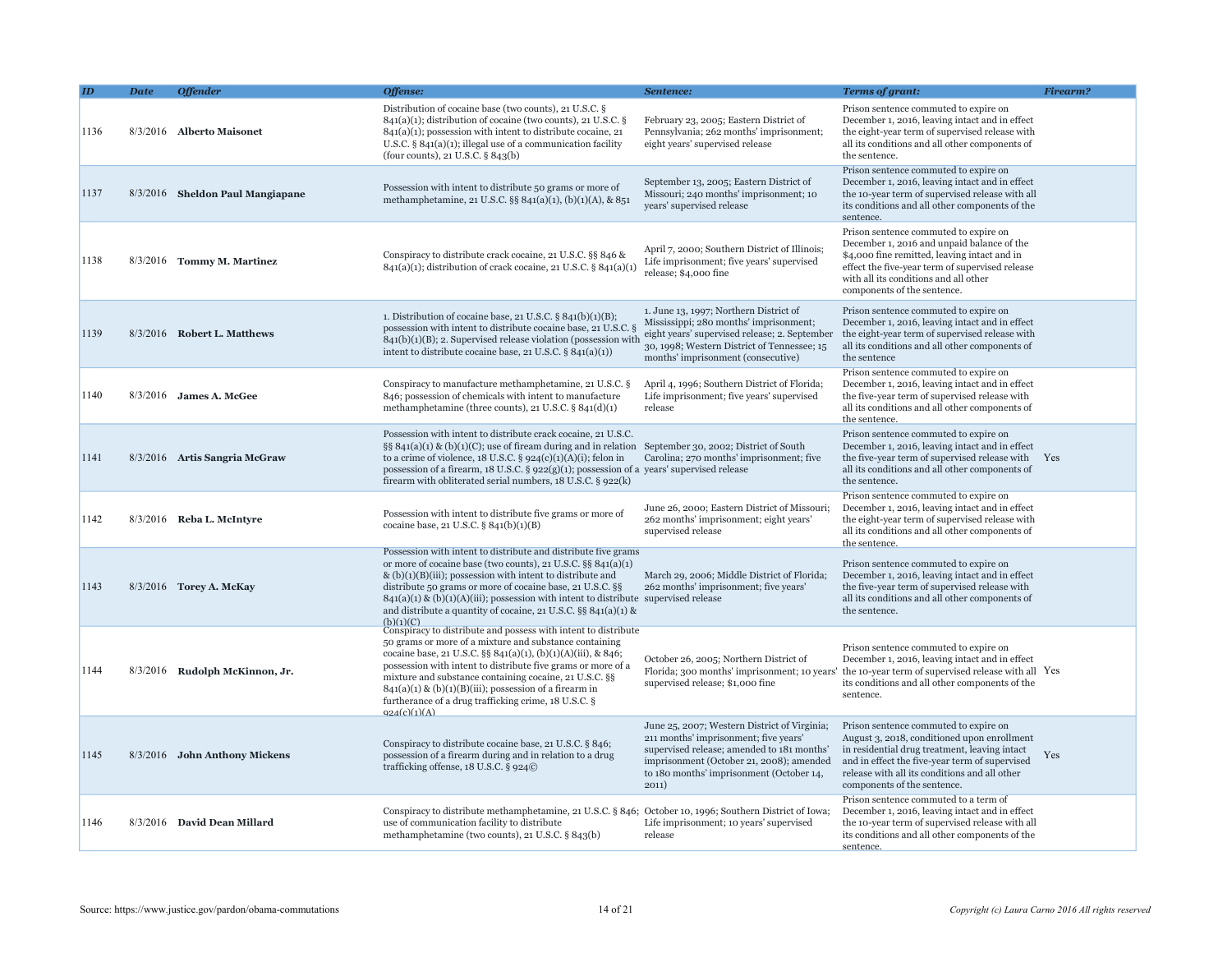| the five-year term of supervised release with Yes                                                                                                                                                                                                                                                                                                                                                                                                                                                                                                                                                                                                                                                                                                                   |
|---------------------------------------------------------------------------------------------------------------------------------------------------------------------------------------------------------------------------------------------------------------------------------------------------------------------------------------------------------------------------------------------------------------------------------------------------------------------------------------------------------------------------------------------------------------------------------------------------------------------------------------------------------------------------------------------------------------------------------------------------------------------|
| the 10-year term of supervised release with all Yes                                                                                                                                                                                                                                                                                                                                                                                                                                                                                                                                                                                                                                                                                                                 |
|                                                                                                                                                                                                                                                                                                                                                                                                                                                                                                                                                                                                                                                                                                                                                                     |
| December 1, 2016, leaving intact and in effect<br>all its conditions and all other components of<br>Prison sentence commuted to expire on July 1,<br>August 3, 2018, conditioned upon enrollment<br>December 1, 2016, leaving intact and in effect<br>Florida; 240 months' imprisonment; 10 years' the 10-year term of supervised release with all<br>its conditions and all other components of the<br>December 1, 2016, leaving intact and in effect<br>all its conditions and all other components of<br>December 1, 2016, leaving intact and in effect<br>its conditions and all other components of the<br>December 1, 2016, leaving intact and in effect<br>the 10-year term of supervised release with all<br>its conditions and all other components of the |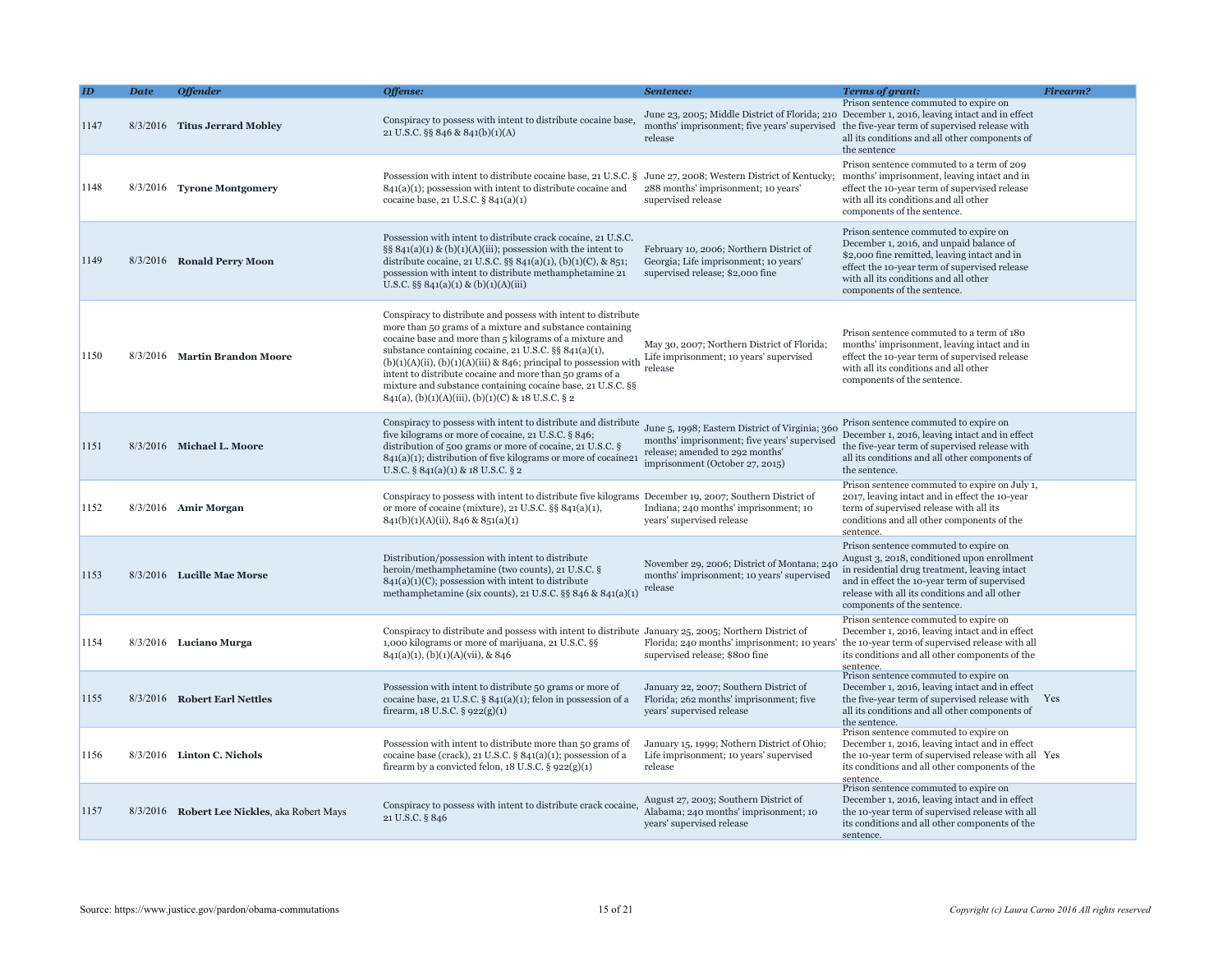|      | <b>Date</b> | <b>Offender</b>                                      | Offense:                                                                                                                                                                                                                                                                                                                                                                                                                                                                                                                                                                                                                                                                                                                                                                                                                                              | Sentence:                                                                                                                                                                                                                                            | <b>Terms of grant:</b>                                                                                                                                                                                                                                           | <b>Firearm?</b> |
|------|-------------|------------------------------------------------------|-------------------------------------------------------------------------------------------------------------------------------------------------------------------------------------------------------------------------------------------------------------------------------------------------------------------------------------------------------------------------------------------------------------------------------------------------------------------------------------------------------------------------------------------------------------------------------------------------------------------------------------------------------------------------------------------------------------------------------------------------------------------------------------------------------------------------------------------------------|------------------------------------------------------------------------------------------------------------------------------------------------------------------------------------------------------------------------------------------------------|------------------------------------------------------------------------------------------------------------------------------------------------------------------------------------------------------------------------------------------------------------------|-----------------|
| 1158 |             | 8/3/2016 Hilario Nieto, III                          | 1. Possession with intent to distribute heroin, 21 U.S.C. §§<br>$841(a)(1)$ & $841(b)(1)(B)$ ;                                                                                                                                                                                                                                                                                                                                                                                                                                                                                                                                                                                                                                                                                                                                                        | Sentence:                                                                                                                                                                                                                                            | 2. August 9, 2006; Western District of Texas;<br>188 months' imprisonment (60 months'<br>consecutive to above offense, the remainder<br>concurrent); three years' supervised release                                                                             |                 |
| 1159 |             | 8/3/2016 Francisco Olivera                           | 1. Use of a communication facility in the commission of a<br>drug offense, 21 U.S.C. $\S$ 843(b); 2. Conspiracy to<br>manufacture and to possess methamphetamine with intent<br>to distribute, 21 U.S.C. § 846 & 841(a)(1); attempted<br>manufacture of methamphetamine, aiding and abetting, 21<br>U.S.C. § 846 & 841(a)(1) and 18 U.S.C. § 2; possession of a<br>listed chemical knowing that it will be used to manufacture<br>methamphetamine, aiding and abetting, 21 U.S.C. §<br>841(d)(2) and 18 U.S.C. § 2                                                                                                                                                                                                                                                                                                                                    | 1. March 16, 1998; Eastern District of<br>California; 49 months' imprisonment; 12<br>months' supervised release; 2. November 3,<br>2000; Eastern District of California; 324<br>months' imprisonment (consecutive); 36<br>months' supervised release | Prison sentence commuted to a term of 288<br>months' imprisonment, leaving intact and in<br>effect the three-year term of supervised<br>release with all its conditions and all other<br>components of the sentence.                                             |                 |
| 1160 |             | 8/3/2016 Kenyatta O'Neil, aka Kenyatta Dialos O'Neal | Distribution of cocaine base (two counts), 21 U.S.C. §§<br>841(a)(1) & (b)(1)(B)(iii)                                                                                                                                                                                                                                                                                                                                                                                                                                                                                                                                                                                                                                                                                                                                                                 | March 30, 2006; Western District of Texas;<br>188 months' imprisonment; five years'<br>supervised release                                                                                                                                            | Prison sentence commuted to expire on<br>December 1, 2016, leaving intact and in effect<br>the five-year term of supervised release with<br>all its conditions and all other components of<br>the sentence.                                                      |                 |
| 1161 |             | 8/3/2016 Candido Ortiz-Martinez                      | Conspiracy to distribute and possess with intent to distribute<br>cocaine, 21 U.S.C. §§ 841(a)(1), 841(b)(1)(A)(ii) & 846;<br>possession of firearm during the commission of a drug<br>trafficking crime (two counts), 18 U.S.C. § 924(c);<br>distribution of cocaine, 21 U.S.C. $\S 841(a)(1)$                                                                                                                                                                                                                                                                                                                                                                                                                                                                                                                                                       | December 12, 1991; Eastern District of<br>Missouri; 592 months' imprisonment; five<br>years' supervised release; amended to 535<br>months' imprisonment (March 30, 2015)                                                                             | Prison sentence commuted to expire on<br>December 1, 2016, leaving intact and in effect<br>the five-year term of supervised release with<br>all its conditions and all other components of<br>the sentence.                                                      | Yes             |
| 1162 |             | 8/3/2016 Lonnie Dwayne Payne                         | Conspiracy to possess with intent to distribute cocaine, 21<br>U.S.C. §§ 846 & 841(a)(1); interstate transportation of a<br>firearm by a felon, $18$ U.S.C. § $922(g)$                                                                                                                                                                                                                                                                                                                                                                                                                                                                                                                                                                                                                                                                                | September 25, 2003; Eastern District of<br>Missouri; 324 months' imprisonment; 10<br>years' supervised release; amended to 240<br>months' imprisonment (April 21, 2005)                                                                              | Prison sentence commuted to expire on<br>December 1, 2016, leaving intact and in effect<br>the 10-year term of supervised release with all Yes<br>its conditions and all other components of the<br>sentence.                                                    |                 |
| 1163 |             | 8/3/2016 Jeremy Payton                               | Conspiracy to distribute 50 grams or more of cocaine base,<br>21 U.S.C. §§ 841(a)(1) & 846                                                                                                                                                                                                                                                                                                                                                                                                                                                                                                                                                                                                                                                                                                                                                            | January 8, 2008; Western District of<br>Louisiana; 240 months' imprisonment; 10<br>years' supervised release                                                                                                                                         | Prison sentence commuted to expire on<br>December 1, 2016, leaving intact and in effect<br>the 10-year term of supervised release with all<br>its conditions and all other components of the<br>sentence                                                         |                 |
| 1164 |             | 8/3/2016 Erenio C. Perez, aka Pedro M. Gonzalez      | Conspiracy and possession with intent to distribute more<br>than one kilogram of a mixture and substance containing a<br>detectable amount of methamphetamine and aiding and<br>abetting the manufacture in excess of one kilogram of<br>methamphetamine, 21 U.S.C. §§ 841(a)(1), (b)(1)(A)(viii),<br>846, & 851 and 18 U.S.C. § 2; possession and aiding and<br>abetting the possession of ephedrine with intent to<br>manufacture methamphetamine (two counts), 21 U.S.C. §§<br>$841(d)(1)$ , (2), & 846 and 18 U.S.C. § 2; possession and aiding<br>and abetting possession with intent to distribute more than<br>100 grams of a mixture or substance containing<br>methamphetamine, 21 U.S.C. §§ 841(a)(1), (b)(1)(B)(viii), &<br>851 and 18 U.S.C. § 2; possession of a firearm by a convicted<br>felon (two counts), $18$ U.S.C. § $922(g)(1)$ | April 19, 1996; District of Colorado; Life<br>imprisonment; 10 years' supervised release                                                                                                                                                             | Prison sentence commuted to expire on<br>December 1, 2016, leaving intact and in effect<br>the 10-year term of supervised release with all<br>its conditions and all other components of the<br>sentence.                                                        | Yes             |
| 1165 |             | $8/3/2016$ Sharon Price                              | Conspiracy to commit money laundering, 18 U.S.C. § 1956(h) months' imprisonment; three years'                                                                                                                                                                                                                                                                                                                                                                                                                                                                                                                                                                                                                                                                                                                                                         | June 6, 2006; Western District of Texas; 235<br>supervised release; \$20,000 fine                                                                                                                                                                    | Prison sentence commuted to expire on<br>December 1, 2016 and unpaid balance of the<br>\$20,000 fine remitted, leaving intact and in<br>effect the three-year term of supervised<br>release with all its conditions and all other<br>components of the sentence. |                 |
| 1166 |             | 8/3/2016 Thomas Jefferson Price, III                 | Conspiracy: possess with intent to distribute and distribute<br>methamphetamine, 21 U.S.C. § 846; possess with intent to<br>distribute methamphetamine (three counts), 21 U.S.C. §<br>$841(a)(1) \& (b)(1)$                                                                                                                                                                                                                                                                                                                                                                                                                                                                                                                                                                                                                                           | May 24, 1999; Middle District of North<br>Carolina; 330 months' imprisonment; five<br>years' supervised release                                                                                                                                      | Prison sentence commuted to expire on<br>December 1, 2016, leaving intact and in effect<br>the five-year term of supervised release with<br>all its conditions and all other components of<br>the sentence.                                                      |                 |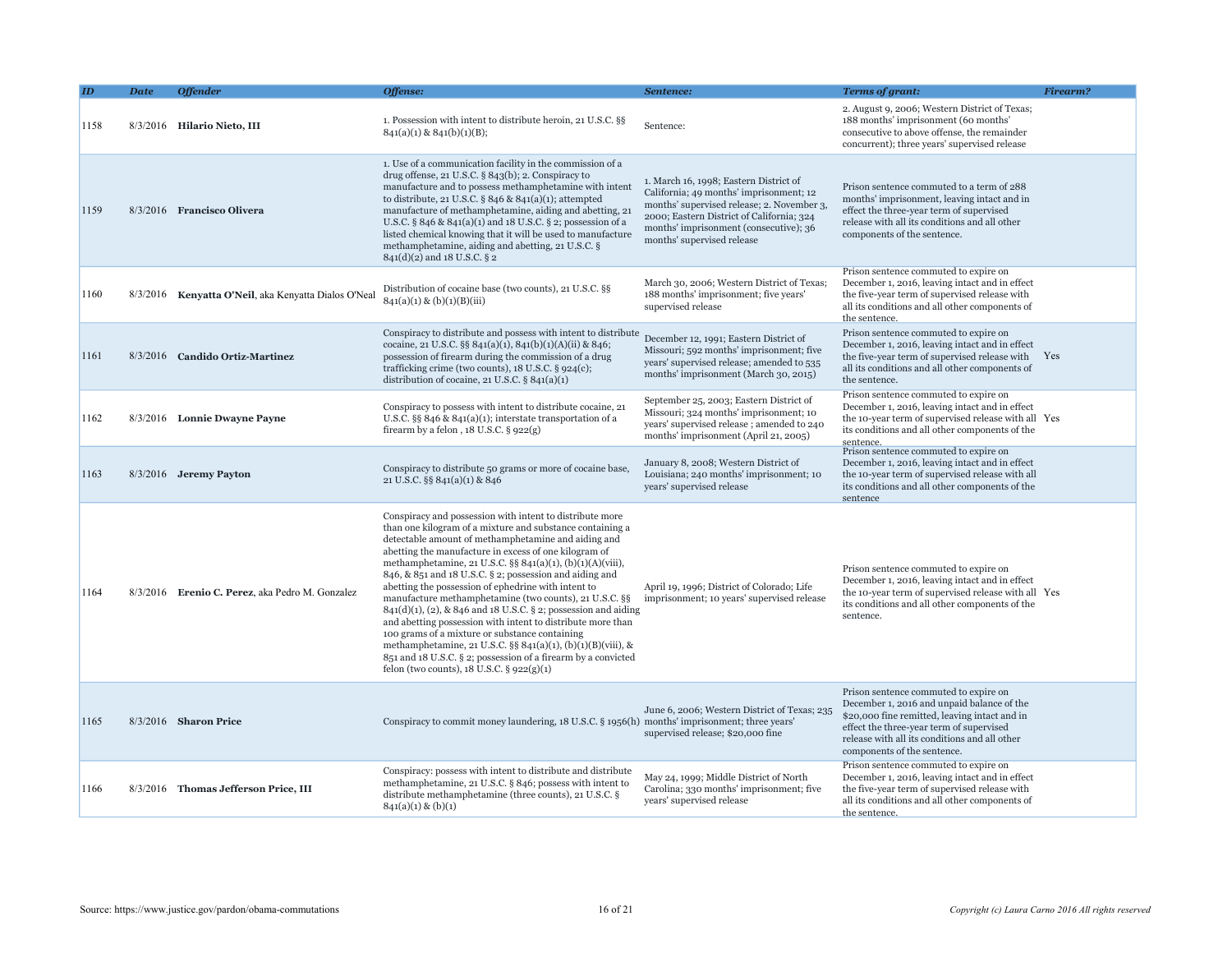|      | <b>Date</b> | <b>Offender</b>                                                 | Offense:                                                                                                                                                                                                                                                                                                                                                                                                                                                                                                                  | Sentence:                                                                                                                                                                                                                                                                                                                                                           | <b>Terms of grant:</b>                                                                                                                                                                                                                                                  | Firearm? |
|------|-------------|-----------------------------------------------------------------|---------------------------------------------------------------------------------------------------------------------------------------------------------------------------------------------------------------------------------------------------------------------------------------------------------------------------------------------------------------------------------------------------------------------------------------------------------------------------------------------------------------------------|---------------------------------------------------------------------------------------------------------------------------------------------------------------------------------------------------------------------------------------------------------------------------------------------------------------------------------------------------------------------|-------------------------------------------------------------------------------------------------------------------------------------------------------------------------------------------------------------------------------------------------------------------------|----------|
| 1167 |             | 8/3/2016 Jack Dewhan Randolph                                   | Possession of a firearm during and relation to a drug traffic<br>crime and aiding and abetting the same (two counts), 18<br>U.S.C. $\S\S 924(c)(1) \& 2$                                                                                                                                                                                                                                                                                                                                                                  | November 29, 2000; Western District of<br>North Carolina; 360 months' imprisonment;<br>three years' supervised release                                                                                                                                                                                                                                              | Prison sentence commuted to expire on<br>December 1, 2016, leaving intact and in effect<br>the three-year term of supervised release with Yes<br>all its conditions and all other components of<br>the sentence.                                                        |          |
| 1168 |             | $8/3/2016$ Evans Ray, Jr.                                       | Distribution of cocaine and crack cocaine, aiding and<br>abetting, 21 U.S.C. $\S 841(a)(1)$ and 18 U.S.C. $\S 2$ ; felon in<br>possession of a firearm and ammunition, aiding and<br>abetting, 18 U.S.C. § 922(g)(1) & 2                                                                                                                                                                                                                                                                                                  | May 7, 2007; District of Maryland; 324<br>months' imprisonment; 10 years' supervised<br>release; amended to life imprisonment (May<br>15, 2007)                                                                                                                                                                                                                     | Prison sentence commuted to expire on<br>December 1, 2016, leaving intact and in effect<br>the 10-year term of supervised release with all Yes<br>its conditions and all other components of the<br>sentence.                                                           |          |
| 1169 |             | 8/3/2016 Keith Ray                                              | Conspiracy to possess with intent to distribute crack cocaine,<br>21 U.S.C. § 846                                                                                                                                                                                                                                                                                                                                                                                                                                         | April 17, 2003; Northern District of Illinois<br>263 months' imprisonment; five years'<br>supervised release; \$2,500 fine                                                                                                                                                                                                                                          | Prison sentence commuted to expire on<br>August 3, 2018, conditioned upon enrollment<br>in residential drug treatment, leaving intact<br>and in effect the five-year term of supervised<br>release with all its conditions and all other<br>components of the sentence. |          |
| 1170 | 8/3/2016    | Richard D. Reid, aka Abdul H. Shabazz, aka<br>Hakeem A. Shabazz | Felon in possession of a firearm and ammunition (five)<br>counts), 18 U.S.C. $\S$ 922(g)(1); possession of a firearm in<br>furtherance of a drug trafficking offense, 18 U.S.C. §<br>$924(c)(1)$ ; possession with intent to distribute more than 50<br>grams of a cocaine base (crack), 21 U.S.C. §§ $841(a)(1)$ &<br>$(b)(1)(A)$ ; possession with the intent to distribute cocaine, 21<br>U.S.C. §§ $841(a)(1)$ & (b)(1)(C); possession of crack cocaine,<br>21 U.S.C. § 844; possession of marijuana, 21 U.S.C. § 844 | September 4, 2007; District of Delaware; 300<br>months' imprisonment; 10 years' supervised<br>release                                                                                                                                                                                                                                                               | Prison sentence commuted to expire on<br>August 3, 2018, conditioned upon enrollment<br>in residential drug treatment, leaving intact<br>and in effect the 10-year term of supervised<br>release with all its conditions and all other<br>components of the sentence.   | Yes      |
| 1171 |             | 8/3/2016 Ricardo Renteria                                       | 1. Conspiracy to distribute at least five kilograms of cocaine,<br>21 U.S.C. §§ 846, 841(a)(1) & (b)(1)(A)(ii); 2. Conspiracy to<br>possess with intent to manufacture and distribute<br>methamphetamine, 21 U.S.C. § 846                                                                                                                                                                                                                                                                                                 | 1. August 22, 2007; Western District of Texas;<br>235 months' imprisonment; five years'<br>supervised release; \$1,000 fine; amended to<br>188 months' imprisonment (August 24,<br>2015); 2. October 8, 2008; Eastern District of<br>Texas; 135 months' imprisonment; five years'<br>supervised release; amended to 108 months'<br>imprisonment (November 13, 2015) | Prison sentence commuted to a term of 188<br>months' imprisonment, leaving intact and in<br>effect the five-year term of supervised release<br>with all its conditions and all other<br>components of the sentence.                                                     |          |
| 1172 |             | 8/3/2016 Richard L. Reser                                       | Possession with intent to distribute methamphetamine, 21<br>U.S.C. $\S$ 841(a)(1); possession of firearm while trafficking in<br>drugs (two counts), $18$ U.S.C. § $924(c)(1)$ ; possession of a<br>firearm by a felon, 18 U.S.C. $\S$ 922(g)(1); distribution of<br>methamphetamine, 21 U.S.C. § 841(a)(1) and 18 U.S.C. § 2;<br>conspiracy to distribute methamphetamine, 21 U.S.C. § 846                                                                                                                               | December 20, 1989; District of Kansas; 480<br>months' imprisonment; eight years'<br>supervised release                                                                                                                                                                                                                                                              | Prison sentence commuted to expire on<br>December 1, 2016, leaving intact and in effect<br>the eight-year term of supervised release with Yes<br>all its conditions and all other components of<br>the sentence.                                                        |          |
| 1173 |             | 8/3/2016 Samuel Reyes                                           | Conspiracy to possess with intent to distribute detectable<br>amount of cocaine, $21$ U.S.C. § $841(a)(1)$                                                                                                                                                                                                                                                                                                                                                                                                                | November 24, 2003; Southern District of<br>Florida; 210 months' imprisonment; five<br>years' supervised release                                                                                                                                                                                                                                                     | Prison sentence commuted to expire on<br>December 1, 2016, leaving intact and in effect<br>the five-year term of supervised release with<br>all its conditions and all other components of<br>the sentence.                                                             |          |
| 1174 |             | 8/3/2016 Broderick Richardson                                   | Possession with intent to distribute 50 grams or more of<br>cocaine base, 21 U.S.C. § 841; possession with intent to<br>distribute cocaine, 21 U.S.C. § 841                                                                                                                                                                                                                                                                                                                                                               | September 27, 2005; Western District of<br>Kentucky; 240 months' imprisonment; 10<br>years' supervised release                                                                                                                                                                                                                                                      | Prison sentence commuted to expire on<br>August 3, 2018, conditioned upon enrollment<br>in residential drug treatment, leaving intact<br>and in effect the 10-year term of supervised<br>release with all its conditions and all other<br>components of the sentence.   |          |
| 1175 | 8/3/2016    | William C. Robertson, Sr., aka William C.<br>Robertson          | Conspiracy to possess with intent to distribute five kilograms<br>November 8, 2001; Northern District of<br>or more of cocaine, 21 U.S.C. §§ 841(a)(1), (b)(1)(A)(ii), &<br>846; possession with intent to distribute cocaine, 21 U.S.C.<br>§§ $841(a)(1)$ & (b)(1)(C)                                                                                                                                                                                                                                                    | supervised release; \$1,000 fine                                                                                                                                                                                                                                                                                                                                    | Prison sentence commuted to expire on<br>December 1, 2016, leaving intact and in effect<br>Florida; 240 months' imprisonment; 10 years' the 10-year term of supervised release with all<br>its conditions and all other components of the<br>sentence.                  |          |
| 1176 | 8/3/2016    | Derwlyn Rosborough                                              | Possession with intent to distribute cocaine, 21 U.S.C. §§<br>$841(a)(1), 841(b)(1)(A)(ii)(II), & 851$                                                                                                                                                                                                                                                                                                                                                                                                                    | December 5, 2002; District of Wyoming; 240<br>months' imprisonment; five years' supervised the five-year term of supervised release with<br>release, \$2,000 fine                                                                                                                                                                                                   | Prison sentence commuted to expire on<br>December 1, 2016, leaving intact and in effect<br>all its conditions and all other components of<br>the sentence.                                                                                                              |          |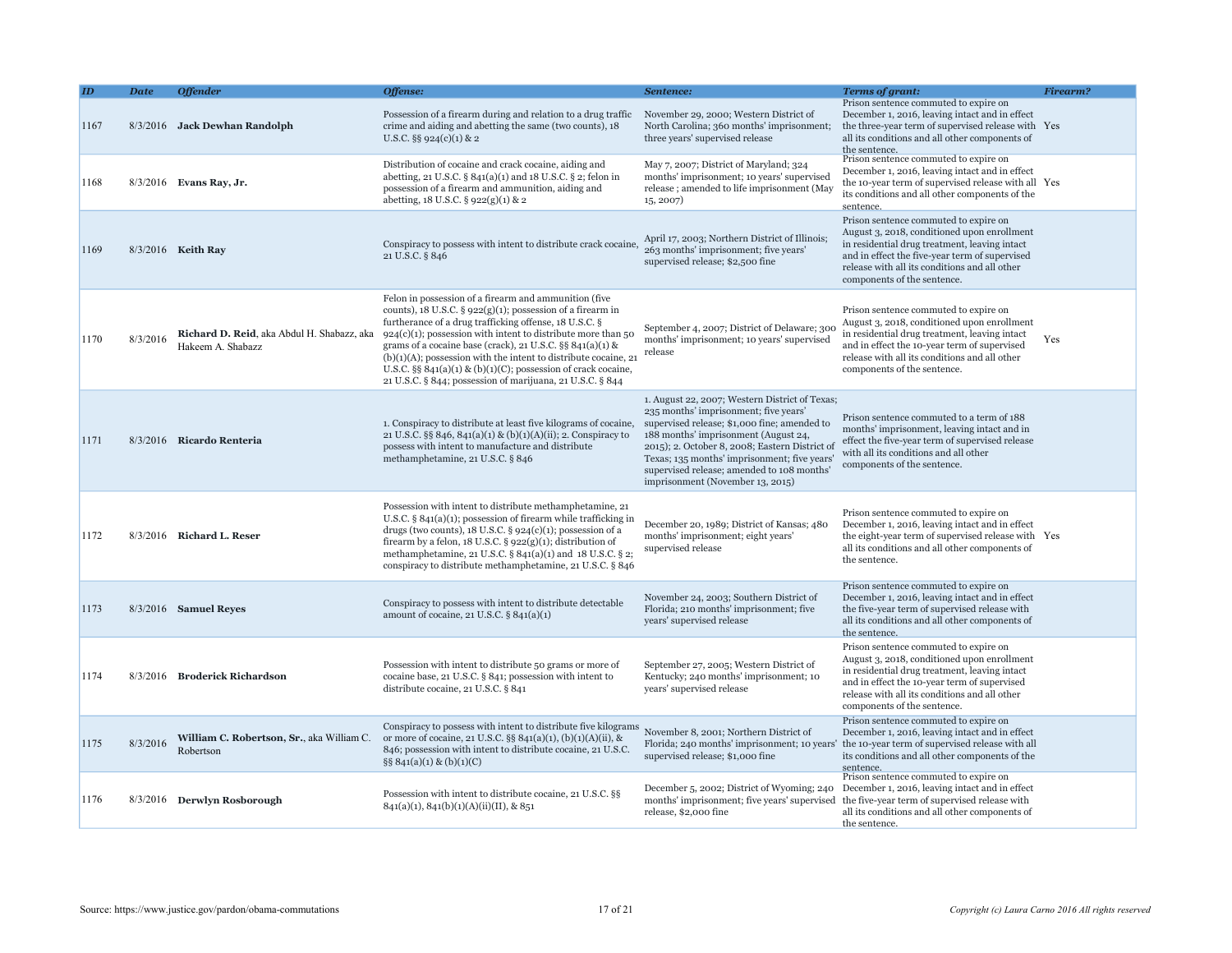|      | <b>Date</b> | <b>Offender</b>                    | Offense:                                                                                                                                                                                                                                                                                                                                                                                                                                                                                     | Sentence:                                                                                                                                                  | <b>Terms of grant:</b>                                                                                                                                                                                                                                                | <b>Firearm?</b> |
|------|-------------|------------------------------------|----------------------------------------------------------------------------------------------------------------------------------------------------------------------------------------------------------------------------------------------------------------------------------------------------------------------------------------------------------------------------------------------------------------------------------------------------------------------------------------------|------------------------------------------------------------------------------------------------------------------------------------------------------------|-----------------------------------------------------------------------------------------------------------------------------------------------------------------------------------------------------------------------------------------------------------------------|-----------------|
| 1177 |             | 8/3/2016 Thomas R. Ross            | Conspiracy to manufacture methamphetamine, 21 U.S.C. §§<br>$846 \& 841(a)(1)$ ; conspiracy to distribute pseudoephedrine<br>with knowledge or reasonable cause to believe that it would<br>be used to manufacture a controlled substance, 21 U.S.C. §§<br>$846 \& 841(d)(2)$ ; distribution of pseudoephedrine with<br>knowledge or reasonable cause to believe it would be used to<br>manufacture a controlled substance and aiding and abetting,<br>21 U.S.C. § 841(d)(2)and 18 U.S.C. § 2 | 240 months' imprisonment; five years'<br>supervised release                                                                                                | Prison sentence commuted to expire on<br>April 26, 2001; Eastern District of California; September 2, 2016, leaving intact and in effect<br>the five-year term of supervised release with<br>all its conditions and all other components of<br>the sentence.          |                 |
| 1178 |             | 8/3/2016 Jerome Rowser             | Possession with intent to distribute 50 grams or more of a<br>mixture and substance containing a detectable amount of<br>cocaine base, 21 U.S.C. §§ $841(a)(1)$ & (b)(1)(A); possession<br>of a firearm in furtherance of a drug trafficking crime, 18<br>U.S.C. $\S$ 924(c)(1)(A); felon in possession of firearms, 18<br>$U.S.C.$ § $922(g)(1)$                                                                                                                                            | August 19, 2004; Northern District of<br>Alabama; Life plus 60 months'<br>imprisonment; 10 years' supervised release                                       | Prison sentence commuted to expire on<br>December 1, 2016, leaving intact and in effect<br>the 10-year term of supervised release with all Yes<br>its conditions and all other components of the<br>sentence.                                                         |                 |
| 1179 |             | 8/3/2016 Alphonso P. Rubalcava     | Conspiracy to distribute controlled substances, 21 U.S.C. §§<br>$846, 841(a)(1) \& (b)(1)(A)(vii)$                                                                                                                                                                                                                                                                                                                                                                                           | July 19, 2002; Central District of Illinois; Life<br>imprisonment; 10 years' supervised release;<br>amended to 327 months' imprisonment (June<br>22, 2007) | Prison sentence commuted to expire on<br>December 1, 2016, leaving intact and in effect<br>the 10-year term of supervised release with all<br>its conditions and all other components of the<br>sentence.                                                             |                 |
| 1180 |             | 8/3/2016 Breon Montez Sanders      | Conspiracy to distribute and possess with intent to distribute August 17, 2005; Eastern District of North<br>more than 50 grams of cocaine base (crack) and five<br>kilograms of cocaine, 21 U.S.C. § 846                                                                                                                                                                                                                                                                                    | Carolina; 295 months' imprisonment; five<br>years' supervised release                                                                                      | Prison sentence commuted to expire on<br>December 1, 2016, leaving intact and in effect<br>the five-year term of supervised release with<br>all its conditions and all other components of<br>the sentence.                                                           |                 |
| 1181 |             | 8/3/2016 Michael Sandmeyer         | Possession with intent to distribute 500 grams or more of<br>methamphetamine (mixture) after having previously been<br>convicted of a felony drug offense, 21 U.S.C. §§ 841(a)(1),<br>$841(b)(1)(A)$ & 851; felon in possession of a firearm, 18<br>U.S.C. §§ 922(g)(1) & 924(c)(2)                                                                                                                                                                                                          | January 22, 2003; Northern District of Iowa;<br>240 months' imprisonment; 10 years'<br>supervised release                                                  | Prison sentence commuted to expire on<br>December 1, 2016, leaving intact and in effect<br>the 10-year term of supervised release with all Yes<br>its conditions and all other components of the<br>sentence.                                                         |                 |
| 1182 |             | 8/3/2016 Kelvin Jerome Shears, Jr. | Possession with intent to distribute cocaine base, 21 U.S.C.<br>$\S\S 841(a)(1) \& (b)(1)(B)$                                                                                                                                                                                                                                                                                                                                                                                                | April 23, 2007; Southern District of Iowa; 235<br>months' imprisonment; eight years'<br>supervised release                                                 | Prison sentence commuted to expire on<br>December 1, 2016, leaving intact and in effect<br>the eight-year term of supervised release with<br>all its conditions and all other components of<br>the sentence.                                                          |                 |
| 1183 |             | 8/3/2016 Andrew Simmons, III       | Possess with intent to distribute cocaine base, 21 U.S.C. §<br>$841(a)(1)$ ; possession of a firearm in furtherance of a drug<br>trafficking crime, $18$ U.S.C. § $924(c)(1)$                                                                                                                                                                                                                                                                                                                | September 14, 2006; Western District of<br>Louisiana; 300 months' imprisonment; 10<br>years' supervised release                                            | Prison sentence commuted to expire on<br>August 3, 2018, conditioned upon enrollment<br>in residential drug treatment, leaving intact<br>and in effect the 10-year term of supervised<br>release with all its conditions and all other<br>components of the sentence. | Yes             |
| 1184 |             | 8/3/2016 Martin Ruiz Singh         | Conspiracy to distribute methamphetamine, 21 U.S.C. §§<br>$846$ and $841(b)(1)(A)$ ; distribution of methamphetamine<br>(three counts), 21 U.S.C. §§ $841(a)(1)$ & (b)(1)(B); felon in<br>possession of a firearm, $18$ U.S.C. §§ $922(g)(1)$ & $924(a)(2)$                                                                                                                                                                                                                                  | July 12, 2006; Southern District of Iowa; Life<br>imprisonment; 10 years' supervised release                                                               | Prison sentence commuted to a term of 240<br>months' imprisonment, leaving intact and in<br>effect the 10-year term of supervised release Yes<br>with all its conditions and all other<br>components of the sentence.                                                 |                 |
| 1185 |             | $8/3/2016$ Kenneth H. Smith        | Possession with intent to distribute cocaine base (crack<br>cocaine), 21 U.S.C. § 841(a)(1); convicted felon in possession January 29, 2001; Middle District of<br>of firearms 18 U.S.C. §§ 922(g)(1) & 924(a)(2); false written<br>statement to licensed firearm dealer, 18 U.S.C. §§ 922(a)(6)<br>& 924(a)(2)                                                                                                                                                                              | Tennessee; 240 months' imprisonment; 10<br>years' supervised release                                                                                       | Prison sentence commuted to expire on<br>December 1, 2016, leaving intact and in effect<br>the 10-year term of supervised release with all Yes<br>its conditions and all other components of the<br>sentence.                                                         |                 |
| 1186 |             | 8/3/2016 Kenneth Junior Smith      | Conspiracy to possess with intent to distribute and<br>distribution of cocaine base, 21 U.S.C. § 846; possession with<br>intent to distribute and distribution of cocaine base, aid and<br>abet (three counts), 21 U.S.C. § 841(a)(1) and 18 U.S.C. § 2;<br>felon in possession of a firearm, $18$ U.S.C. $\S$ 922(g)(1)                                                                                                                                                                     | June 14, 1999; District of South Carolina; Life<br>imprisonment; 10 years' supervised release                                                              | Prison sentence commuted to expire on<br>December 1, 2016, leaving intact and in effect<br>the 10-year term of supervised release with all Yes<br>its conditions and all other components of the<br>sentence.                                                         |                 |
| 1187 |             | 8/3/2016 Noriel K. Snider          | Possession with intent to distribute cocaine base, 21 U.S.C. §<br>841(a)(1)                                                                                                                                                                                                                                                                                                                                                                                                                  | June 8, 2005; Eastern District of Missouri;<br>196 months' imprisonment; four years'<br>supervised release                                                 | Prison sentence commuted to expire on<br>December 1, 2016, leaving intact and in effect<br>the four-year term of supervised release with<br>all its conditions and all other components of<br>the sentence.                                                           |                 |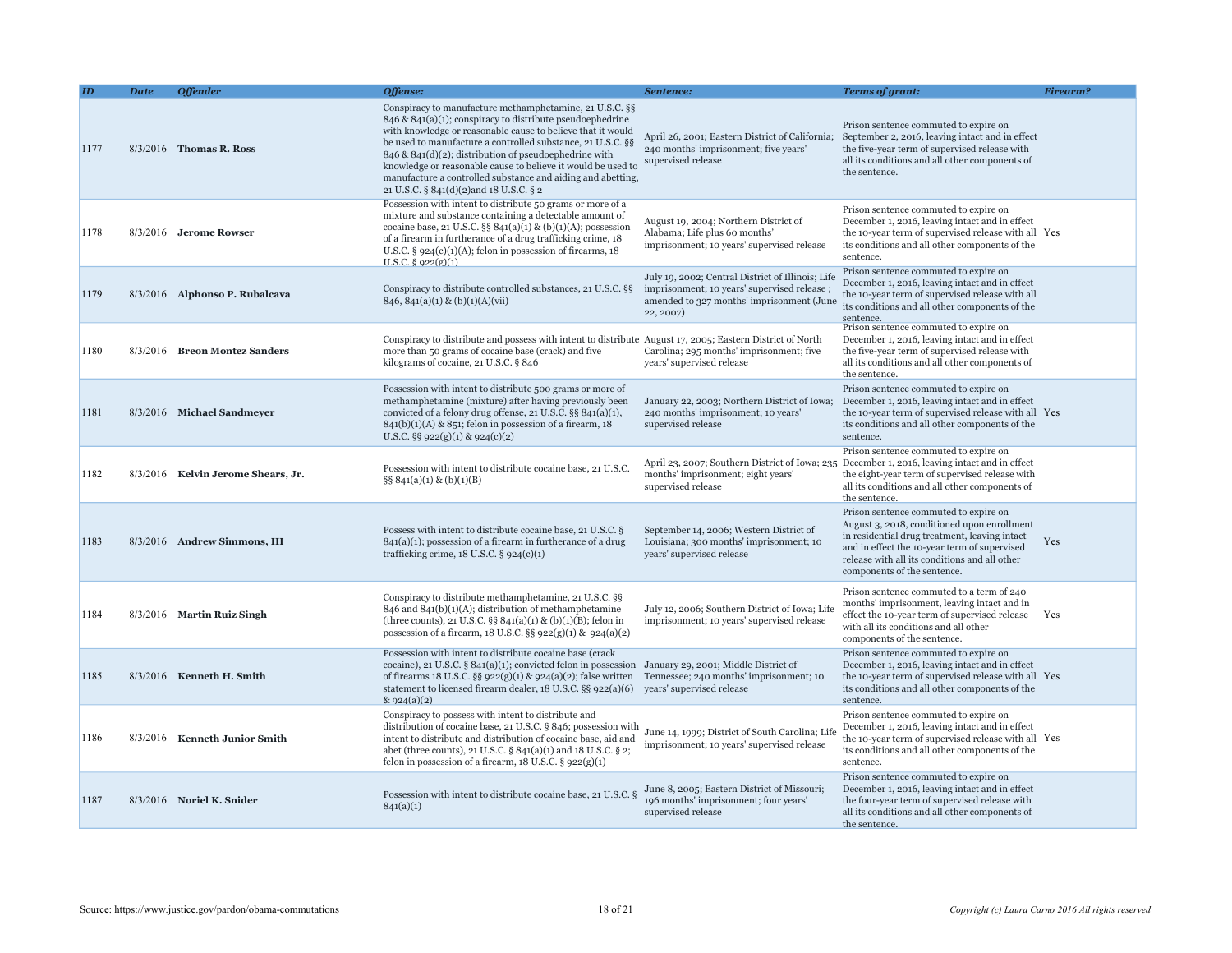|      | <b>Date</b> | <b>Offender</b>                                        | Offense:                                                                                                                                                                                                                               | Sentence:                                                                                                                                      | <b>Terms of grant:</b>                                                                                                                                                                                                                                                                                                      | Firearm? |
|------|-------------|--------------------------------------------------------|----------------------------------------------------------------------------------------------------------------------------------------------------------------------------------------------------------------------------------------|------------------------------------------------------------------------------------------------------------------------------------------------|-----------------------------------------------------------------------------------------------------------------------------------------------------------------------------------------------------------------------------------------------------------------------------------------------------------------------------|----------|
| 1188 |             | 8/3/2016 Martin Souza                                  | Conspiracy to possess with intent to distribute and<br>distribution of cocaine, 21 U.S.C. § 846                                                                                                                                        | December 15, 1999; Northern District of<br>Ohio; Life imprisonment;                                                                            | Prison sentence commuted to expire on<br>August 3, 2017, leaving intact and in effect all<br>other components of the sentence.                                                                                                                                                                                              |          |
| 1189 |             | 8/3/2016 Christopher Stanton                           | Possession of firearm by a convicted felon, 18 U.S.C. §§<br>$922(g)$ & $924(e)$ ; possession with intent to distribute five<br>grams or more of cocaine base, 21 U.S.C. $\S$ 841(b)(1)(B)(iii)                                         | July 25, 2006; Northern District of Florida;<br>360 months' imprisonment; eight years'<br>supervised release                                   | Prison sentence commuted to expire on<br>August 3, 2018, conditioned upon enrollment<br>in residential drug treatment, leaving intact<br>and in effect the eight-year term of supervised<br>release with all its conditions and all other<br>components of the sentence.                                                    | Yes      |
| 1190 |             | 8/3/2016 Sandy Steen                                   | Possession with intent to distribute a quantity of cocaine<br>base, 21 U.S.C. § 841(b)(1)(A)                                                                                                                                           | December 3, 1993; Western District of Texas<br>Life imprisonment;                                                                              | Prison sentence commuted to expire on<br>August 3, 2018, conditioned upon enrollment<br>in residential drug treatment, leaving intact<br>and in effect all other components of the<br>sentence.                                                                                                                             |          |
| 1191 | 8/3/2016    | Cedric DeWayne Stephens, aka Cedric<br>Dwayne Stephens | Conspiracy to possess with intent to distribute at least 1,000<br>kilograms of marijuana, 21 U.S.C. §§ 846, 841(a)(1) &<br>$841(b)(1)(A)(vii)$ ; conspiracy to commit money laundering,<br>18 U.S.C. § 1956(h)                         | July 15, 2011; Western District of Texas; 120<br>months' imprisonment; five years' supervised<br>release; \$2,000 fine; \$2,000,000 forfeiture | Prison sentence commuted to expire on<br>December 1, 2016, and obligation and<br>payment of \$2,000,000 forfeiture remitted,<br>leaving intact and in effect the five-year term<br>of supervised release with all its conditions<br>and all other components of the sentence.                                               |          |
| 1192 |             | 8/3/2016 Terry Storeby                                 | Conspiracy to distribute and possess with intent to distribute January 29, 2003; Middle District of Florida;<br>500 grams or more of methamphetamine, 21 U.S.C. §§ 846 & Life imprisonment; 10 years' supervised<br>841(b)(1)(A)(viii) | release                                                                                                                                        | Prison sentence commuted to a term of 300<br>months' imprisonment, leaving intact and in<br>effect the 10-year term of supervised release<br>with all its conditions and all other<br>components of the sentence.                                                                                                           |          |
| 1193 |             | 8/3/2016 Minnie Pearl Thomas                           | Conspiracy to possess with intent to distribute cocaine and<br>cocaine base, 21 U.S.C. §§ 846 & 841(a)(1); distribution of<br>cocaine, 21 U.S.C. § 841(a)(1)                                                                           | July 20, 2000; Middle District of Georgia;<br>Life imprisonment; 10 years' supervised<br>release                                               | Prison sentence commuted to expire on<br>December 1, 2016, leaving intact and in effect<br>the 10-year term of supervised release with all<br>its conditions and all other components of the<br>sentence.                                                                                                                   |          |
| 1194 |             | 8/3/2016 Vincent Thomas                                | Violations of the Federal Controlled Substances Act (two<br>counts), 21 U.S.C. §§ 841(a)(1) & (b)(1)(B)                                                                                                                                | March 26, 2008; Eastern District of<br>Louisiana; 240 months' imprisonment; 10<br>years' supervised release                                    | Prison sentence commuted to expire on<br>December 1, 2016, leaving intact and in effect<br>the 10-year term of supervised release with all<br>its conditions and all other components of the<br>sentence.                                                                                                                   |          |
| 1195 | 8/3/2016    | Derrick Anthony Timmons, aka Derick<br>Timmons         | Conspiracy to possess with intent to distribute five kilograms<br>or more of cocaine, 21 U.S.C. $\S$ § 841(a)(1) & 846; possession<br>of a firearm in furtherance of drug trafficking, 18 U.S.C. §<br>924(c)(1)                        | September 1, 2005; Eastern District of<br>Virginia; 300 months' imprisonment; 10<br>years' supervised release                                  | Prison sentence commuted to expire on<br>December 1, 2016, leaving intact and in effect<br>the 10-year term of supervised release with all Yes<br>its conditions and all other components of the<br>sentence.                                                                                                               |          |
| 1196 |             | 8/3/2016 John L. Tolliver                              | Conspiracy to possess with intent to distribute 50 grams or<br>more of cocaine base, 21 U.S.C. § 846                                                                                                                                   | June 23, 2005; Southern District of Illinois;<br>240 months' imprisonment; 10 years'<br>supervised release; \$250 fine                         | Prison sentence commuted to expire on<br>December 1, 2016, and 10-year term of<br>supervised release commuted to five years'<br>supervised release, leaving intact and in effect<br>all conditions of the supervised release term<br>and all other components of the sentence.                                              |          |
| 1197 |             | 8/3/2016 Terrence Upshaw                               | Conspiracy to possess with intent to distribute and<br>distribution of cocaine base, 21 U.S.C. §§ 846 and 841;<br>distribution of cocaine base, 21 U.S.C. § 841                                                                        | December 29, 1998; Northern District of New<br>York; Life imprisonment                                                                         | Prison sentence commuted to expire on<br>August 3, 2017, leaving intact and in effect all<br>other components of the sentence.                                                                                                                                                                                              |          |
| 1198 |             | 8/3/2016 Ronald Wade                                   | Conspiracy to possess with intent to distribute cocaine base<br>and cocaine hydrochloride, 21 U.S.C. § 846                                                                                                                             | April 5, 1996; Middle District of Florida; Life<br>imprisonment; five years' supervised release;<br>\$25,000 fine                              | Prison sentence commuted to expire on<br>August 3, 2018 and unpaid balance of the<br>\$25,000 fine remitted, conditioned upon<br>enrollment in residential drug treatment,<br>leaving intact and in effect the five-year term<br>of supervised release with all its conditions<br>and all other components of the sentence. |          |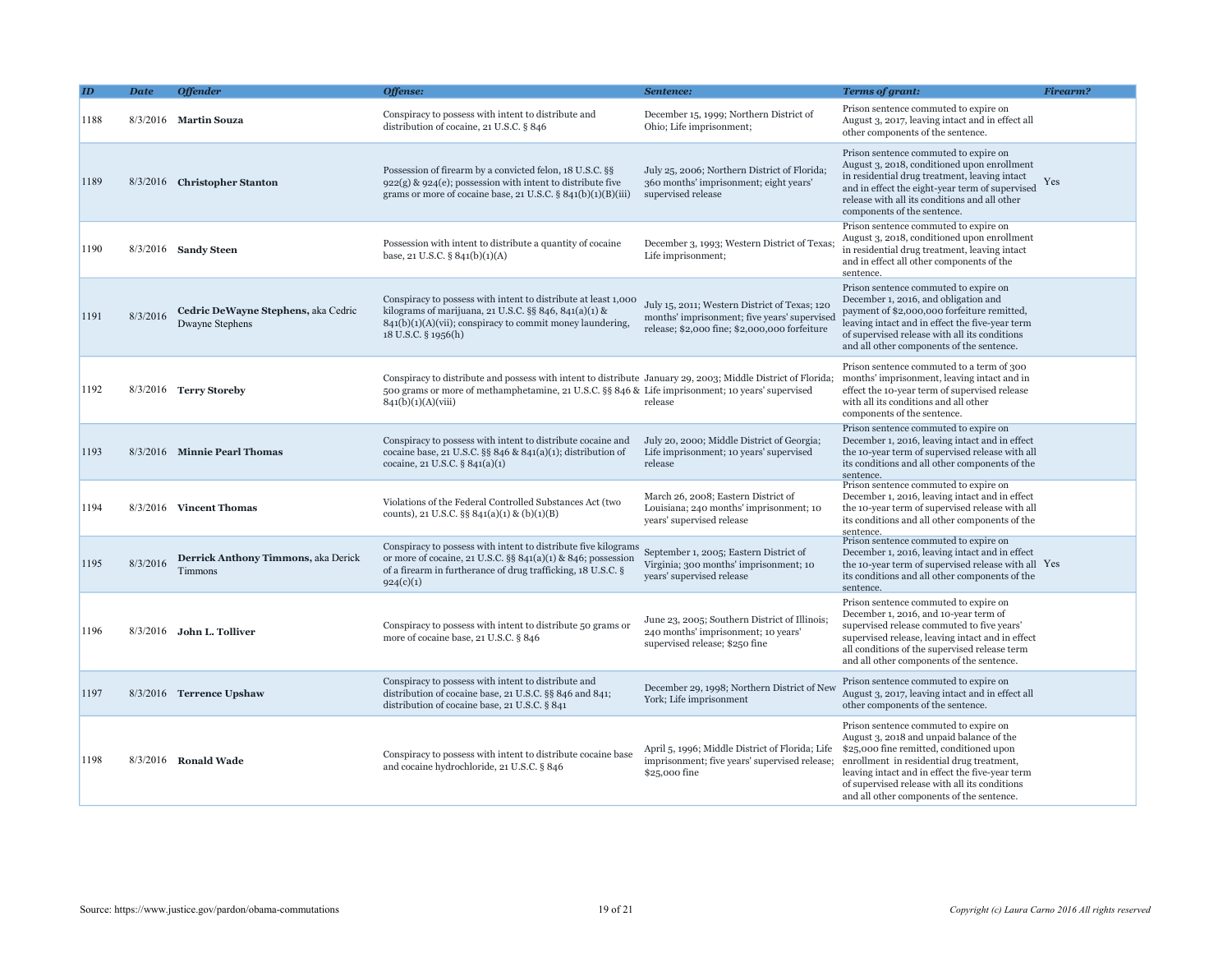|      | Date | <b>Offender</b>                                         | Offense:                                                                                                                                                                                                                                                                                                                                                                                                                                                                                                                                                        | Sentence:                                                                                                                           | <b>Terms of grant:</b>                                                                                                                                                                                                                                                               | Firearm? |
|------|------|---------------------------------------------------------|-----------------------------------------------------------------------------------------------------------------------------------------------------------------------------------------------------------------------------------------------------------------------------------------------------------------------------------------------------------------------------------------------------------------------------------------------------------------------------------------------------------------------------------------------------------------|-------------------------------------------------------------------------------------------------------------------------------------|--------------------------------------------------------------------------------------------------------------------------------------------------------------------------------------------------------------------------------------------------------------------------------------|----------|
| 1199 |      | 8/3/2016 Jimmy L. Walden, Jr.                           | Possession with the intent to distribute five grams or more of<br>cocaine base, 21 U.S.C. $\S 841(a)(1)$ ; possession with the<br>intent to distribute 50 grams or more of cocaine base, 21<br>U.S.C. $\S$ 841(a)(1); possession with the intent to distribute a<br>quantity of cocaine, 21 U.S.C. $\S$ 841(a)(1); possession with<br>the intent to distribute a quantity of marijuana, 21 U.S.C. §<br>841(a)(1)                                                                                                                                                | May 19, 2008; Eastern District of Tennessee;<br>Life imprisonment                                                                   | Prison sentence commuted to expire on<br>August 3, 2018, conditioned upon enrollment<br>in residential drug treatment, leaving intact<br>and in effect all other components of the<br>sentence.                                                                                      |          |
| 1200 |      | 8/3/2016 Rodney Edward Wall                             | Conspiracy to possess with intent to distribute and distribute<br>cocaine and cocaine base within 1,000 feet of a protected<br>area, 21 U.S.C. § 846; possession with intent to distribute<br>cocaine base, 21 U.S.C. § 841(a)(1)                                                                                                                                                                                                                                                                                                                               | July 7, 2000; Western District of North<br>Carolina; Life imprisonment; 10 years'<br>supervised release                             | Prison sentence commuted to expire on<br>December 1, 2016, leaving intact and in effect<br>the 10-year term of supervised release with all<br>its conditions and all other components of the<br>sentence.                                                                            |          |
| 1201 |      | 8/3/2016 Clarence Ward                                  | Possession with intent to distribute cocaine base (four<br>counts), 21 U.S.C. §§ 841(a)(1) & 851; felon in possession of a Florida; Life imprisonment; 10 years'<br>firearm, $18$ U.S.C. § $922(g)(1)$                                                                                                                                                                                                                                                                                                                                                          | December 20, 2004; Southern District of<br>supervised release                                                                       | Prison sentence commuted to a term of 262<br>months' imprisonment, leaving intact and in<br>effect the 10-year term of supervised release Yes<br>with all its conditions and all other<br>components of the sentence.                                                                |          |
| 1202 |      | 8/3/2016 Richard Douglas Warrick                        | Drug conspiracy: controlled substance, sell, distribute or<br>dispense mixture cocaine base, 21 U.S.C. § 846; controlled<br>substance, sell, distribute or dispense mixture cocaine base<br>(two counts), 21 U.S.C. $\S 841(a)(1)$                                                                                                                                                                                                                                                                                                                              | January 10, 1996; Northern District of<br>Alabama; 360 months' imprisonment; five<br>years' supervised release; \$500 fine          | Prison sentence commuted to expire on<br>December 1, 2016, leaving intact and in effect<br>the five-year term of supervised release with<br>all its conditions and all other components of<br>the sentence.                                                                          |          |
| 1203 |      | 8/3/2016 <b>Jamel Washington</b> , aka Jamal Washington | Possession of a controlled substance with intent to<br>distribute, 21 U.S. C. §§ 841(a)(1) & (b)(1)(B)(iii); felon in<br>possession of a firearm, $18$ U.S. C. $\S$ § 922(g)(1) & 924(a)(2)                                                                                                                                                                                                                                                                                                                                                                     | December 1, 2005; Western District of Texas;<br>262 months' imprisonment; eight years'<br>supervised release                        | Prison sentence commuted to expire on<br>December 1, 2016, leaving intact and in effect<br>the eight-year term of supervised release,<br>leaving intact and in effect all its conditions<br>and all other components of the sentence                                                 | Yes      |
| 1204 |      | 8/3/2016 Dennis Merrimon Waters                         | Conspiracy to possess with intent to distribute cocaine base<br>and cocaine, 21 U.S.C. §§ 846, 841(a)(1), (b)(1), &d 851                                                                                                                                                                                                                                                                                                                                                                                                                                        | October 1, 2002; Western District of North<br>Carolina; Life imprisonment; 10 years'<br>supervised release                          | Prison sentence commuted to a term of 240<br>months' imprisonment, leaving intact and in<br>effect the 10-year term of supervised release<br>with all its conditions and all other<br>components of the sentence.                                                                    |          |
| 1205 |      | 8/3/2016 Dennis L. Webb                                 | Unlawful distribution of five grams or more of cocaine base<br>(two counts), 21 U.S.C. §§ 841(a)(1) & (b)(1)(B)(iii); unlawful<br>distribution of 50 grams or more of cocaine base (incorrectly<br>listed on the judgement as cocaine), 21 U.S.C. $\S$ § 841(a)(1) &<br>$(b)(1)(A)(iii)$ ; unlawful possession with intent to distribute<br>cocaine base, 21 U.S.C. §§ 841(a)(1) & (b)(1)(C)                                                                                                                                                                    | August 13, 1999; District of Columbia; 360<br>months' imprisonment; 10 years' supervised<br>release                                 | Prison sentence commuted to expire on<br>December 1, 2016, leaving intact and in effect<br>the 10-year term of supervised release with all<br>its conditions and all other components of the<br>sentence.                                                                            |          |
| 1206 |      | 8/3/2016 Billy Whitehead                                | Conspiracy to distribute cocaine base, 21 U.S.C. §§ 841(a)(1)<br>& 846; aiding and abetting the distribution of less than five<br>grams of cocaine base (two counts), 21 U.S.C. § 841(a)(1) and April 21, 2000; Eastern District of Arkansas;<br>18 U.S.C. § 2; distribution of more than five grams of cocaine 240 months' imprisonment; 10 years'<br>base (two counts), 21 U.S.C. $\S$ 841(a)(1); aiding and abetting supervised release<br>the distribution of more than five grams of cocaine base (two<br>counts), 21 U.S.C. § 841(a)(1) and 18 U.S.C. § 2 |                                                                                                                                     | Prison sentence commuted to expire on<br>December 1, 2016, leaving intact and in effect<br>the 10-year term of supervised release with all<br>its conditions and all other components of the<br>sentence.                                                                            |          |
| 1207 |      | 8/3/2016 Patricia Widener                               | Conspiracy to manufacture 500 grams or more of<br>methamphetamine, 21 U.S.C. §§ 846 & 841(b)(1)(A)                                                                                                                                                                                                                                                                                                                                                                                                                                                              | November 13, 2006; Western District of<br>Virginia; 240 months' imprisonment; 10<br>years' supervised release; \$10,950 restitution | Prison sentence commuted to a term of 151<br>months' imprisonment, and unpaid balance of<br>\$10,950 restitution obligation remitted,<br>leaving intact and in effect the 10-year term of<br>supervised release with all its conditions and<br>all other components of the sentence. |          |
| 1208 |      | $8/3/2016$ Ralph K. Williams                            | Conspiracy to distribute cocaine, 21 U.S.C. § 846                                                                                                                                                                                                                                                                                                                                                                                                                                                                                                               | February 25, 2005; District of Maryland; 360<br>months' imprisonment; five years' supervised<br>release; \$6 million forfeiture     | Prison sentence commuted to a term of 240<br>months' imprisonment and obligation and<br>payment of \$6,000,000 forfeiture remitted,<br>leaving intact and in effect the five-year term<br>of supervised release with all its conditions<br>and all other components of the sentence. |          |